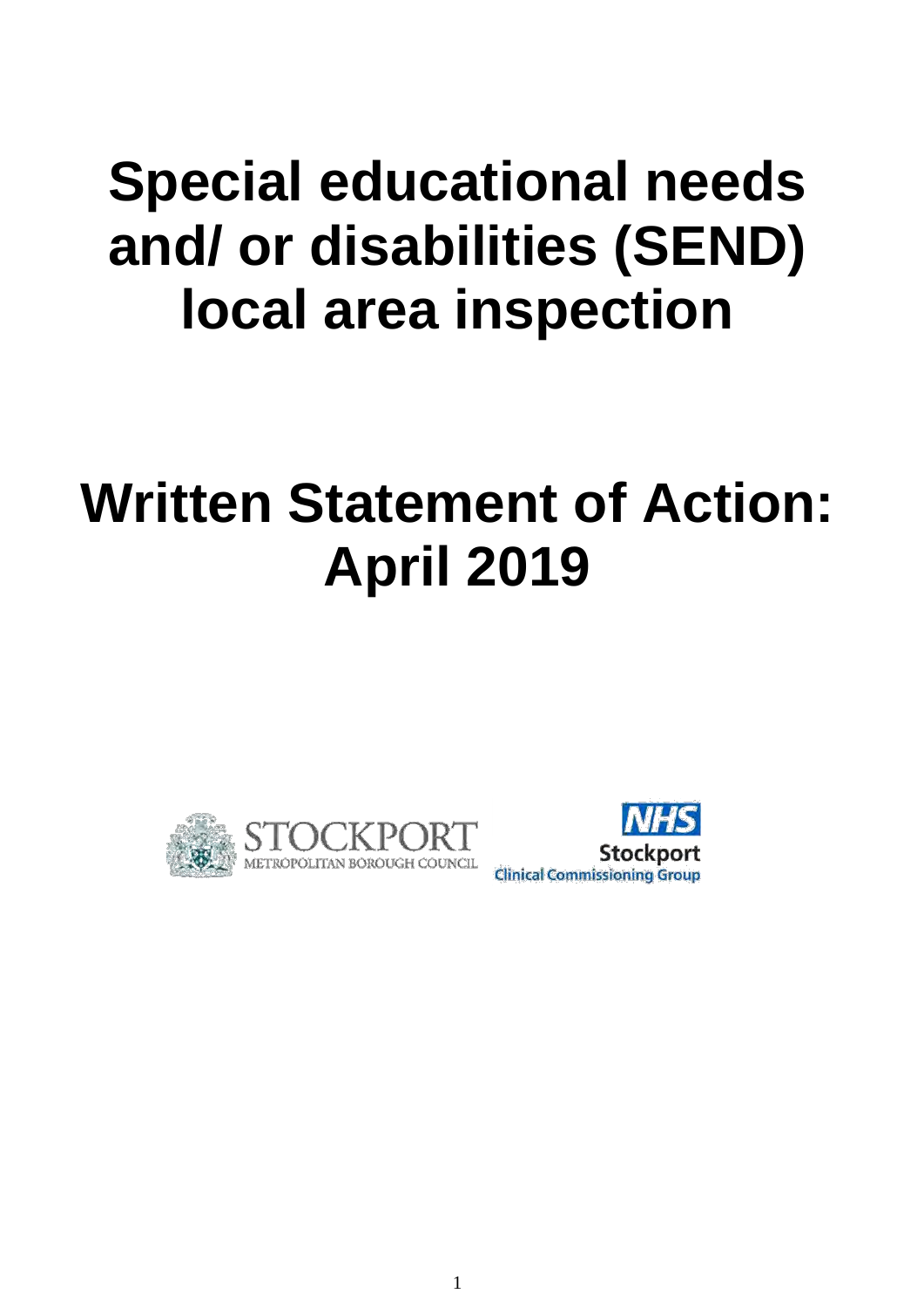## **Table of Contents**

| 1. | <b>Senior Management Commitment Statement</b>                                                                                                                | 3      |
|----|--------------------------------------------------------------------------------------------------------------------------------------------------------------|--------|
| 2. | <b>Purpose of the Written Statement of Action (WSoA)</b>                                                                                                     | 4      |
| 3. | <b>Responsibility, Ownership and Governance</b><br><b>SEND Governance Structures</b>                                                                         | 4<br>7 |
| 4. | <b>Centrality of co-production</b>                                                                                                                           | 9      |
| 5. | The improvement journey since inspection                                                                                                                     | 9      |
| 6. | <b>Plan overview</b>                                                                                                                                         | 10     |
| 7. | <b>Written Statement of Action</b>                                                                                                                           | 14     |
|    | 1. To develop an effective approach to jointly plan and commission the services that<br>meet the needs of those that have SEND.                              | 14     |
|    | 2. To assess and meet children and young people's social care needs in conjunction<br>with EHC needs assessments and plans.                                  | 23     |
|    | 3. To involve children, young people and their families in the meaningful, effective co-<br>production of the services, resources and support they need.     | 28     |
|    | 4. To develop a shared understanding by local area leaders of the needs of these<br>children and young people and their education, care and health outcomes. | 36     |
|    | 5. To strengthen the assessment of the effectiveness of the local area in improving<br>outcomes for children and young people.                               | 42     |
| 8. | <b>Appendix 1. Additional Impact measures:</b>                                                                                                               | 46     |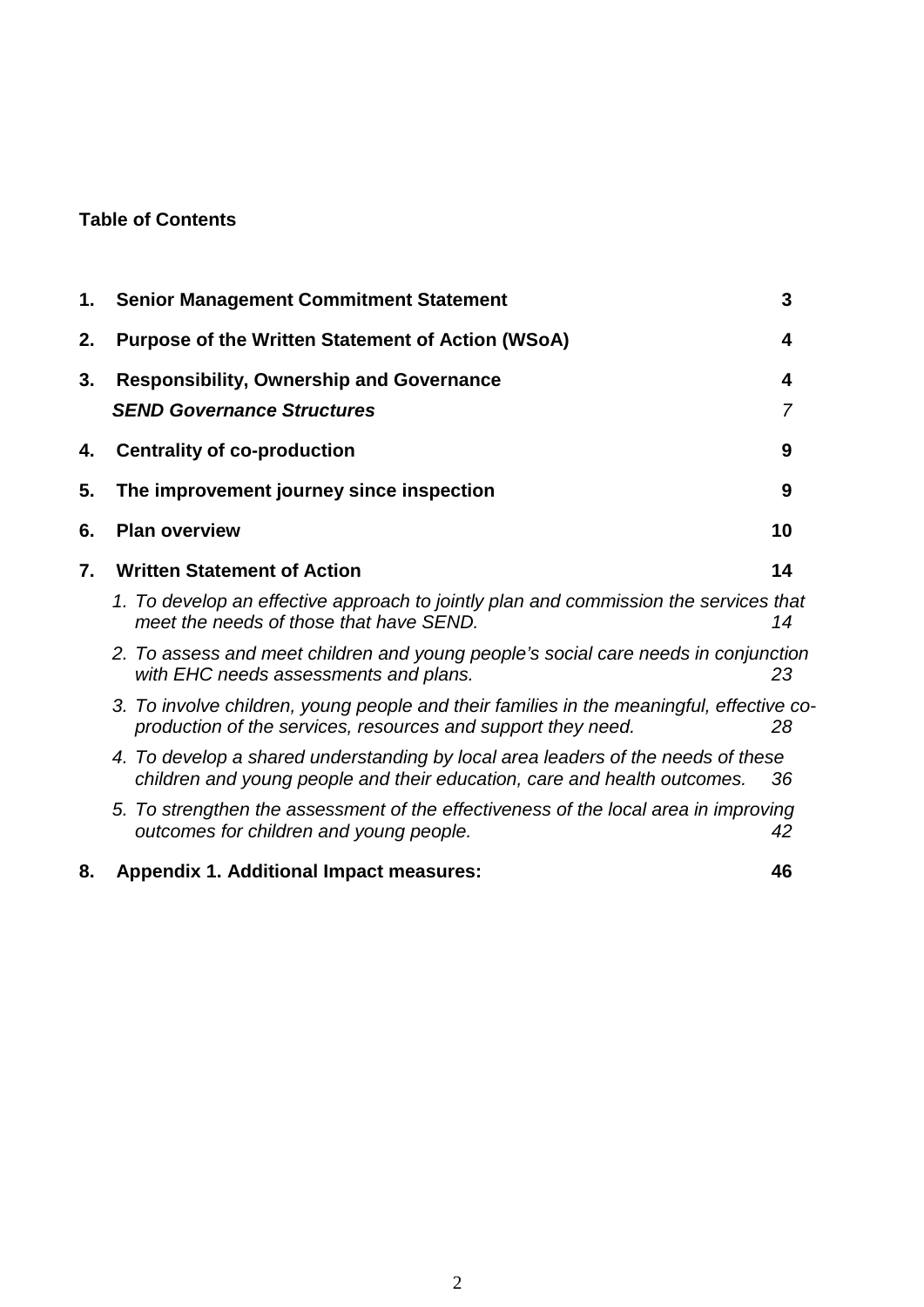## <span id="page-2-0"></span>1. Senior Management Commitment Statement

"We welcome the external scrutiny and ongoing support and challenge that the SEND local area inspection provides us with.

Our ambition is to provide the best possible support for all children and families at the right time to ensure that the best possible outcomes are achieved. The litmus test of success will be how well we are supporting the most vulnerable in our population. This ambition underpins the development of this Written Statement of Action.

We will build on our joint vision moving forward together in order to make the required improvements:

*'Through a strategic and co-ordinated approach, to promote outstanding educational, employment and health and well-being outcomes for all of Stockport's children and young people who have special educational needs and/or disabilities, so that all maximise their potential and make a successful transition to adult life (SEND Plan 2017-19)."*

*……………………………………. …………………………………………..* 

his Mc Ley

**Chris McLoughlin**<br>Director of Children's Services **Norman Accountable Officer Director of Children's Services Stockport Metropolitan Borough Clinical Commissioning Group Council (SMBC) (CCG)**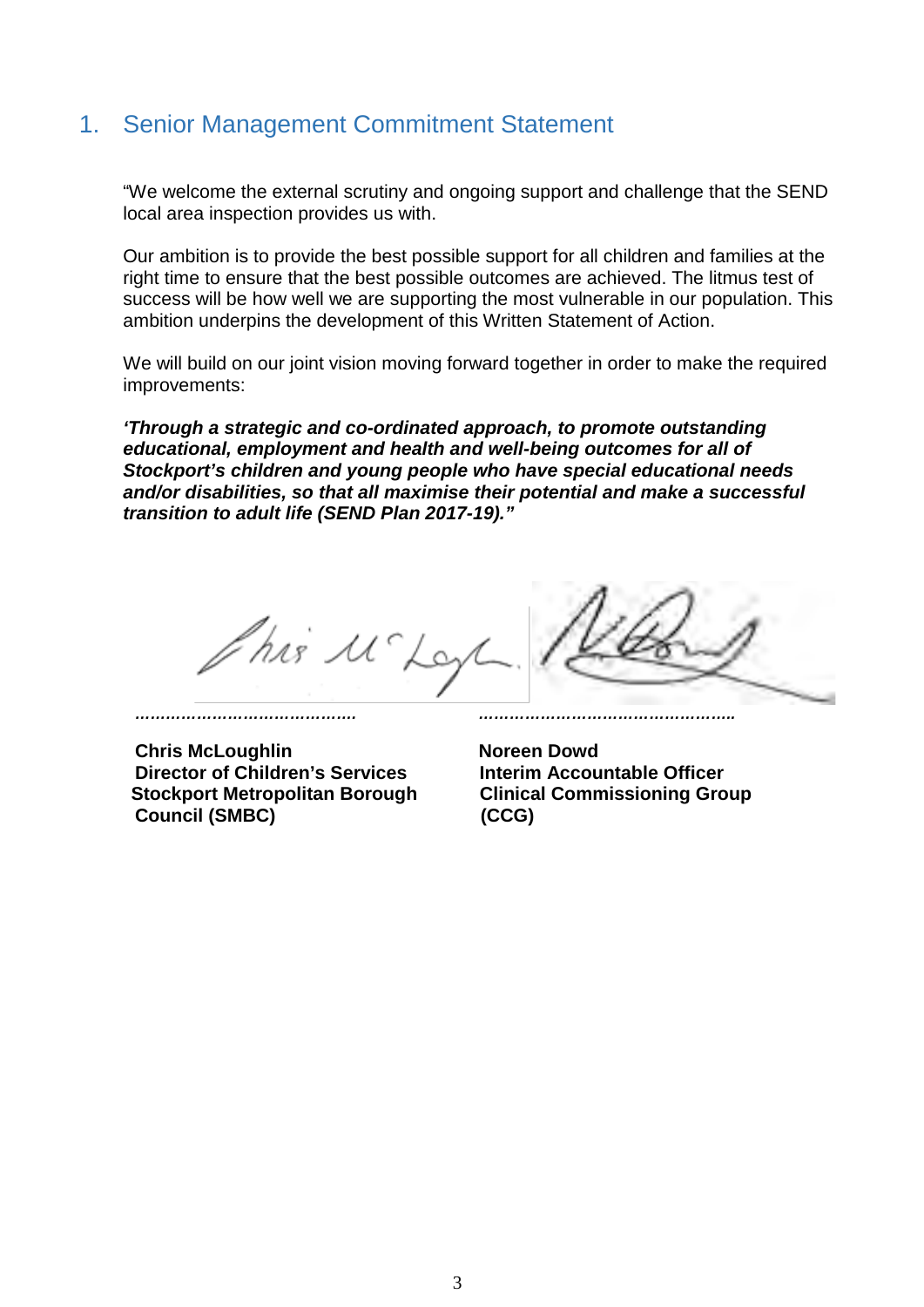# <span id="page-3-0"></span>2. Purpose of the Written Statement of Action (WSoA)

Ofsted and the Care Quality Commission (CQC) undertook a joint local area special educational needs and disabilities (SEND) inspection between 24th and 28th September 2018. The inspection focussed on three key lines of enquiry:

- 1. How effectively does the local area identify children and young people (0-25) who have special educational needs and/or disabilities?
- 2. How effectively the local area meets the needs of children and young people who have special educational needs and/or disabilities?
- 3. How effectively the local area improves the outcomes of children and young people who have special educational needs and/or disabilities?

The inspectors identified five specific areas of significant weakness requiring the local area to produce a WSoA to explain how it was going to address the -

- **EXECT** ack of an effective approach to jointly plan and commission the services that meet the needs of those who have SEND,
- failure to assess and meet children and young people's social care needs in conjunction with EHC needs assessments and plans,
- lack of involvement of children and young people and their families in the meaningful, effective co-production of the services, resources and support they need,
- poor shared understanding by local area leaders of the needs of these children and young people and their education, health and care outcomes,
- weak assessment of the effectiveness of the local area in improving outcomes for children and young people.

## <span id="page-3-1"></span>3. Responsibility, Ownership and Governance

Development of Stockport's WSoA has been led by the newly formed SEND Improvement Board (SENDIB), which is accountable to Stockport's Health and Well-being Board (H&WBB). The SENDIB is chaired by the Director of Children's Services (DCS) and the CCG Accountable Officer is deputy chair. The SENDIB comprises senior leaders from Stockport Metropolitan Borough Council (including adult and children's social care; Stockport Family; Public Health); Stockport Clinical Commissioning Group (CCG), Stockport NHS Foundation Trust; Pennine Care NHS Foundation Trust(mental health services); parents and carers, with representational arrangements to capture the voice of children and young people. The Board has been meeting fortnightly since the beginning of October 2018 with regular support and challenge from the Health and Wellbeing Board, CCG Governing Body, Cabinet and Scrutiny Committees. (See Governance structure overleaf)

The WSoA, Joint Commissioning Strategy, Joint Strategic Needs Assessment (JSNA) and Outcomes Framework will sit within an overarching SEND Strategy commissioned by Stockport's H&WBB. The development of this SEND Strategy and underpinning implementation plan sits outside of the WSoA, but will provide the foundations for future work going forward (ref: priority 1)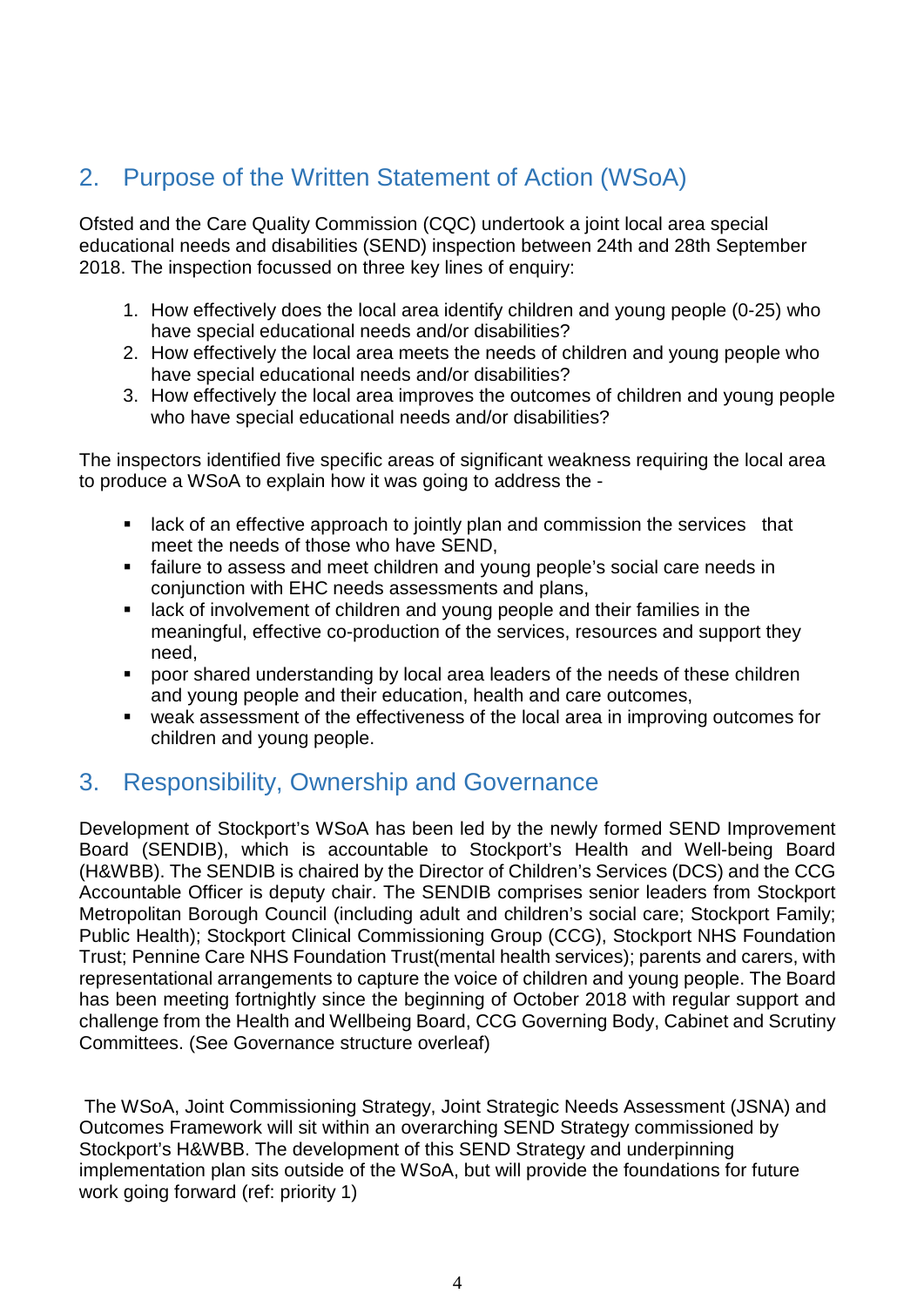Stockport's journey of improvement will be tracked and published on Stockport's Local Offer (LO) at [www.sensupportstockport.uk,](http://www.sensupportstockport.uk/) including summary notes of SENDIB meetings.

#### **SEND Improvement Board membership:**

| Chris McLoughlin, Director of Children's<br>Services - Chair                                                       | Cathy Lyall, Strategic Lead SEN and<br>Inclusion                                                                       |
|--------------------------------------------------------------------------------------------------------------------|------------------------------------------------------------------------------------------------------------------------|
| Noreen Dowd, Accountable Officer CCG -<br>Deputy Chair                                                             | Maria McCaffrey, Consultant support                                                                                    |
| Alan Beswick, Director of Education<br>(Interim)                                                                   | Gillian Miller, Associate Director of<br>Commissioning, CCG                                                            |
| Lucy Cunliffe, Board administrative<br>support                                                                     | Donna Sager, Director of Public Health                                                                                 |
| Mark Fitton, Director of Adult Social Care                                                                         | Deborah Woodcock, Director of Operations<br>for Stockport Family and Principal Social<br>Worker                        |
| Paul Harper, Co-Chair Parents in<br>Partnership (PIPS)                                                             | Claire Woodford, Director, Women, Children<br>and Diagnostics Business Group, Stockport<br><b>NHS Foundation Trust</b> |
| Josie Kershaw, Assoc. Director for Mental<br><b>Health and Specialist Services, NHS</b><br><b>Foundation Trust</b> | Jennie Neill, SEND programme manager                                                                                   |

#### **Monitoring progress**

Development of activity underpinning the five areas of significant weakness has been assigned by the DCS and CCG Accountable Officer to three work-streams. The work streams have been assigned a lead officer described as the 'Action owner' who has responsibility for chairing work stream meetings; overseeing the action and activity of work stream members and reporting on this via fortnightly highlight reports to the DCS, CCG Accountable officer and wider board members. The work streams are:

- **Joint Commissioning**, **Monitoring and Evaluation** (JC)
- **SEN Support/ EHC plans** (S/E)
- **Co-production, Information and the Local Offer** (CP)

Work-stream membership is drawn from across the SEND community including education, health and social care representatives as well as parent/carers, and other stakeholders with arrangements for representation from young people being in place. Actions and activity is thus delivered by a broad range of professionals, parents, young people and other stakeholders which include the core work stream membership and where necessary a broader range of invited stakeholders. In some instances, the work is allocated to discrete sub-groups or Task & Finish groups to ensure more effective and timely delivery of the action. All of this action is reported to the core work stream meeting chaired by the action owner.

There are clear and robust monitoring arrangements in place for Stockport CCG via weekly reporting from the Associate Director of Commissioning to the Senior Leadership team and bi-monthly reporting to Quality and Safety Committee. Monitoring by CCG Governing Body takes the form of bi-monthly reporting.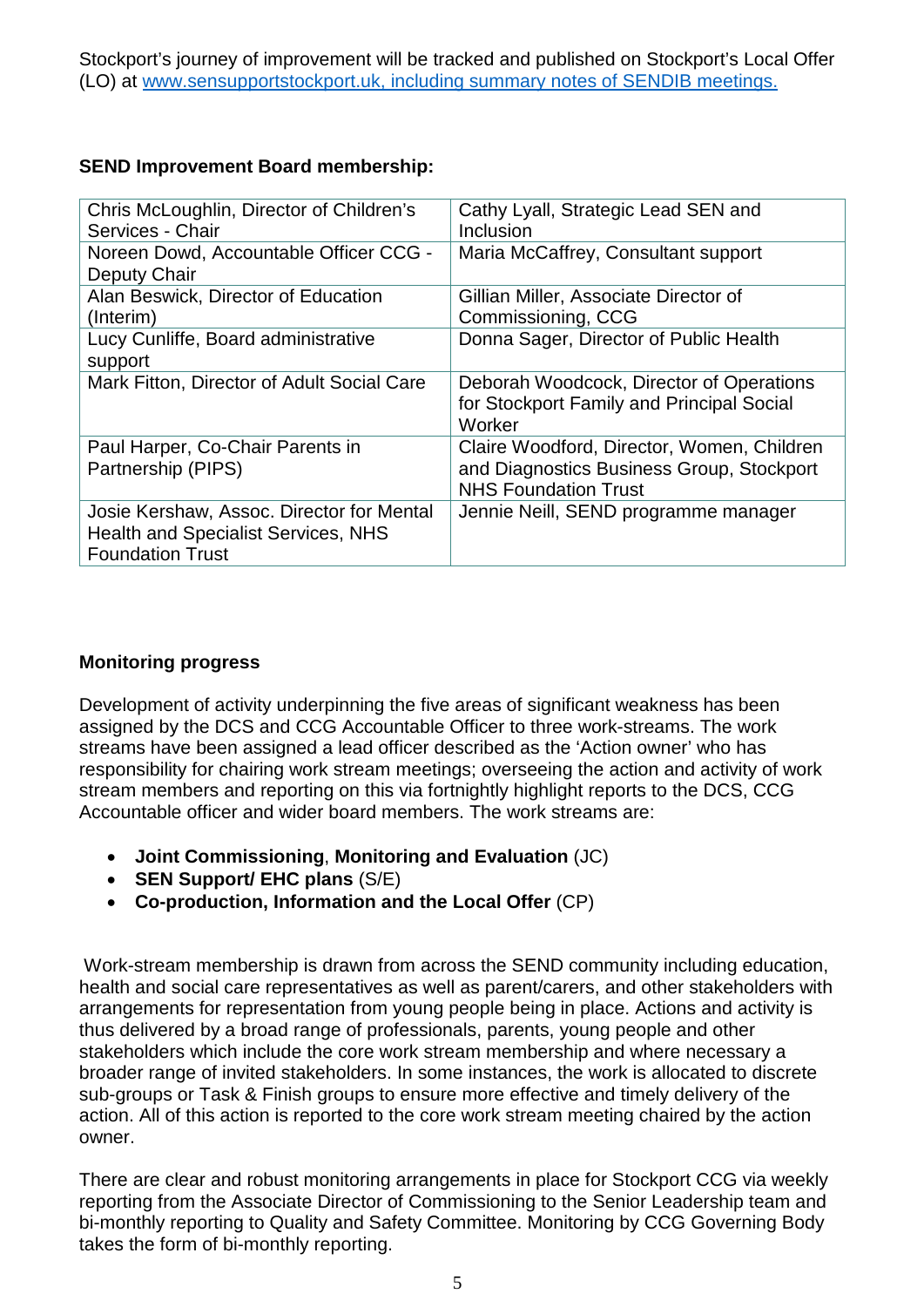Director of Children's Services and CCG Accountable Officer are accountable to the Corporate Leadership Team (CLT) of SMBC and provide progress reports to this team on a monthly basis. CLT monitoring arrangements include highlight reports on progress against milestones. Both Accountable officers also report progress on a monthly basis to Elected Members with responsibility for SEND services.

The Health and Well-Being Board schedule of quarterly meetings will include SEND as a standing item thus ensuring the board has strategic oversight of the WSoA and is holding the SEND Improvement Board to account.

A programme manager has been secured by SMBC who will provide an additional layer of operational scrutiny for delivery of the milestones in the WSoA through the work-streams and sub-groups.

External specialist support has been secured from the Council for Disabled Children (CDC) in order to review Stockport's vision and assist in the development of an Outcomes Framework and a delivery plan, which will clearly reflect the lived experience of children and young people (CYP) and families. This approach will ensure that outcomes and impacts are central drivers for service design moving forward.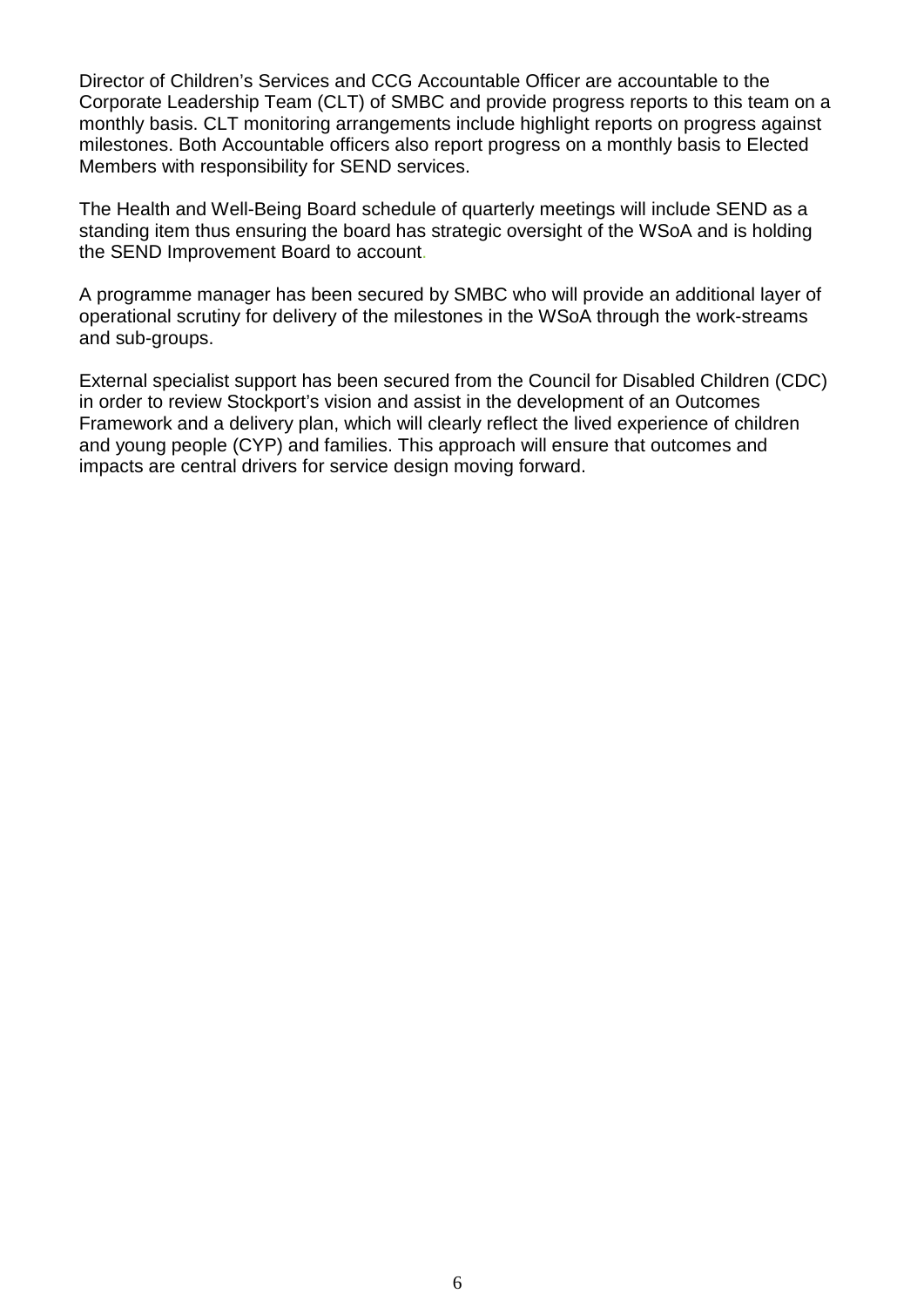#### <span id="page-6-0"></span>**SEND Governance Structures**

#### **Diagram 1: Accountability**

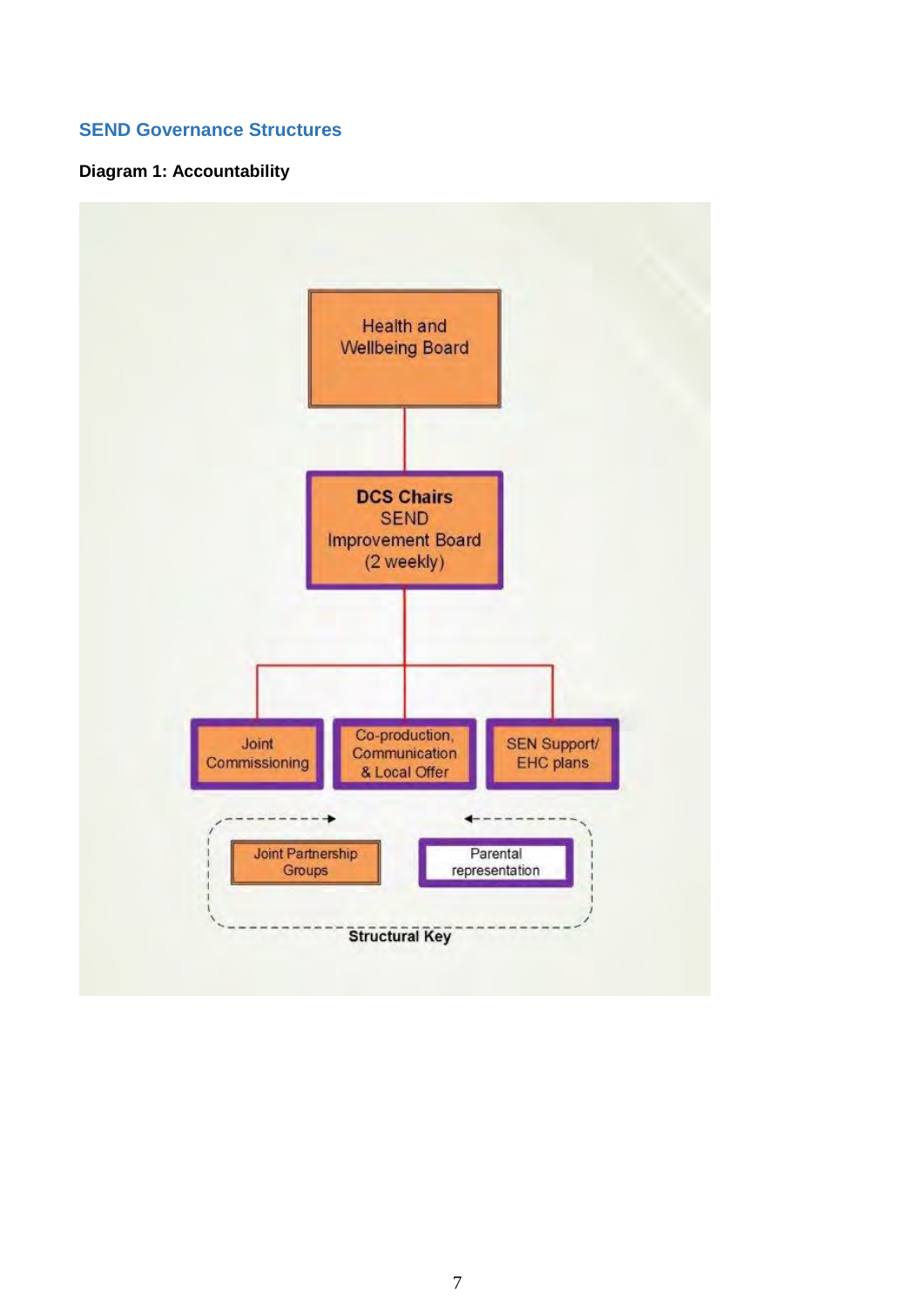**Diagram 2: Governance and Reporting**

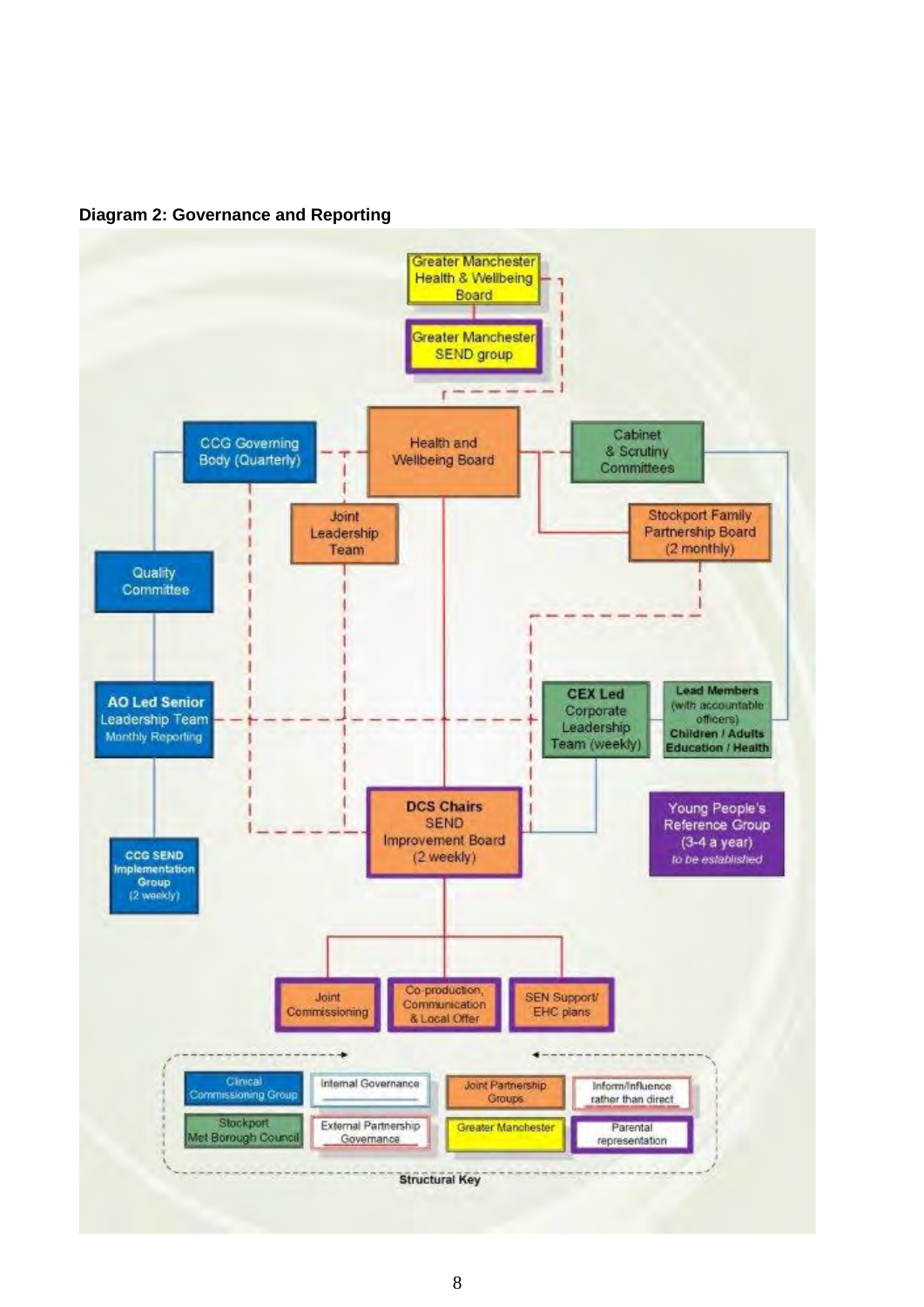## <span id="page-8-0"></span>4. Centrality of co-production

Stockport's approach to the development of the WSoA ensures that co-production is the 'golden thread' running through all activity and tasks identified within the WSoA and the improvement journey going forward. As co-production was identified as a significant area of weakness our strategies and actions must involve a broader span of parents, carers and young people in meaningful co-production and this key component of work has been assigned to a unique work-stream.

Immediately following inspection, Stockport local area put a plan in to place to swiftly address identified deficits relating to co-production with our parent/carer community and this resulted in a series of engagement and participation activities. The outcome of these events has already impacted on planning including the draft JSNA and engagement from elected members and school leaders. The information will continue to inform and shape the manner in which this plan will be implemented going forward collaboratively with parents and children and young people (refer to improvement journey to date, section 5 below).

The events with parents identified the following values and principles, which will underpin our collaborative relationships with all parents, carers and young people going forward:

- Child/ family-centred
- Trustworthiness
- Treat all partners as equal
- Honesty
- Mutual respect
- Compassion and empathy for the 'lived experience'
- Development of mutual understanding
- Actively listen
- Open communication
- Involve
- Solution-focused
- Working together/ team work
- Personalise
- Non-judgemental

### <span id="page-8-1"></span>5. The improvement journey since inspection

Verbal feedback was provided to senior leaders at the end of the inspection and the published report posted on Stockport's Local Offer, Council and CCG websites on 19th November 2018.

The improvement journey was initiated immediately and, prior to the submission of this WSoA, the following activities have taken place: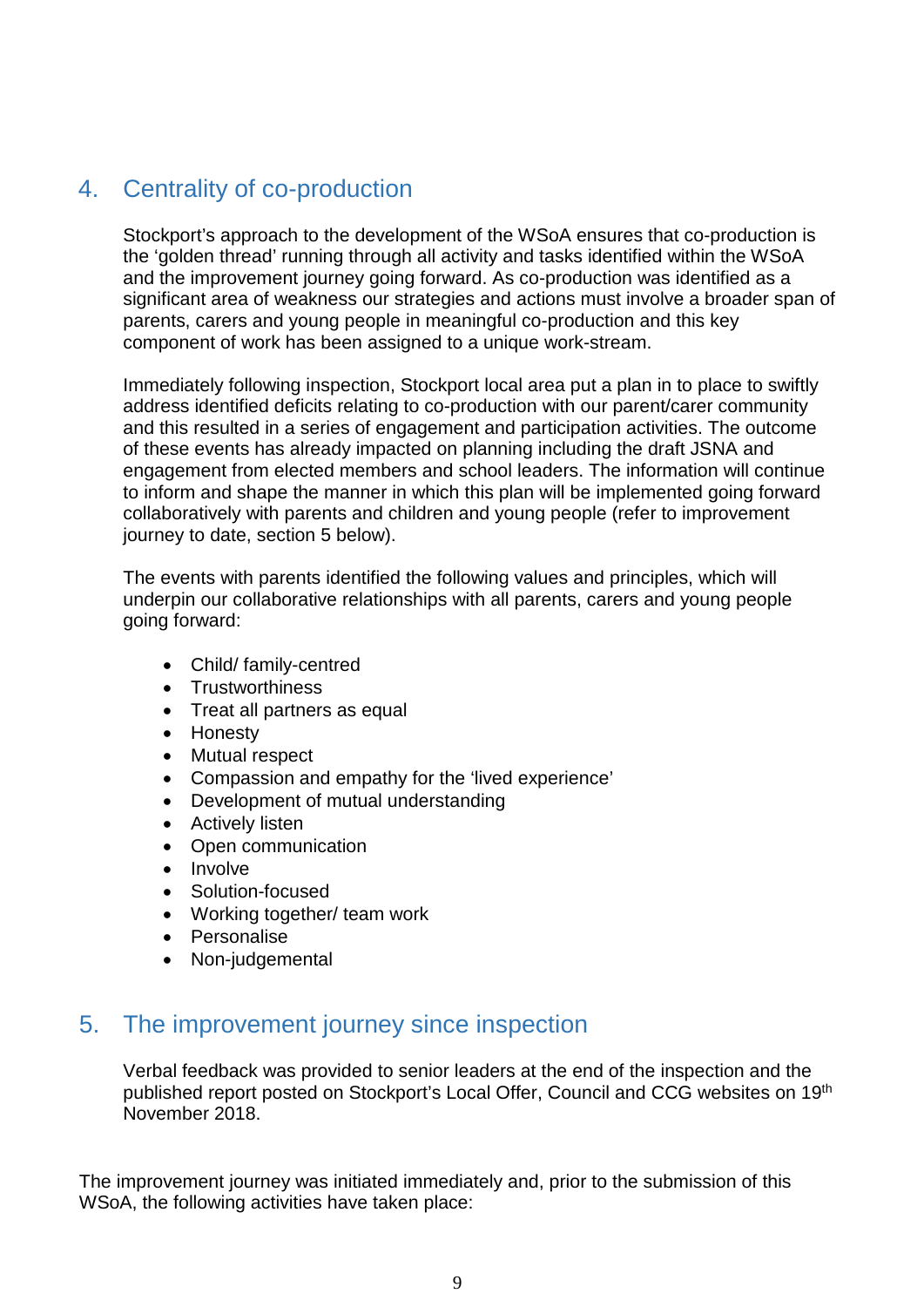- Establishment of a joint SEND Improvement Board- chaired by the Director of Children's Services (with the Interim Accountable Officer in CCG deputising), membership and draft terms of reference (TOR) agreed, fortnightly meetings established, initial meeting held on 17<sup>th</sup> October 2018.
- **SEND Board development session focused on joint working and relationships.**
- Joint communication plan created to deliver and disseminate inspection findings and messages, which included:
	- i. Delivery of three parent/carer feedback and listening sessions  $(28<sup>th</sup>$  November 2018 and 10<sup>th</sup> December 2018) to 100 parents and carers in attendance; delivered jointly and led by Director of Children's Services and CCG Interim Accountable Officer; planned with the parent/carer forum. Comments, findings and responses have been published on the Local Offer.
	- ii. Delivery of two senior management feedback sessions ( $26<sup>th</sup>$  and  $28<sup>th</sup>$ November 2018) to 96 education (including schools, colleges), health and social care leaders and managers, with the requirement to cascade inspection findings and messages to all frontline staff.
	- iii. Focused feedback and discussion shared with staff groups, including Children's Community Nursing Team (CCNT), Healthy Young Minds Stockport (HYMS), School Improvement Service, Head Teachers Consortia.
	- iv. Briefing on inspection findings to the Health and Well-being Board.
	- v. SEND briefing sessions provided to 28 councillors (16<sup>th</sup> January 2019).
- CCG SEND governance and reporting structure reviewed and developed with new arrangements drafted to reflect joint working.
- Establishment of scrutiny arrangements with accountable officers
	- i. with elected members monthly from December 2018
	- ii. fortnightly with Corporate Leadership Team (CLT)
- Programme support identified from CCG and external consultant support identified for CCG and LA.
- Joint work-streams established with senior officers as chairs and membership drawn from across the joint SEND work force and parent/carer network.
- Board commissioned Public Health to undertake SEND Joint Strategic Needs Assessment (JSNA).
- Delivery of two-parent focus groups  $(15<sup>th</sup>$  January 2019) involving 113 parents/carers to agree shared approach for SEND improvement journey and suggested framework for change. Emerging themes used to inform the draft JSNA.
- **Parent/carer survey undertaken received 70 responses. Emerging themes used** to inform the draft JSNA.
- External support requested and made available from Council for Disabled Children (CDC), Whole School SEND and Making Participation Work (KIDS).

### <span id="page-9-0"></span>**6.** Plan overview

Within the plan, reference is made to: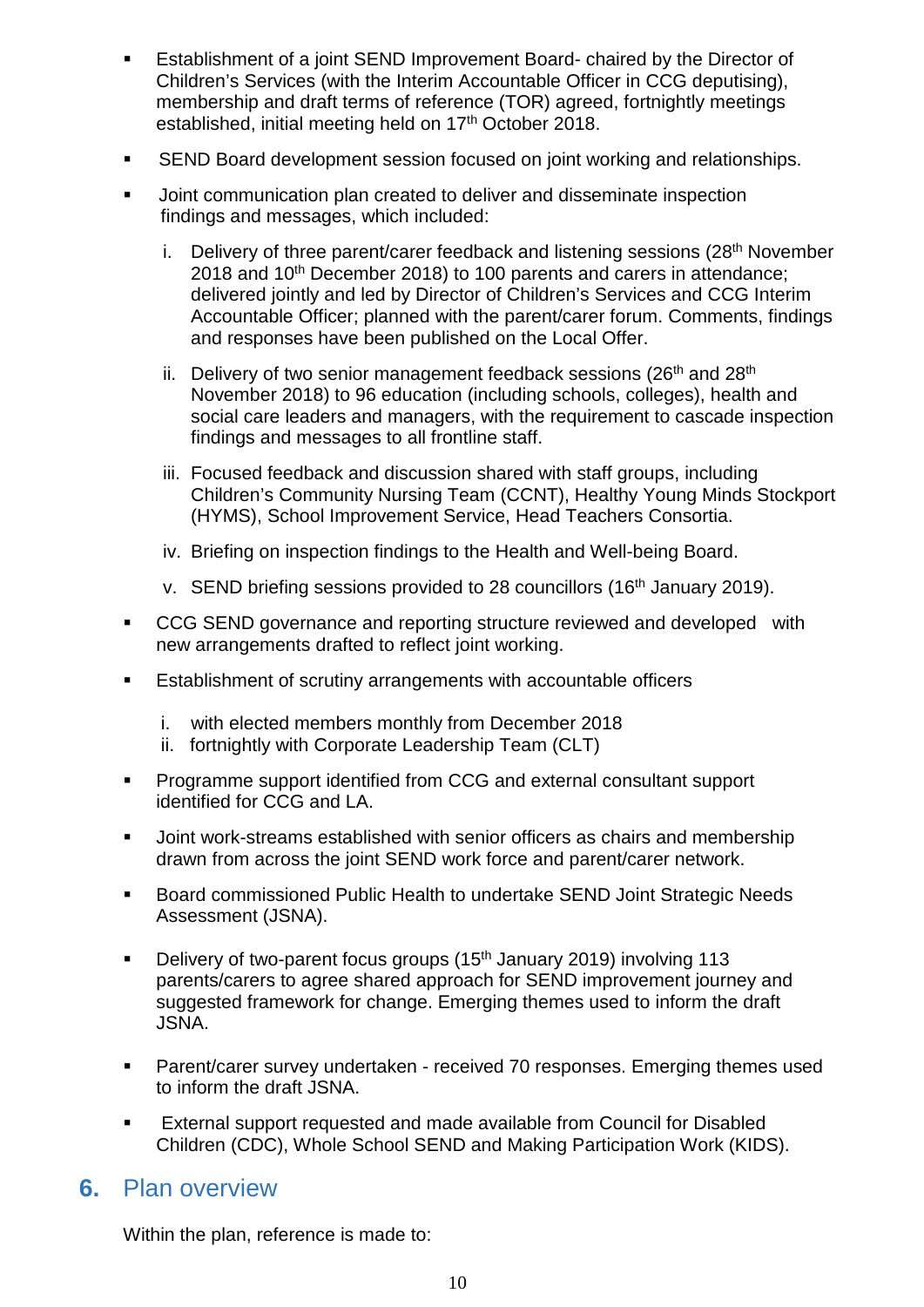- Local Area by this the inspectors include the local authority, clinical commissioning groups (CCGs), public health, NHS England for specialist services, early years settings, schools and further education providers.
- SEND community by this we mean the network of people who have a common, vested interest in SEND.
- Stockport Family refers to integrated and co-located services to support children and their families, including children's social care, early help, health colleagues such as school nurses, health visitors and specialist services.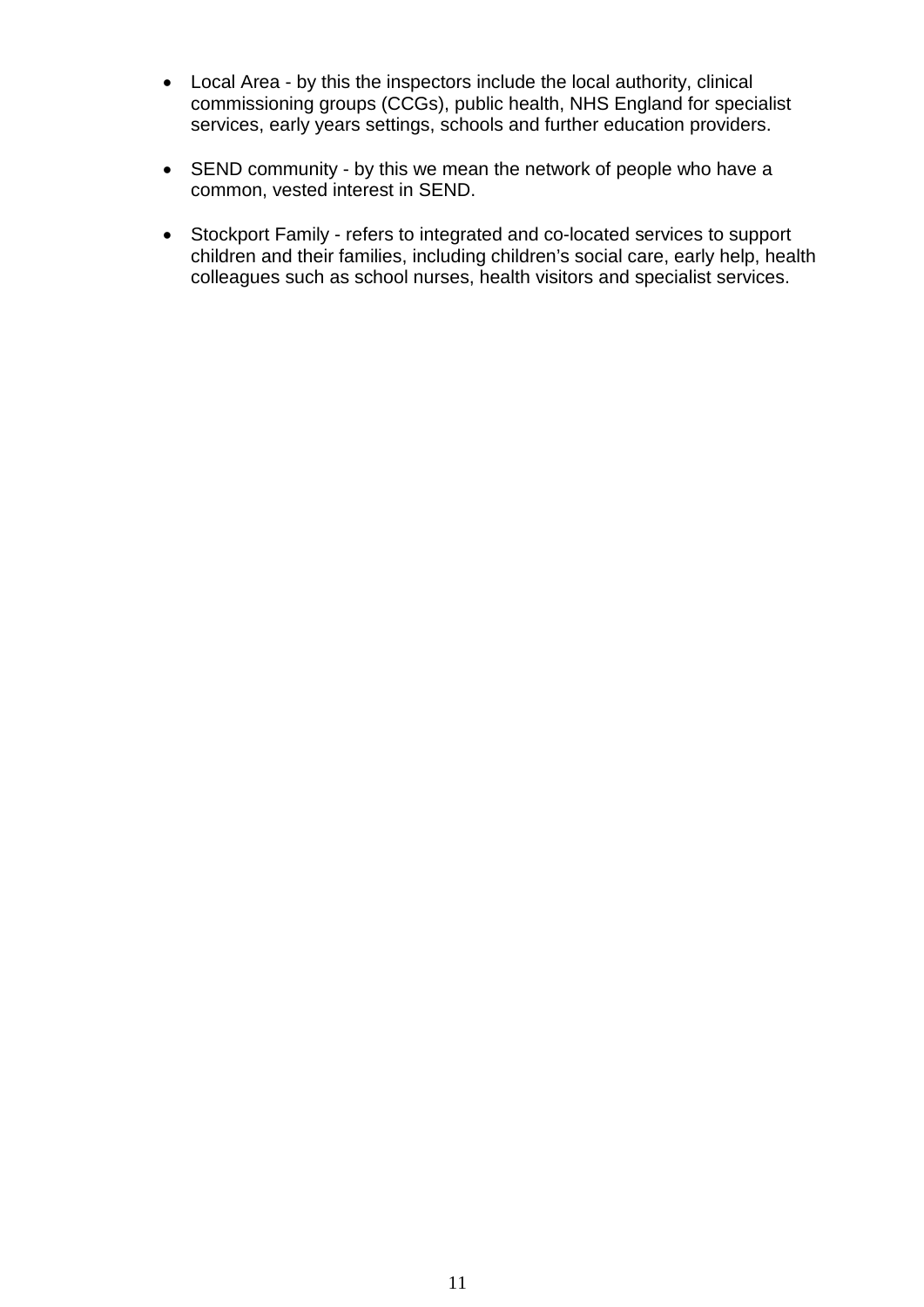Lead officers responsible for specific areas of are identified by their initials within the WSoA-

| <b>NAME</b>              | <b>INITIALS</b> | <b>JOB TITLE</b>                                                         | <b>ORGANISATION</b>                             |
|--------------------------|-----------------|--------------------------------------------------------------------------|-------------------------------------------------|
| Aaron Atkinson           | AA              | <b>Head of Business Intelligence</b>                                     | <b>Stockport CCG</b>                            |
| <b>Alan Beswick</b>      | AB              | Director of Education (Interim)                                          | Stockport LA                                    |
| <b>Carol Sperring</b>    | <b>CS</b>       | <b>Children's Therapy Manager</b>                                        | Stockport NHS<br><b>Foundation Trust</b>        |
| Cathy Lyall              | <b>CL</b>       | Strategic Lead SEN and Inclusion                                         | Stockport LA                                    |
| Chris McLoughlin         | <b>CMcL</b>     | <b>Director of Children's Services</b>                                   | Stockport LA                                    |
| Claire Woodford          | <b>CW</b>       | Director, Women, Children and Diagnostics<br><b>Business Group</b>       | <b>Stockport NHS</b><br><b>Foundation Trust</b> |
| Colin McKenzie           | <b>CMcK</b>     | <b>Independent Consultant</b>                                            | <b>FWL &amp; Associates</b>                     |
| Craig Hughes             | <b>CH</b>       | Service Manager Business Intelligence & IT                               | Stockport LA                                    |
| Deborah Woodcock         | <b>DeW</b>      | Director of Operations for Stockport Family<br>& Principal Social Worker | Stockport LA                                    |
| Donna Sager              | <b>DS</b>       | Director of Public Health                                                | Stockport LA                                    |
| Duncan Weldrake          | <b>DuW</b>      | Joint Commissioning Manager, Children &<br>Young People                  | <b>Stockport CCG</b>                            |
| Emma Bowe                | EB              | <b>Strategic Financial Advisor</b>                                       | Stockport LA                                    |
| <b>Gillian Miller</b>    | GM              | Associate Director of Commissioning                                      | <b>Stockport CCG</b>                            |
| <b>Gina Evans</b>        | <b>GE</b>       | Joint Commissioning Lead                                                 | <b>Stockport CCG</b>                            |
| <b>Geraldine Gerrard</b> | GG              | <b>Head of Business Support</b>                                          | Stockport LA                                    |
| <b>Heather West</b>      | <b>HW</b>       | Designated Clinical Officer (DCO)                                        | <b>Stockport CCG</b>                            |
| <b>Heidi Shaw</b>        | <b>HS</b>       | <b>Principal Lead Integrated Services</b><br>(Education)                 | Stockport LA                                    |
| <b>Helen Hayes</b>       | <b>HH</b>       | <b>Integrated Localities Manager, SEND</b><br>Transition                 | Stockport LA                                    |
| James Brown              | <b>JB</b>       | <b>Head of Communications</b>                                            | Stockport LA                                    |
| Jeanette Warburton       | <b>JW</b>       | Principal Lead Stockport Family, Social Care<br>& Commissioning          | Stockport LA                                    |
| Jennie Neill             | <b>JN</b>       | SEND programme manager                                                   | Stockport LA                                    |
| Lynn Perry               | LP              | Head of School Effectiveness (Interim)                                   | Stockport LA                                    |
| Maria McCaffrey          | <b>MM</b>       | <b>Independent Consultant</b>                                            | <b>Stockport CCG</b>                            |
| <b>Mark Fitton</b>       | <b>MF</b>       | Director of Adults Social Care                                           | Stockport LA                                    |
| Max Weiland              | <b>MW</b>       | CSS Senior Officer- Communications and<br>Marketing                      | Stockport LA                                    |
| Michelle Booth           | MВ              | <b>Schools Organisation Manager</b>                                      | Stockport LA                                    |
| Noreen Dowd              | <b>ND</b>       | Accountable Officer (Interim)                                            | <b>Stockport CCG</b>                            |
| Nuala O'Rourke           | <b>NO</b>       | Head of Service, Safeguarding & Learning                                 | Stockport LA                                    |
| Pam Dunham               | <b>PD</b>       | <b>Head of Governor services</b>                                         | Stockport LA                                    |
| Paul Harper              | PH              | Co-Chair (Parents in Partnership)                                        | <b>Stockport PIPS</b>                           |
| Phillip Wilkinson        | <b>PW</b>       | Service Lead, Children's Social Care                                     | Stockport LA                                    |
| Shane O'Neill            | <b>SO</b>       | Aiming High and Local Offer Lead                                         | Stockport LA                                    |
| <b>Sharon Meikle</b>     | <b>SM</b>       | <b>Operational Lead SEN</b>                                              | Stockport LA                                    |
| Sherann Hillman          | <b>SH</b>       | Co-Chair (Parents in Partnership)                                        | <b>Stockport PIPS</b>                           |
| Dr. Viren Mehta          | VM              | GP, SEND Lead                                                            | <b>Stockport CCG</b>                            |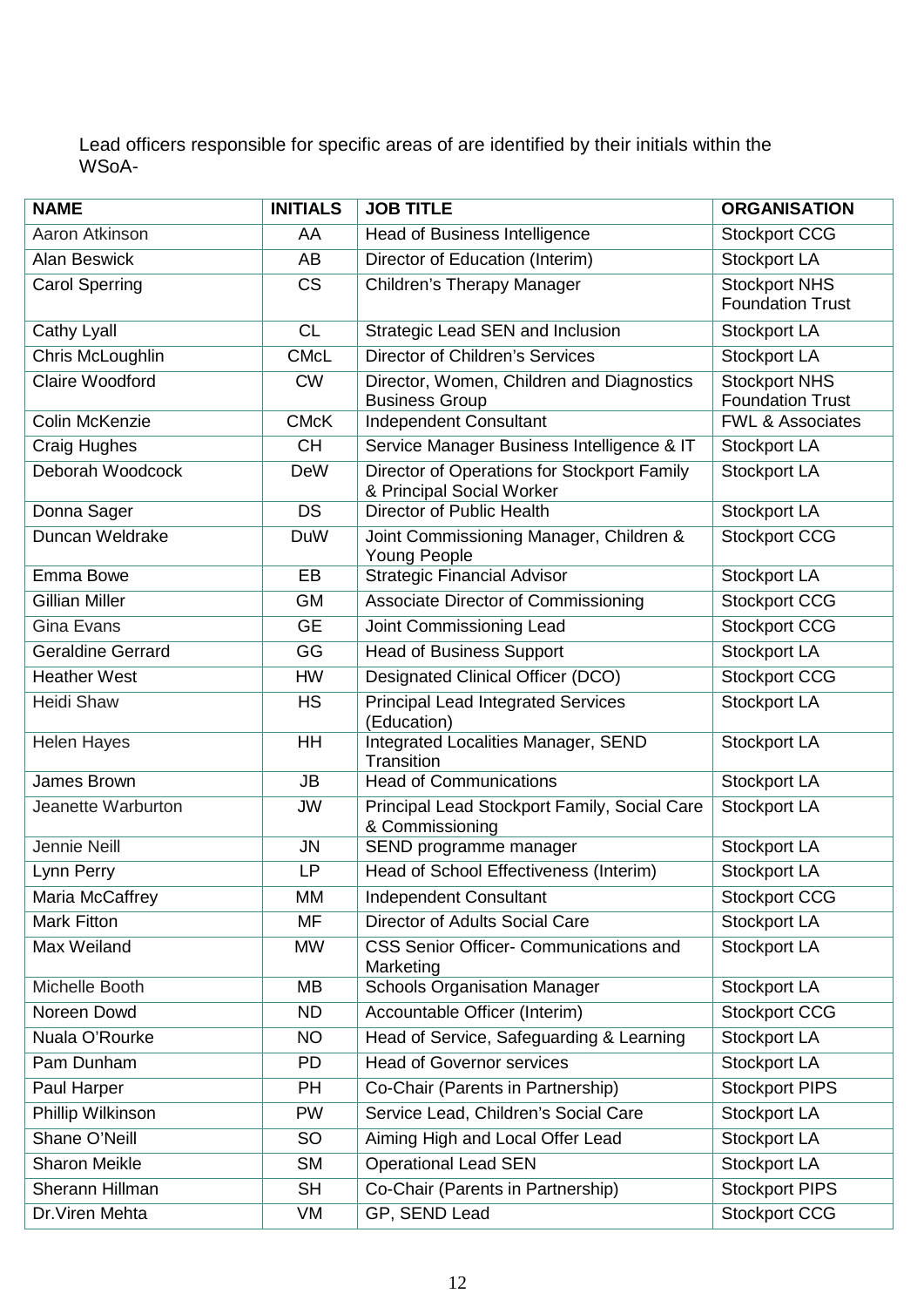The WSoA is a dynamic document that will remain under constant review and therefore change over time as work is progressed.

| <b>Action to be started</b>   |
|-------------------------------|
| <b>Action progressing</b>     |
| <b>Action completed</b>       |
| <b>Completed and embedded</b> |

Progress against actions within each priority are rated against the following: -

The RAG rating above will be used as part of the monitoring process going forward. At the start of the improvement journey some significant issues required immediate action and have either been completed or are underway at the point of submission of this WSoA. Milestone completion dates are included in the WSoA, which will act as a critical measure over the next 18 months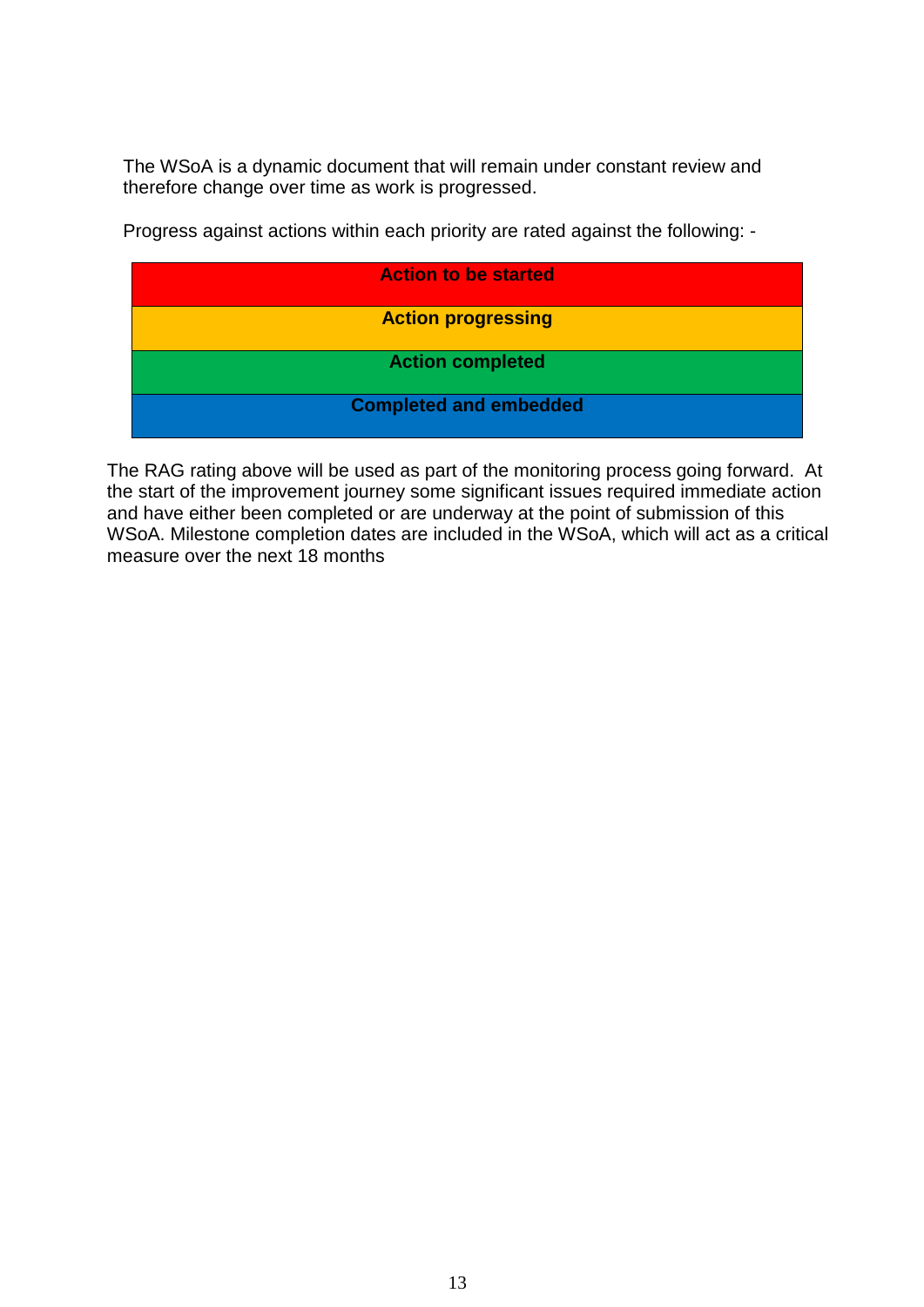## 7. Written Statement of Action

|                          | To develop an effective approach to jointly plan and commission the services that meet the needs of those that have SEND.                                                                                  |
|--------------------------|------------------------------------------------------------------------------------------------------------------------------------------------------------------------------------------------------------|
| WSOA priority area owner | Director of Children's Services /Accountable Officer (CCG)                                                                                                                                                 |
| Priority 1.1             | For senior leaders to take ownership of and drive the necessary change in order to improve outcomes for children and young<br>people (CYP) with SEND.                                                      |
| Priority 1.2             | To establish a clear vision and strategy for joint commissioning and planning of services for children and young people with SEND<br>for the next 5 years with clearly identified priorities and outcomes. |
| Priority 1.3             | To embed a strategic and operational approach to co-production across the Local Area within the joint commissioning and<br>planning of services.                                                           |
| Priority 1.4             | To use an evidence-based approach about population need to inform and guide the planning and commissioning of education,<br>health and care services.                                                      |
| Priority 1.5             | To extend choice and control for parents and young people through the offer of Personal Budgets.                                                                                                           |

<span id="page-13-1"></span><span id="page-13-0"></span>

| Key actions to address the areas for<br>development                                                                                                                                        | <b>Milestone</b><br>completion<br>date | Work-<br>stream | Action<br>Owner | <b>Milestones</b>                                                                                                                                                                         | <b>Progress</b><br>update<br>(RAG) | Impact                                                                            | How do we know?                                  |  |  |  |
|--------------------------------------------------------------------------------------------------------------------------------------------------------------------------------------------|----------------------------------------|-----------------|-----------------|-------------------------------------------------------------------------------------------------------------------------------------------------------------------------------------------|------------------------------------|-----------------------------------------------------------------------------------|--------------------------------------------------|--|--|--|
| Priority 1.1: For senior leaders to take ownership of and drive the necessary change in order to improve outcomes for children and young people with<br>SEND.                              |                                        |                 |                 |                                                                                                                                                                                           |                                    |                                                                                   |                                                  |  |  |  |
| 1.1.1 To establish an interim joint SEND<br>Improvement board (SENDIB), led by<br>senior leaders, to oversee the<br>development and delivery of the Written<br>Statement of Action (WSoA). | 17/10/18                               | <b>SENDIB</b>   | <b>JN</b>       | Establish SEND improvement<br>board (SENDIB) with senior officer<br>membership from all member<br>organisations, including<br>parent/carer forum. Set fortnightly<br>pattern of meetings. |                                    | Senior leaders<br>own, monitor and<br>are accountable<br>for delivery of<br>WSoA. | WSoA is judged fit<br>for purpose by<br>Ofsted.  |  |  |  |
|                                                                                                                                                                                            | 18/02/19                               | <b>SENDIB</b>   | <b>JN</b>       | SEND is a standing item on the<br>quarterly Health and Well-Being<br>Board agenda. (H&WBB)<br>Provision has been made for<br>additional SEND specific H&WBB<br>meetings                   |                                    | H&WBB hold<br>SENDIB to<br>account on a<br>quarterly basis                        | Agendas and<br>minutes of<br>H&WBB.<br>Predicted |  |  |  |
|                                                                                                                                                                                            | 21/02/19                               | <b>SENDIB</b>   | <b>LC</b>       | Terms of reference (TOR) for<br>SENDIB are agreed.                                                                                                                                        |                                    | and by exception                                                                  | milestones are<br>met.                           |  |  |  |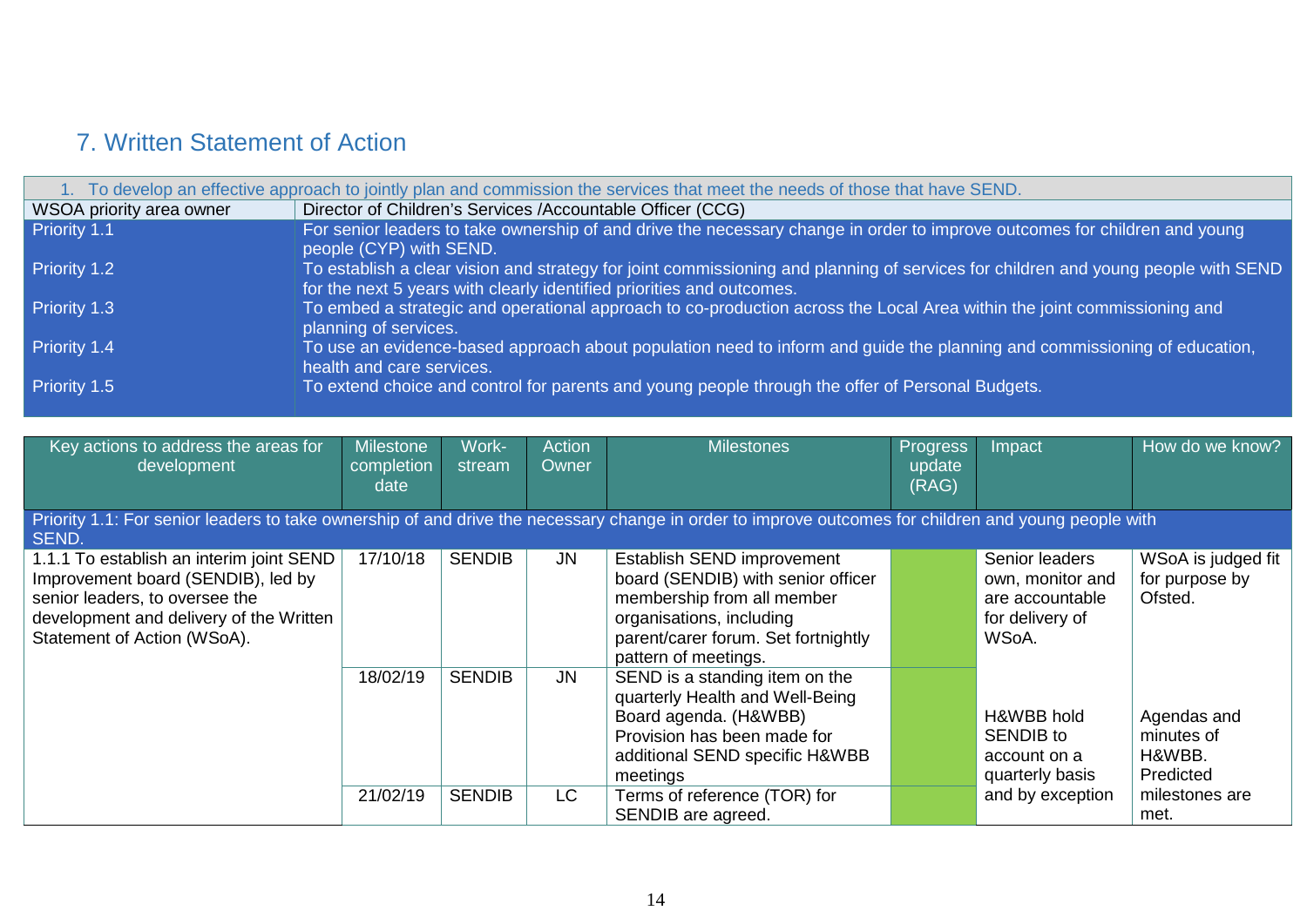|                                                                                                                                                                                                                        | 31/04/19 | SENDIB,<br>CP   | <b>SH</b> | A shared set of values and<br>principles for SEND improvement<br>is established and published,<br>based on the listening events<br>carried out with wider Stockport                                                                                                 | where necessary<br>and appropriate.<br>Parents and<br>carers have                              | Values and<br>behaviours<br>published in TOR                                                                              |
|------------------------------------------------------------------------------------------------------------------------------------------------------------------------------------------------------------------------|----------|-----------------|-----------|---------------------------------------------------------------------------------------------------------------------------------------------------------------------------------------------------------------------------------------------------------------------|------------------------------------------------------------------------------------------------|---------------------------------------------------------------------------------------------------------------------------|
|                                                                                                                                                                                                                        | 21/02/19 | <b>SENDIB</b>   | <b>JN</b> | parent/carer community (ref 3.3.1).<br>Work-streams are developed to<br>deliver all activity to address five<br>areas of significant weakness.                                                                                                                      | contributed to the<br>SENDIB and<br>associated work-<br>stream stated                          | and on the Local<br>Offer and<br>monitored by<br>parents and carers                                                       |
| 1.1.2 To establish the representation of<br>young people to SENDIB and work-<br>streams.                                                                                                                               | 24/01/19 | $\overline{CP}$ | <b>MM</b> | Consultation carried out with<br><b>Stockport Action Youth Speakers</b><br>(SAYS). Recommendations<br>presented to and received by the<br>SENDIB and published on the<br><b>Local Offer</b>                                                                         | values and<br>behaviours<br>underpinning the<br>collaborative<br>working<br>relationships with | within meetings.                                                                                                          |
|                                                                                                                                                                                                                        | 30/06/19 | CP              | <b>MM</b> | Programme of work (refer 3.2)<br>established with KIDS National<br><b>Making Participation Work</b><br>Programme to develop a YP SEND<br>network.                                                                                                                   | them.<br>CYP have a<br>relationship with<br>and can influence                                  | CYP reports and<br>recommendations<br>published on the<br>Local Offer,                                                    |
| 1.1.3 To develop a governance and<br>communications structure to address<br>weaknesses and hold partners to<br>account for the improvements required<br>in the WSoA, including parents/ carers<br>and elected members. | 07/02/19 | <b>SENDIB</b>   | MM, CL    | New governance framework in<br>place, published and implemented,<br>which illustrates joint reporting and<br>accountability arrangements for<br>SEND to the Health and Wellbeing<br>Board, Corporate leadership<br>Team, Elected Members and CCG<br>Governing Body. | SENDIB.<br>Members of<br>Governing<br>Boards, elected<br>members and                           | including 'you<br>said, we did'. (ref<br>3.2 for longer term<br>plan)<br>Governance<br>structure and<br>minutes published |
|                                                                                                                                                                                                                        | 11/02/19 | <b>SENDIB</b>   | LC, SO    | SENDIB minutes published on the<br>Local Offer.                                                                                                                                                                                                                     | executive and<br>senior leadership                                                             | and available to<br>parents, carers                                                                                       |
|                                                                                                                                                                                                                        | 31/05/19 | <b>SENDIB</b>   | JN, JB,   | Develop user-friendly<br>communications to inform parents,<br>CYP, staff and elected members.                                                                                                                                                                       | across and within<br>the LA and health<br>partnership                                          | and YP.<br>Evidence of                                                                                                    |
| 1.1.4 To produce a WSoA which is 'fit<br>for purpose' in addressing the five areas                                                                                                                                     | 26/02/19 | <b>SENDIB</b>   | <b>CL</b> | The WSoA is produced and<br>submitted in a timely manner.                                                                                                                                                                                                           | maintain oversight<br>of SEND work                                                             | progress against<br><b>RAG</b> rating                                                                                     |
| of weakness identified in the SEND<br>Local Area inspection.                                                                                                                                                           | 09/04/19 | <b>SENDIB</b>   | CL        | That the WSoA is revised and<br>submitted in a timely manner.                                                                                                                                                                                                       | programme and<br>hold senior                                                                   | against all<br>milestones.                                                                                                |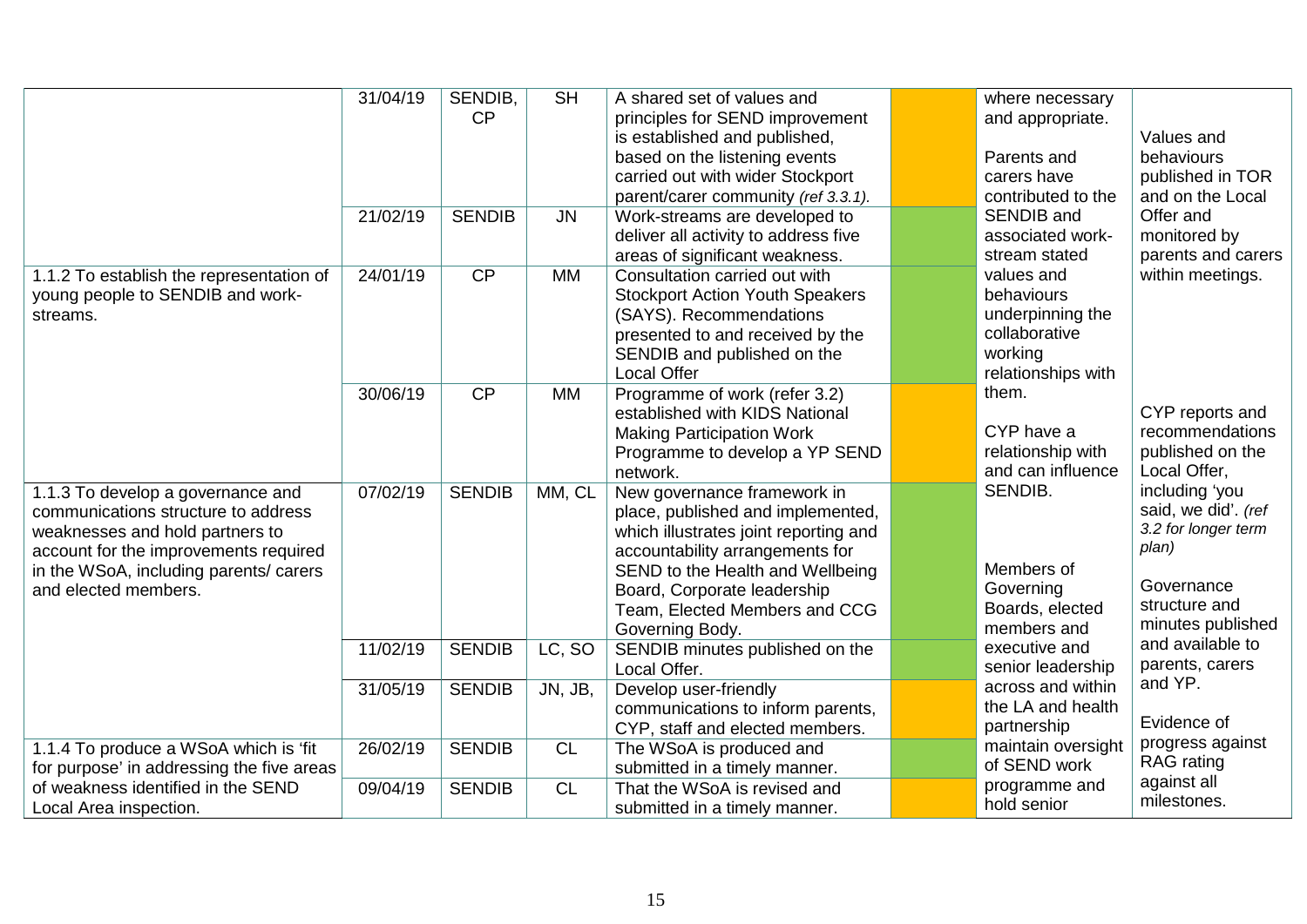|                                                                      | 31/12/20 | <b>SENDIB</b> | <b>CL</b>          | That all actions detailed in the<br>WSoA have been sufficiently<br>progressed to address the five<br>areas of significant weakness. |  | leaders to<br>account.<br>All partners<br>across education,                                                                                                                                                                                                                                                                                                                        | Impact of the<br><b>WSOA</b> milestones<br>begin to be                                                          |
|----------------------------------------------------------------------|----------|---------------|--------------------|-------------------------------------------------------------------------------------------------------------------------------------|--|------------------------------------------------------------------------------------------------------------------------------------------------------------------------------------------------------------------------------------------------------------------------------------------------------------------------------------------------------------------------------------|-----------------------------------------------------------------------------------------------------------------|
| 1.1.5 For the SENDIB Chair and Co-<br>chair to determine longer-term | 30/04/19 | <b>SENDIB</b> | CMcL,<br><b>ND</b> | Review the SENDIB following<br>acceptance of the WSoA.                                                                              |  | health and care<br>are holding each<br>other to account.<br>The families and<br>regulators are<br>assured that the<br>local area have<br>sufficiently<br>addressed the<br>five areas of<br>significant<br>weakness<br>identified in<br>inspection<br>Long-term<br>arrangements for<br>SEND leadership<br>embedded to<br>maintain a focus<br>beyond the<br>delivery of the<br>WSOA. | illustrated by<br>improved<br>performance<br>evidenced through<br>the outcome's<br>framework.<br>Ofsted and CQC |
| arrangements for governance and<br>leadership.                       | 31/08/19 | <b>SENDIB</b> | CMcL,<br><b>ND</b> | SENDIB embeds long-term<br>arrangements for the leadership<br>and governance of SEND<br>improvement.                                |  |                                                                                                                                                                                                                                                                                                                                                                                    |                                                                                                                 |
|                                                                      | 01/04/19 | <b>SENDIB</b> | <b>CMcL</b>        | Appointment of Head of<br><b>Commissioning/Improved Services</b><br>role. (1yr Fixed Term)                                          |  |                                                                                                                                                                                                                                                                                                                                                                                    | judges that the<br>local area<br>effectively<br>identifies, meets<br>the needs and                              |
|                                                                      | 15/03/19 | <b>SENDIB</b> | <b>CMcL</b>        | Appointment of Service Director<br>Corporate Policy and<br>Commissioning.                                                           |  |                                                                                                                                                                                                                                                                                                                                                                                    | improves<br>outcomes for<br><b>SEND CYP</b><br>through re-visit by<br>October 2020.                             |

| Key actions to address the areas for                                                                                                                                 | <b>Milestone</b> | Work-  | <b>Action</b> | <b>Milestones</b>            | Progress | Impact           | How do we know?       |  |  |
|----------------------------------------------------------------------------------------------------------------------------------------------------------------------|------------------|--------|---------------|------------------------------|----------|------------------|-----------------------|--|--|
| development                                                                                                                                                          | completion       | stream | Owner         |                              | update   |                  |                       |  |  |
|                                                                                                                                                                      | date             |        |               |                              | (RAG)    |                  |                       |  |  |
| Priority 1.2: To establish a clear vision and strategy for joint commissioning and planning of services for children and young people with SEND for the next 5 years |                  |        |               |                              |          |                  |                       |  |  |
| with clearly identified priorities and outcomes.                                                                                                                     |                  |        |               |                              |          |                  |                       |  |  |
| 1.2.1 To review the existing Stockport                                                                                                                               | 29/03/19         | JC     | GM, DS        | Information collected about  |          | SENDIB adopt     | By 01/11/19           |  |  |
| joint commissioning arrangements and                                                                                                                                 |                  |        |               | existing joint commissioning |          | national best    | <b>Stockport SEND</b> |  |  |
|                                                                                                                                                                      |                  |        |               | arrangements.                |          | practice for the | Joint                 |  |  |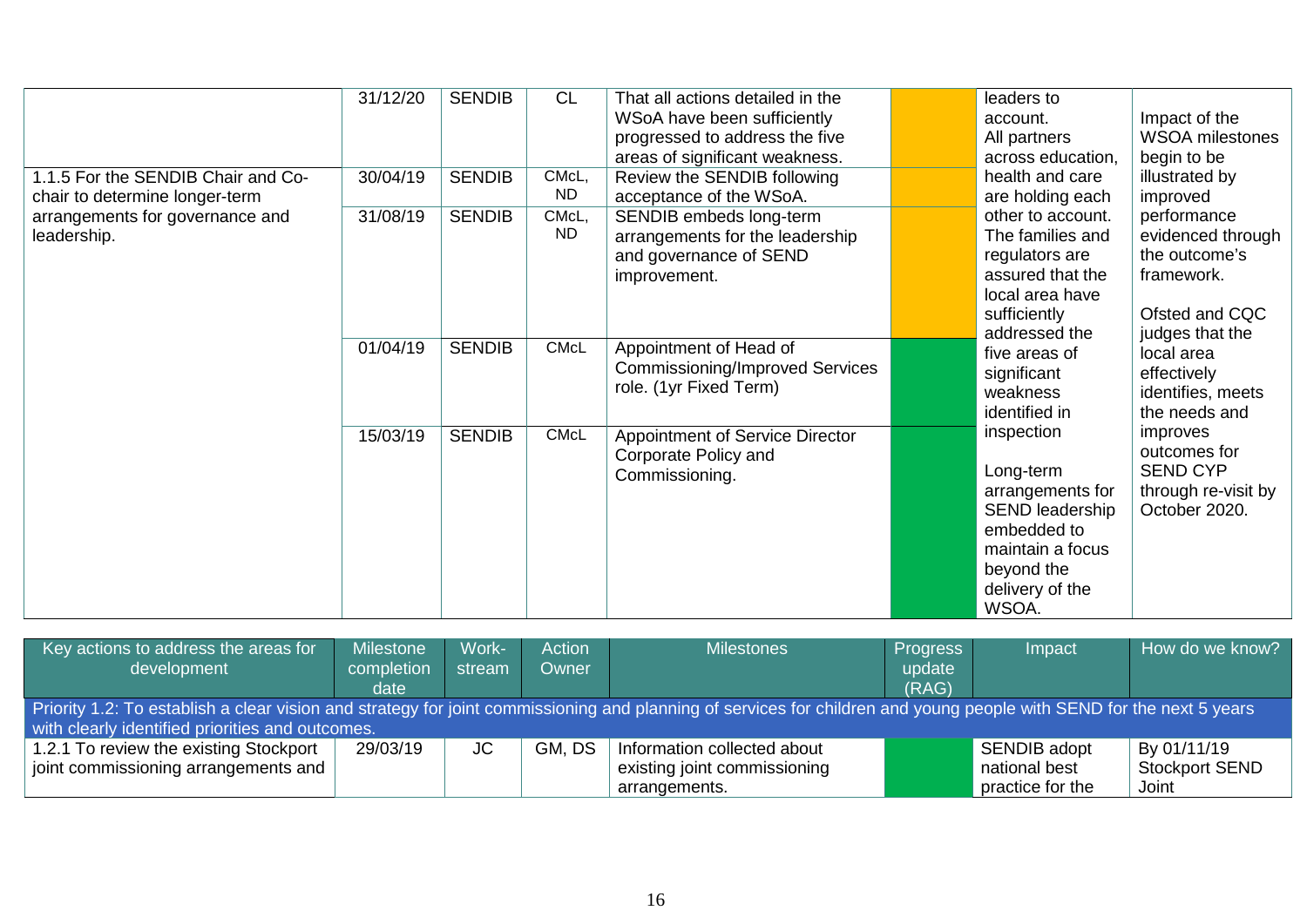| review national best practice joint<br>commissioning strategies.                                                                                                  | 30/08/19 | <b>JC</b> | GM, DS           | Identification of national best<br>practice and review of statutory<br>guidance taken place.                                                                          |  | joint<br>commissioning of<br>SEND and can                                                                                       | Commissioning<br>Strategy is<br>published                                                        |
|-------------------------------------------------------------------------------------------------------------------------------------------------------------------|----------|-----------|------------------|-----------------------------------------------------------------------------------------------------------------------------------------------------------------------|--|---------------------------------------------------------------------------------------------------------------------------------|--------------------------------------------------------------------------------------------------|
| 1.2.2 To undertake a joint baseline<br>assessment of current commissioned<br>SEND services (including looking at                                                  | 03/05/19 | <b>JC</b> | GM,DS<br>GG, EB  | Baseline of all current<br>commissioned SEND services<br>undertaken.                                                                                                  |  | prioritise actions<br>needed to close<br>any gaps between                                                                       | reflecting best<br>practice, priorities<br>and outcomes                                          |
| value for money and performance<br>outcomes) across health, social care,<br>and education, including the voluntary<br>sector, and identify commissioning<br>gaps. | 03/05/19 | <b>JC</b> | GM, DS,<br>GG,EB | Commissioning gaps are<br>identified.                                                                                                                                 |  | current and best<br>practice.                                                                                                   | agreed by CYP<br>and families and<br>signed off by<br>SENDIB and the<br>Health and well-         |
| 1.2.3 To agree the scope of the offer<br>from the Council for Disabled Children<br>(CDC) to support the development of<br>joint commissioning and outcomes-       | 03/05/19 | <b>JC</b> | GM,DS            | Scope of the support from the<br>CDC agreed for the development<br>of joint commissioning strategy<br>and the outcomes framework.                                     |  | An effective,<br>joined-up Strategy<br>to plan and jointly<br>commissioning                                                     | Being Board and<br>published on the<br>Local Offer.                                              |
| based accountability framework and<br>joint working arrangements that are<br>co-produced.                                                                         | 02/09/19 | <b>JC</b> | GM, DS           | CDC support delivered and used<br>to develop joint commissioning<br>and outcomes- based<br>accountability work.                                                       |  | services will<br>improve outcomes<br>for those who<br>have SEND in<br>Stockport.<br>Joint<br>commissioning<br>arrangements will | A full list of all<br>Stockport's<br>commissioned and<br>provided SEND                           |
| 1.2.4 To produce a clear vision,<br>framework and priorities for the<br>development of joint commissioning of<br>SEND in Stockport.                               | 30/08/19 | <b>JC</b> | GM, DS           | A MOU is developed between the<br>LA and the CCG around the<br>planning, prioritisation,<br>commissioning and funding of<br>joined-up services to meet SEND<br>needs. |  |                                                                                                                                 | services will also<br>be published.<br>A bi-annual survey<br>run via the local<br>offer to judge |
|                                                                                                                                                                   | 31/10/19 | <b>JC</b> | GM, DS           | The Co-Production Charter is<br>adhered to in the development of<br>joint commissioned priorities.                                                                    |  | ensure resources<br>are targeted so<br>that CYP and                                                                             | parental<br>satisfaction around<br>joint                                                         |
| 1.2.5 To develop a co-produced<br>shared Outcomes Framework, utilising<br>best practice with input from national                                                  | 30/09/19 | <b>JC</b> | GM, DS           | A SEND Outcomes Framework is<br>agreed, which reflects what<br>matters to CYP and their families.                                                                     |  | families will<br>experience<br>services that<br>reflect their<br>identified need<br>and are more<br>joined-up.                  | commissioning.<br>The first survey                                                               |
| expertise provided by CDC using the<br>feedback from CYP and their families.                                                                                      | 30/09/19 | <b>JC</b> | GM, DS           | The Outcomes Framework is<br>used to support the<br>commissioning and planning<br>services and to report on<br>progress in improving outcomes.                        |  |                                                                                                                                 | will set the<br>baseline figures<br>and subsequent<br>one's evidence                             |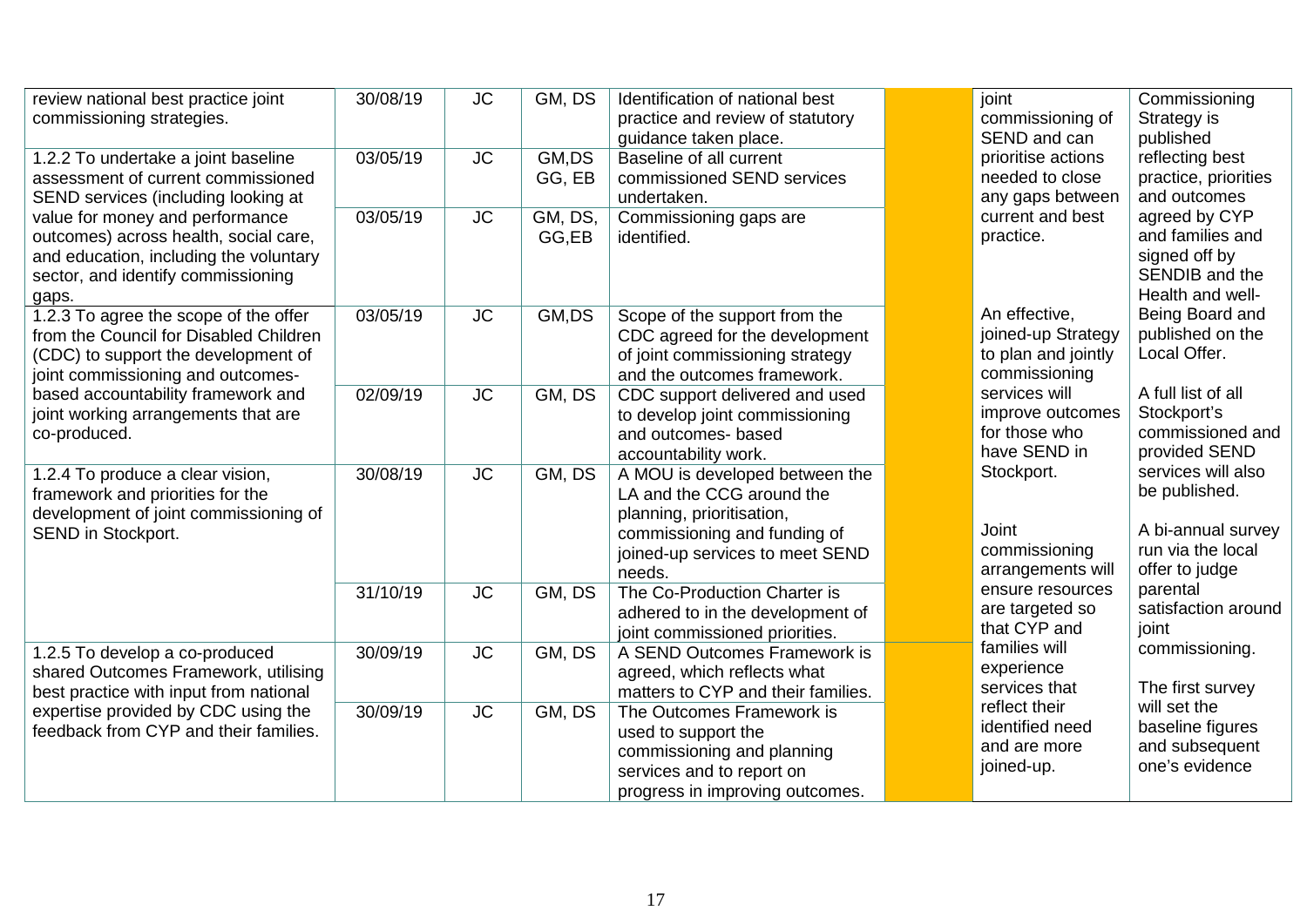| 1.2.6 To produce a Joint<br>Commissioning Strategy, agreed,<br>communicated and used across the                                                      | 31/10/19 | <b>JC</b>              | GM,DS                | A Joint Commissioning Strategy<br>is developed and signed off by<br>the Health and Well-being Board.                                       |                                                                                            | There is an,                                                                                                                                                                                                                                                           | improved<br>satisfaction rates.                                                                 |
|------------------------------------------------------------------------------------------------------------------------------------------------------|----------|------------------------|----------------------|--------------------------------------------------------------------------------------------------------------------------------------------|--------------------------------------------------------------------------------------------|------------------------------------------------------------------------------------------------------------------------------------------------------------------------------------------------------------------------------------------------------------------------|-------------------------------------------------------------------------------------------------|
| Local Area.                                                                                                                                          | 04/11/19 | <b>JC</b>              | GM, DS               | The Joint Commissioning<br>Strategy is published on the Local<br>Offer.                                                                    |                                                                                            | effective, joined-<br>up approach to<br>planning and<br>commissioning<br>services for<br>improved<br>outcomes for<br>those who have<br>SEND in<br>Stockport.<br>Leaders have a<br>complete picture<br>of the Stockport<br>spend on SEND<br>services and are<br>able to | Responses<br>received through<br>annual                                                         |
|                                                                                                                                                      | 04/11/19 | <b>JC</b>              | GM, DS               | The Joint Commissioning<br>Strategy and the Outcome<br>Framework are used to<br>commission and evaluate<br>services.                       |                                                                                            |                                                                                                                                                                                                                                                                        | <b>Parent Carers</b><br>Forum<br>questionnaire will<br>evidence improved<br>parental confidence |
| 1.2.7 To agree and deliver a joint<br>resourcing and investment strategy<br>including immediate priorities and<br>medium and longer-term planning as | 01/04/19 | <b>JC</b>              | <b>GM</b>            | Short-term resources are<br>allocated by the LA and CCG to<br>address immediate SEND<br>priorities.                                        |                                                                                            |                                                                                                                                                                                                                                                                        | in the support<br>received.                                                                     |
| part of the Joint Commissioning<br>Strategy.                                                                                                         | 31/10/19 | <b>JC</b>              | <b>GM</b>            | A joint investment strategy is<br>developed as part of the Joint<br>Commissioning Strategy, which<br>includes investment priorities.       |                                                                                            |                                                                                                                                                                                                                                                                        |                                                                                                 |
| 1.2.8 To conduct a detailed review of<br>the diagnostic pathway and services                                                                         | 31/12/19 | $\overline{\text{JC}}$ | <b>GE</b>            | The ASD diagnostic pathway is<br>reviewed.                                                                                                 |                                                                                            |                                                                                                                                                                                                                                                                        | By 01/03/19 100%<br>of CYP (up to 25                                                            |
| available to support CYP with Autistic<br>Spectrum Disorder (ASD).                                                                                   | 01/03/19 | <b>JC</b>              | <b>GE</b>            | The ASD diagnostic pathway is<br>extended to age 25 years.                                                                                 |                                                                                            | prioritisation<br>investment to put                                                                                                                                                                                                                                    | yrs) are able to<br>access an ASD                                                               |
| To implement a National Institute for<br>Health and Care Excellence (NICE)                                                                           | 31/03/20 | <b>JC</b>              | GE, SO               | The revised ASD diagnostic<br>pathway is published on the Local<br>Offer                                                                   |                                                                                            | in place the<br>provision that is<br>needed.<br>CYP (up to 25<br>years old) receive                                                                                                                                                                                    | diagnosis in<br>Stockport.                                                                      |
| compliant model for assessment,<br>diagnosis and support, with specific<br>attention to the support post-16 years.                                   | 16/09/19 | <b>JC</b>              | GE, HS,<br><b>CL</b> | ASD services provided during<br>assessment and post-diagnosis<br>are reviewed.                                                             |                                                                                            |                                                                                                                                                                                                                                                                        | By 31/03/20 75%<br>of CYP (up to age<br>25) will receive a                                      |
|                                                                                                                                                      | 31/03/20 | <b>JC</b>              | GE, HS,<br><b>CL</b> | ASD services provided during<br>assessment and post-diagnosis<br>are developed in line with the<br>review and commissioning<br>priorities. | a NICE compliant<br>assessment,<br>diagnosis and<br>support service for<br>ASD. This takes | NICE compliant<br>assessment for<br>ASD within 3<br>months of referral.                                                                                                                                                                                                |                                                                                                 |
|                                                                                                                                                      | 16/09/19 | <b>JC</b>              | GE, SO               | Updated information around<br>support services for ASD is<br>published on the Local Offer                                                  |                                                                                            | place locally,<br>improving the<br>experience for                                                                                                                                                                                                                      |                                                                                                 |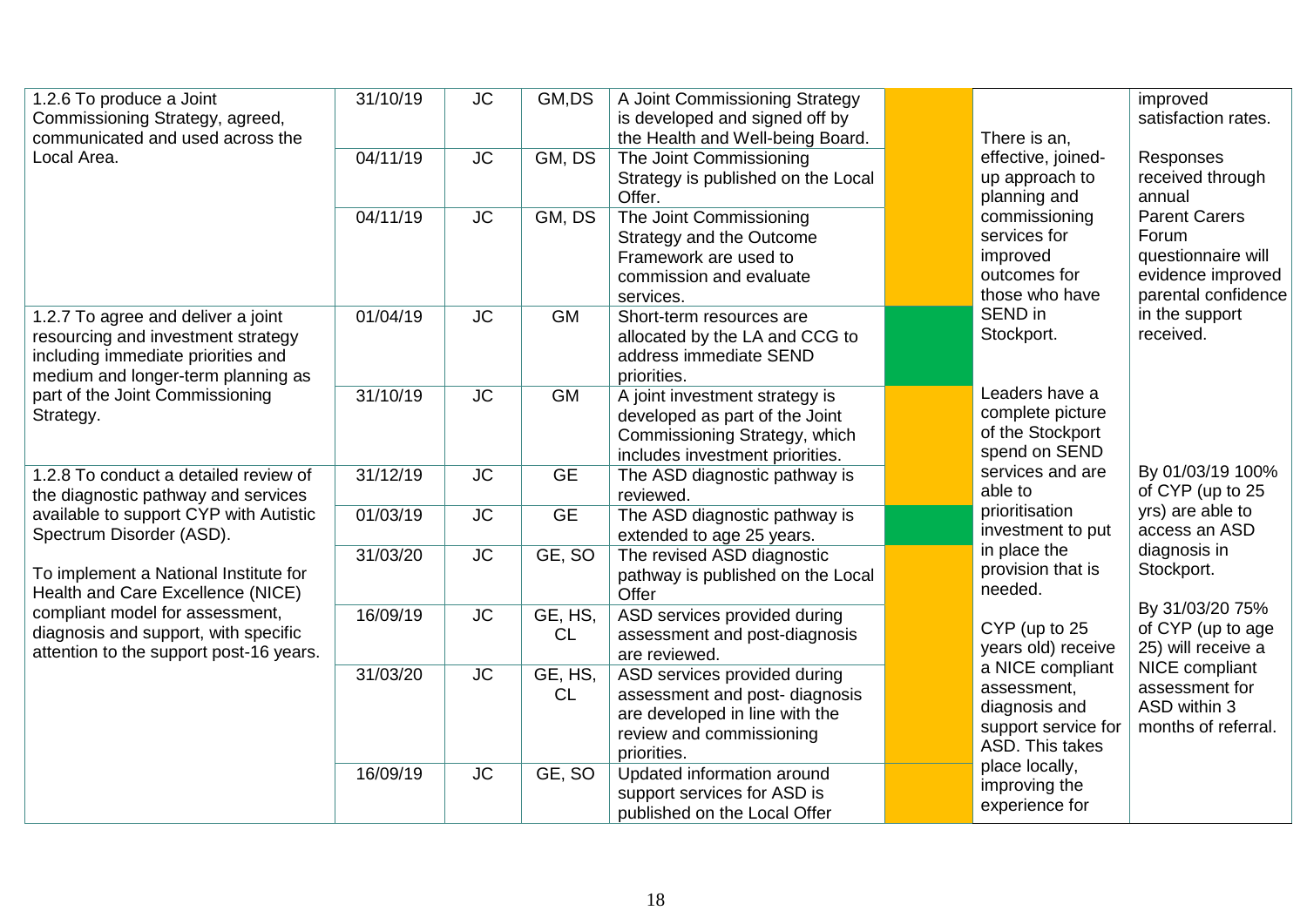| 1.2.9 To conduct a detailed review of<br>the assessment and treatment                                                                                                                              | 31/01/20 | <b>JC</b>              | <b>GE</b>         | Review of the ADHD treatment<br>pathway taken place.                                                                                                                                     |  | children and<br>young people and                                                                                                                                                               | <b>Treatment reviews</b><br>for ADHD are                                                   |
|----------------------------------------------------------------------------------------------------------------------------------------------------------------------------------------------------|----------|------------------------|-------------------|------------------------------------------------------------------------------------------------------------------------------------------------------------------------------------------|--|------------------------------------------------------------------------------------------------------------------------------------------------------------------------------------------------|--------------------------------------------------------------------------------------------|
| pathway and commissioned capacity<br>for CYP with Attention Deficit                                                                                                                                | 31/03/20 | <b>JC</b>              | <b>GE</b>         | A streamlined process for<br>diagnosis of ADHD is in place.                                                                                                                              |  | their families.                                                                                                                                                                                | conducted in line<br>with NICE                                                             |
| Hyperactivity Disorder (ADHD),                                                                                                                                                                     | 31/03/20 | <b>JC</b>              | <b>GE</b>         | There is improved information<br>available on ADHD services for<br>CYP and families.                                                                                                     |  | There are<br>improved<br>pathways to                                                                                                                                                           | guidance.<br>Parents<br>experience of each<br>diagnostic<br>pathway is<br>measured through |
|                                                                                                                                                                                                    | 31/03/20 | <b>JC</b>              | <b>GE</b>         | Support arrangements are in<br>place for young people with<br>ADHD transitioning from<br>children's to adult services.                                                                   |  | support CYP post<br>diagnosis of ASD,<br>with a specific<br>focus on 16 to 18<br>year olds. This<br>includes<br>information and<br>signposting to                                              |                                                                                            |
|                                                                                                                                                                                                    | 31/03/20 | <b>JC</b>              | GE, SO            | The revised ADHD treatment<br>pathway and supporting<br>information is published on the<br>Local Offer.                                                                                  |  |                                                                                                                                                                                                | a post-diagnostic<br>survey as part of<br>contract quality<br>assurance.                   |
| 1.2.10 To implement an early help<br>offer providing support for children and<br>young people with mental health<br>needs through a partnership approach<br>to accessing available services within | 31/03/20 | <b>JC</b>              | GM,<br><b>DuW</b> | A 'single-point of access' is<br>developed so that CYP and<br>families can access early help<br>and support for mental health<br>needs.                                                  |  | local services (pre<br>and post-<br>diagnosis).<br>CYP will                                                                                                                                    | By 31/03/20 CYP<br>will receive<br>treatment for a<br>mental health                        |
| the local area.                                                                                                                                                                                    | 31/03/20 | <b>JC</b>              | GM,<br>DuW        | The early help offer in Stockport's<br><b>Child and Adolescent Mental</b><br>Health Services (CAMHS) is<br>redesigned to ensure a maximum<br>of 18 weeks from referral to<br>assessment. |  | experience a<br>streamlined<br>process for<br>assessment of<br>ADHD within 18<br>weeks of referral.<br><b>Treatment reviews</b><br>for ADHD are<br>conducted in line<br>with NICE<br>guidance. | condition from<br>CAMHS within a<br>max, of 18 weeks<br>from referral.                     |
|                                                                                                                                                                                                    | 16/09/19 | $\overline{\text{JC}}$ | DuW,<br><b>SO</b> | Information is published on the<br>Local Offer about how to access<br>support for CYP with mental<br>health needs and about well-<br>being support.                                      |  |                                                                                                                                                                                                |                                                                                            |
| 1.2.11 To review the capacity,<br>approach and outcomes of therapy<br>services for all CYP including<br>addressing current gaps in service                                                         | 31/12/19 | <b>JC</b>              | GM,<br>DuW        | The therapies review is<br>completed and recommendations<br>adopted.                                                                                                                     |  | There is improved<br>information<br>available on<br>ADHD services for                                                                                                                          | By 31/03/20 CYP<br>will be able to<br>access therapy<br>services and start                 |
| provision for young people aged 16 -<br>25 years.                                                                                                                                                  | 31/03/20 | <b>JC</b>              | GM,<br><b>DuW</b> | Commissioning of therapy<br>services revised to address the                                                                                                                              |  | CYP and families.                                                                                                                                                                              | treatment within 18<br>weeks of referral.                                                  |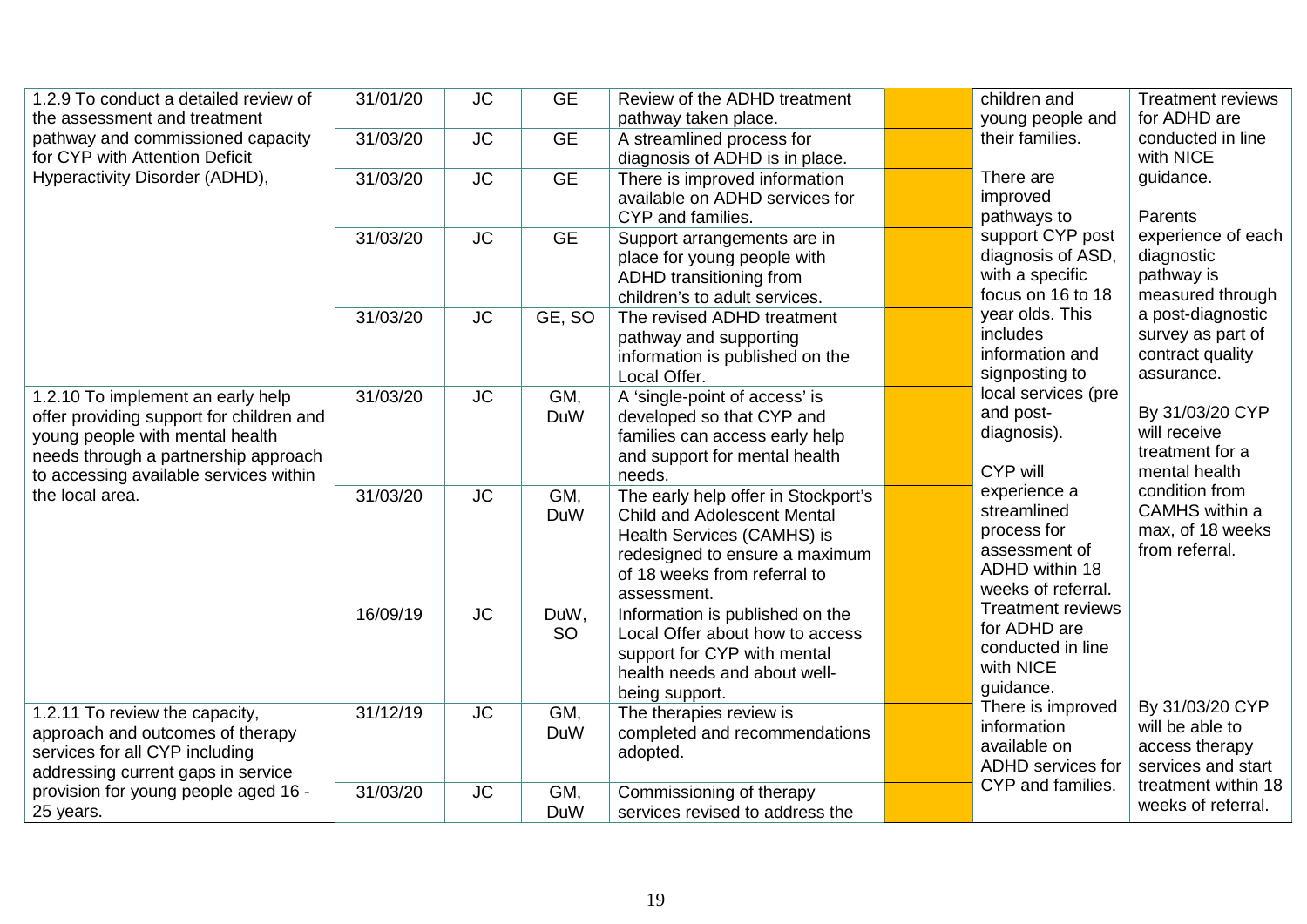|                                            | There is specific<br>increasing demand across the<br>local area.<br>support available<br>Improved                                                                                                                                                                                                                                                                                                                                                                                                                                                                                                                                                                                                                                                                                                                                                                                                                                                                                                                                   |
|--------------------------------------------|-------------------------------------------------------------------------------------------------------------------------------------------------------------------------------------------------------------------------------------------------------------------------------------------------------------------------------------------------------------------------------------------------------------------------------------------------------------------------------------------------------------------------------------------------------------------------------------------------------------------------------------------------------------------------------------------------------------------------------------------------------------------------------------------------------------------------------------------------------------------------------------------------------------------------------------------------------------------------------------------------------------------------------------|
| <b>JC</b><br>CS, SO<br>31/03/20            | Updated information is on the<br>for young people<br>outcomes for CYP<br>transitioning from<br>Local Offer.<br>are demonstrated                                                                                                                                                                                                                                                                                                                                                                                                                                                                                                                                                                                                                                                                                                                                                                                                                                                                                                     |
| <b>JC</b><br>GM,<br>31/12/19<br><b>DuW</b> | children's to adult<br>by therapy<br>Support arrangements are in<br>services<br>services through<br>place for young people with<br>Therapy<br>therapy needs at transition from<br>CYP and families<br>Outcomes<br>children to adult services.<br>Measures (TOMS)<br>can access early<br>help and support<br>Parents indicate<br>for mental health<br>needs through a<br>that support is<br>'single-point of<br>provided by<br>access', CYP will<br>services as it is<br>needed and in a<br>receive treatment<br>for a mental<br>timely manner<br>through feedback<br>health condition<br>from Stockport's<br>via the bi annual<br>Child and<br>survey.<br><b>Adolescent Mental</b><br><b>Health Services</b><br>The impact of all<br>(CAMHS) within a<br>these<br>maximum of 18<br>improvements are<br>weeks from<br>evidenced in the<br>referral to<br>outcomes<br>framework.<br>assessment.<br>Improved<br>information is<br>available on how<br>to access support<br>for CYP with<br>mental health<br>needs and on<br>well-being |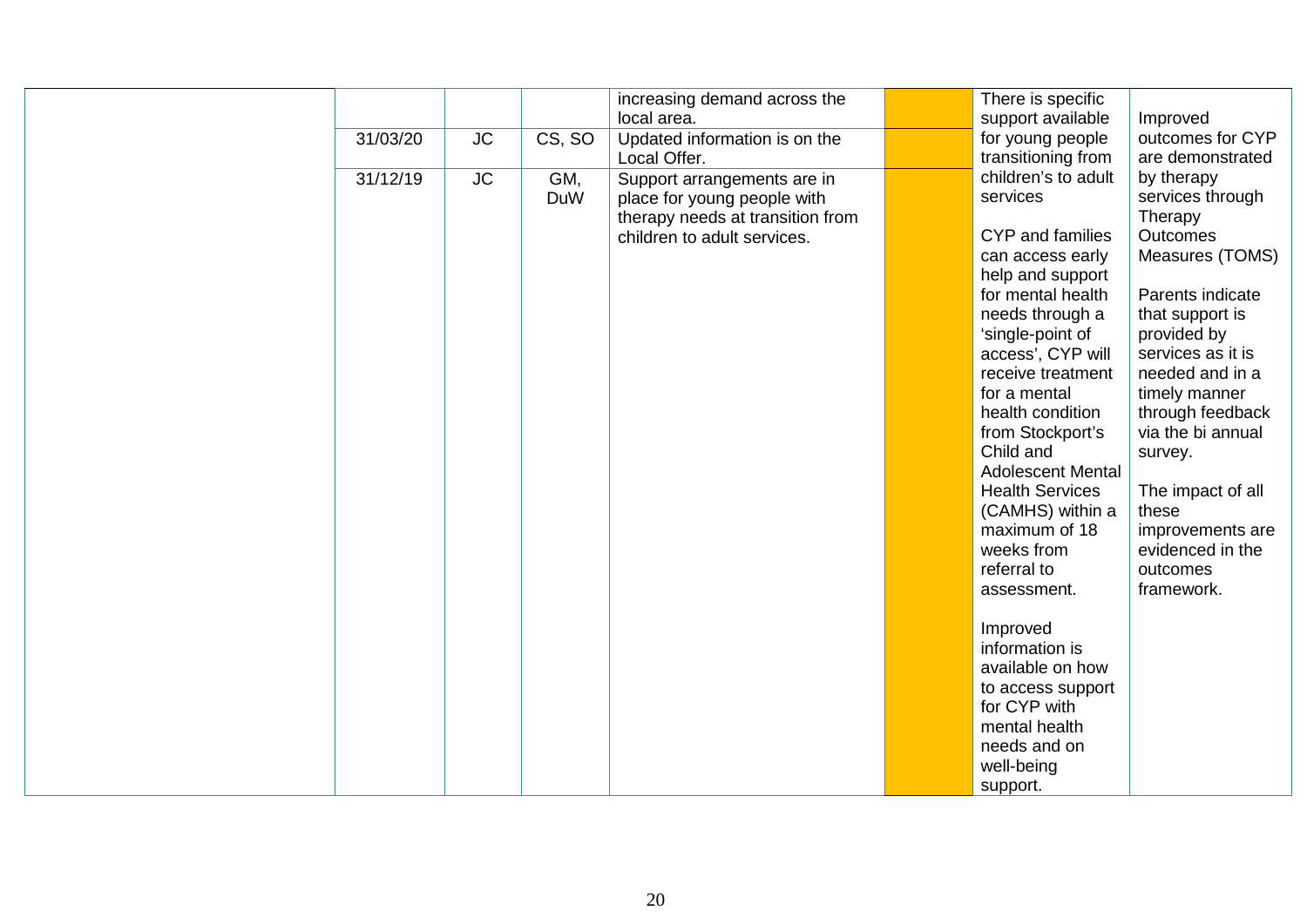| Key actions to address the areas for<br>development                                                                                                                        | Milestone<br>completion<br>date | Work-<br>stream | <b>Action</b><br>Owner | <b>Milestones</b>                                                                                                                                                           | Progress<br>update<br>(RAG) | Impact                                                                                                          | How do we know?                                                                                                                                                                   |
|----------------------------------------------------------------------------------------------------------------------------------------------------------------------------|---------------------------------|-----------------|------------------------|-----------------------------------------------------------------------------------------------------------------------------------------------------------------------------|-----------------------------|-----------------------------------------------------------------------------------------------------------------|-----------------------------------------------------------------------------------------------------------------------------------------------------------------------------------|
| Priority 1.3: To embed a strategic and operational approach to co-production across the Local Area within the joint commissioning and planning of services.                |                                 |                 |                        |                                                                                                                                                                             |                             |                                                                                                                 |                                                                                                                                                                                   |
| 1.3.1 To ensure that the co-production<br>principles and charter agreed are<br>embedded into all key joint<br>commissioning arrangements and<br>decision-making. (ref 3.1) | 31/10/19                        | CP              | <b>DS</b>              | Processes and paperwork are<br>amended to ensure evidence of<br>co-production routinely included<br>in all key planning, design and<br>commissioning decisions for<br>SEND. |                             | CYP and families<br>with SEND are<br>actively engaged,<br>in co-producing<br>outcomes, and<br>involved in joint | The outcomes<br>framework<br>illustrates<br>increasing<br>satisfaction from<br>CYP and their                                                                                      |
| 1.3.2 To ensure that the Local Offer<br>reflects the current commissioned and<br>provided services and ongoing plans<br>from improvement programme.                        | 31/07/19                        | CP              | CW, SO                 | The Local Offer review checks<br>information about current<br>commissioned services (ref. priority<br>3.4)                                                                  |                             | commissioning<br>decisions and<br>reviews.                                                                      | families with the<br>way they are<br>involved.                                                                                                                                    |
|                                                                                                                                                                            | 31/07/19                        | JC              | SO                     | Arrangements in place for regular<br>update of the Local Offer about<br>commissioned services.                                                                              |                             | CYP and families<br>will have easy<br>access to clear<br>information about<br>services across<br>the local area | Feedback via the<br>local offer website<br>review evidences<br>an improved<br>satisfaction in the<br>LO site overall,<br>including update of<br>'you said, we did'.<br>(Ref: 3.4) |

| Key actions to address the areas for                                                                                                                             | <b>Milestone</b> | Work-     | <b>Action</b> | <b>Milestones</b>             | <b>Progress</b> | Impact            | How do we know?     |
|------------------------------------------------------------------------------------------------------------------------------------------------------------------|------------------|-----------|---------------|-------------------------------|-----------------|-------------------|---------------------|
| development                                                                                                                                                      | completion       | stream    | Owner         |                               | update          |                   |                     |
|                                                                                                                                                                  | date             |           |               |                               | (RAG)           |                   |                     |
| Priority 1.4: To use an evidence-based approach about population need to inform and guide the planning and commissioning of education, health and care services. |                  |           |               |                               |                 |                   |                     |
| 1.4.1 To produce a revised, co-                                                                                                                                  | 31/03/19         | JC.       | DS.           | Draft SEND JSNA produced and  |                 | CYP with SEND     | We will have a co   |
| produced Joint Strategic Needs                                                                                                                                   |                  |           |               | signed off by Health and well |                 | are actively      | produced JSNA       |
| Assessment (JSNA) for SEND that                                                                                                                                  |                  |           |               | Being Board.                  |                 | engaged in co-    | that reflects       |
| takes account of the stated views of                                                                                                                             | 09/04/19         | <b>JC</b> | <b>DS</b>     | Draft JSNA put out for        |                 | producing         | population data     |
| CYP and families, and utilise the                                                                                                                                |                  |           |               | consultation.                 |                 | outcomes, and     | and the lived       |
| recommendations to inform                                                                                                                                        | 31/10/19         | JC        | <b>DS</b>     | The revised JSNA is used to   |                 | involved in joint | experience of CYP   |
| commissioning.                                                                                                                                                   |                  |           |               | determine commissioning       |                 | commissioning     | and their families. |
|                                                                                                                                                                  |                  |           |               | priorities.                   |                 |                   |                     |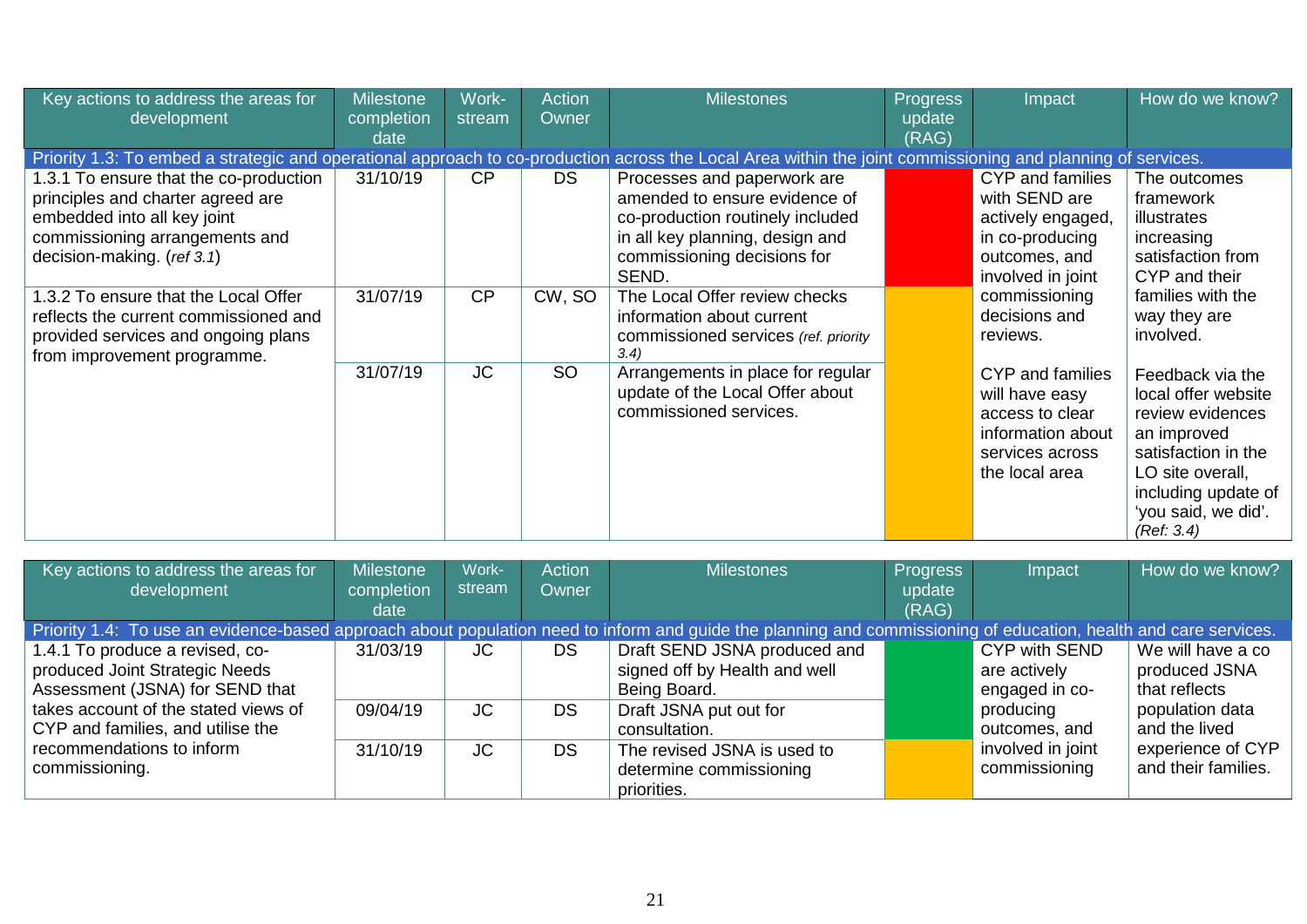| 1.4.2 To establish an outcome-based<br>performance framework that more<br>accurately reflects the needs of CYP | 30/09/19 | <b>JC</b> | GM, DS | Working with CYP and families to<br>develop a set of KPI's that reflect<br>the "Lived Experience" | decisions and<br>reviews.                                                                                                                                                                                                                                                                                                                                                                                     | The outcomes-<br>based<br>performance                                                                                                  |
|----------------------------------------------------------------------------------------------------------------|----------|-----------|--------|---------------------------------------------------------------------------------------------------|---------------------------------------------------------------------------------------------------------------------------------------------------------------------------------------------------------------------------------------------------------------------------------------------------------------------------------------------------------------------------------------------------------------|----------------------------------------------------------------------------------------------------------------------------------------|
| and families and a performance<br>management tool to monitor this. (ref<br>5.1.3)                              | 31/10/19 | <b>JC</b> | SO, DS | Publish on the local offer an<br>agreed outcomes-based<br>performance framework.                  | Leader's strategic<br>commissioning,<br>planning and<br>monitoring is<br>informed by<br>specific, ambitious<br>and measurable<br>targets to improve<br>outcomes and<br>improve equity of<br>achievement<br>across the local<br>area.<br>Service managers<br>will review trends,<br>such as changes<br>to population size<br>and need, to<br>prepare for<br>necessary<br>changes to<br>address future<br>need. | framework will be<br>used to establish<br>initial performance<br>targets and<br>subsequently<br>evidence<br>improvements<br>quarterly. |

| Key actions to address the areas for                                                                           | Milestone  | Work-  | <b>Action</b> | <b>Milestones</b>             | <b>Progress</b> | Impact              | How do we know?  |  |  |  |  |
|----------------------------------------------------------------------------------------------------------------|------------|--------|---------------|-------------------------------|-----------------|---------------------|------------------|--|--|--|--|
| development                                                                                                    | completion | stream | Owner         |                               | update          |                     |                  |  |  |  |  |
|                                                                                                                | date       |        |               |                               | (RAG)           |                     |                  |  |  |  |  |
| Priority 1.5: To extend choice and control for parents and young people through the offer of Personal Budgets. |            |        |               |                               |                 |                     |                  |  |  |  |  |
| 1.5.1 To review current offer for                                                                              | 30/08/19   | JC     | GM, DS,       | Personal budgets arrangements |                 | CYP and their       | Bi annual survey |  |  |  |  |
| personal budgets (including personal                                                                           |            |        | <b>JW</b>     | reviewed for compliance with  |                 | families are        | will evidence an |  |  |  |  |
| health budgets) and best practice                                                                              |            |        |               | Code of Practice (COP).       |                 | aware of the        | increase in the  |  |  |  |  |
| regionally and nationally to ensure                                                                            |            |        |               |                               |                 | Personal Budget     | awareness of the |  |  |  |  |
| compliance.                                                                                                    |            |        |               |                               |                 | offer in Stockport. | revised personal |  |  |  |  |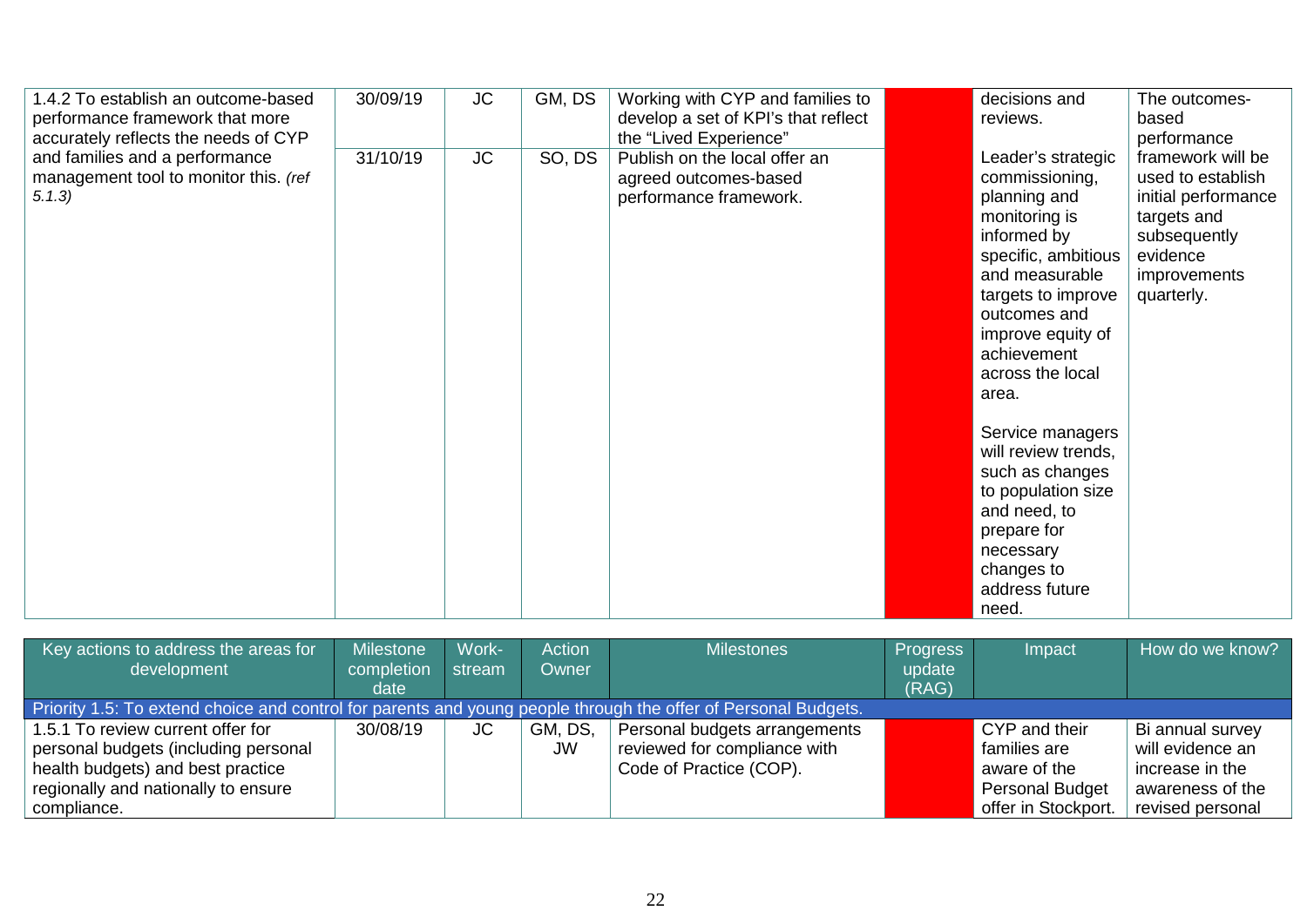| 1.5.2 To appraise options for the<br>further development of personal<br>budgets across Health, Education and<br>Social care including within current<br>individual and block contract<br>arrangements. (ref 2.2.3, 4.1)                           | 30/09/19 | JC  | GM, DS,<br>JW | Leaders, CYP and families agree<br>on a personal budget offer for<br>Stockport to be reflected in a new<br>personal budget policy. | YP and families<br>have more choice<br>and control<br>around support<br>via the offer of a | budget offer<br>amongst parents<br>and carers.<br>EHC plans<br>evidence that                               |
|---------------------------------------------------------------------------------------------------------------------------------------------------------------------------------------------------------------------------------------------------|----------|-----|---------------|------------------------------------------------------------------------------------------------------------------------------------|--------------------------------------------------------------------------------------------|------------------------------------------------------------------------------------------------------------|
| 1.5.3 To establish a local Integrated<br>Personal Budget Policy for all ages                                                                                                                                                                      | 31/03/20 | JC  | GM, DS,<br>JW | Personal budget policy agreed<br>and published on the Local Offer.                                                                 | personal budget.                                                                           | 100% of CYP<br>families were made                                                                          |
| with clear guidance CYP. There will be<br>a particular focus on preparing for<br>adulthood to promote independence.<br>The policy will be aligned to EHC<br>planning processes and be clearly<br>communicated via the Local Offer.<br>(ref:2.2.3) | 31/03/20 | JC. | <b>SM</b>     | EHC plan process and<br>documentation amended to<br>routinely identify opportunities for<br>personal budgets.                      |                                                                                            | aware of the<br>personal budget<br>policy and all<br>requests were<br>recorded and a<br>response provided. |

| 2. To assess and meet children and young people's social care needs in conjunction with EHC needs assessments and plans.                    |  |
|---------------------------------------------------------------------------------------------------------------------------------------------|--|
| Director of Operations for Stockport Family & Principal Social Worker<br>WSOA priority area owner                                           |  |
| To ensure that all children and young people's social and care needs are included in their EHC needs assessments and plans.<br>Priority 2.1 |  |
| To ensure that all plans meet the social care needs identified in the assessment processes.<br><b>Priority 2.2</b>                          |  |

<span id="page-22-0"></span>

| Key actions to address the areas for<br>development                                                                                      | <b>Milestone</b><br>completion | Work-<br>stream | <b>Action</b><br>Owner | <b>Milestones</b>             | <b>Progress</b><br>update | Impact           | How do we know?    |
|------------------------------------------------------------------------------------------------------------------------------------------|--------------------------------|-----------------|------------------------|-------------------------------|---------------------------|------------------|--------------------|
|                                                                                                                                          | date                           |                 |                        |                               | (RAG)                     |                  |                    |
| Priority 2.1 To ensure that all children and young people's social and care needs are included in their EHC needs assessments and plans. |                                |                 |                        |                               |                           |                  |                    |
| 2.1.1 To develop a clear process for                                                                                                     | 30/04/19                       | S/E             | JW                     | 50% increase in the dedicated |                           | Increase the     | Two dedicated      |
| children's and adult's social care to                                                                                                    |                                |                 |                        | SEND social work capacity is  |                           | number of        | <b>SEND</b> social |
| ensure that all Education, Health and                                                                                                    |                                |                 |                        | provided in the Multi-Agency  |                           | children and     | workers in post.   |
| Care plans have social care                                                                                                              |                                |                 |                        | Support and Safeguarding Hub  |                           | young people     |                    |
| assessments, which incorporate the                                                                                                       |                                |                 |                        | (MASSH), including the SEND   |                           | whose social and | Audit will be      |
| child or young person's (CYP) lived                                                                                                      |                                |                 |                        | team.                         |                           | care needs are   | carried out in Q1  |
| experience and are co-produced with                                                                                                      |                                |                 |                        |                               |                           | routinely        | 19/20 to ensure    |
| children, young people and their                                                                                                         |                                |                 |                        |                               |                           | assessed as part | that the processes |
| families.                                                                                                                                |                                |                 |                        |                               |                           | of the needs     | are fully          |
|                                                                                                                                          |                                |                 |                        |                               |                           | assessment       | embedded. This     |
|                                                                                                                                          |                                |                 |                        |                               |                           | process.         | audit will be      |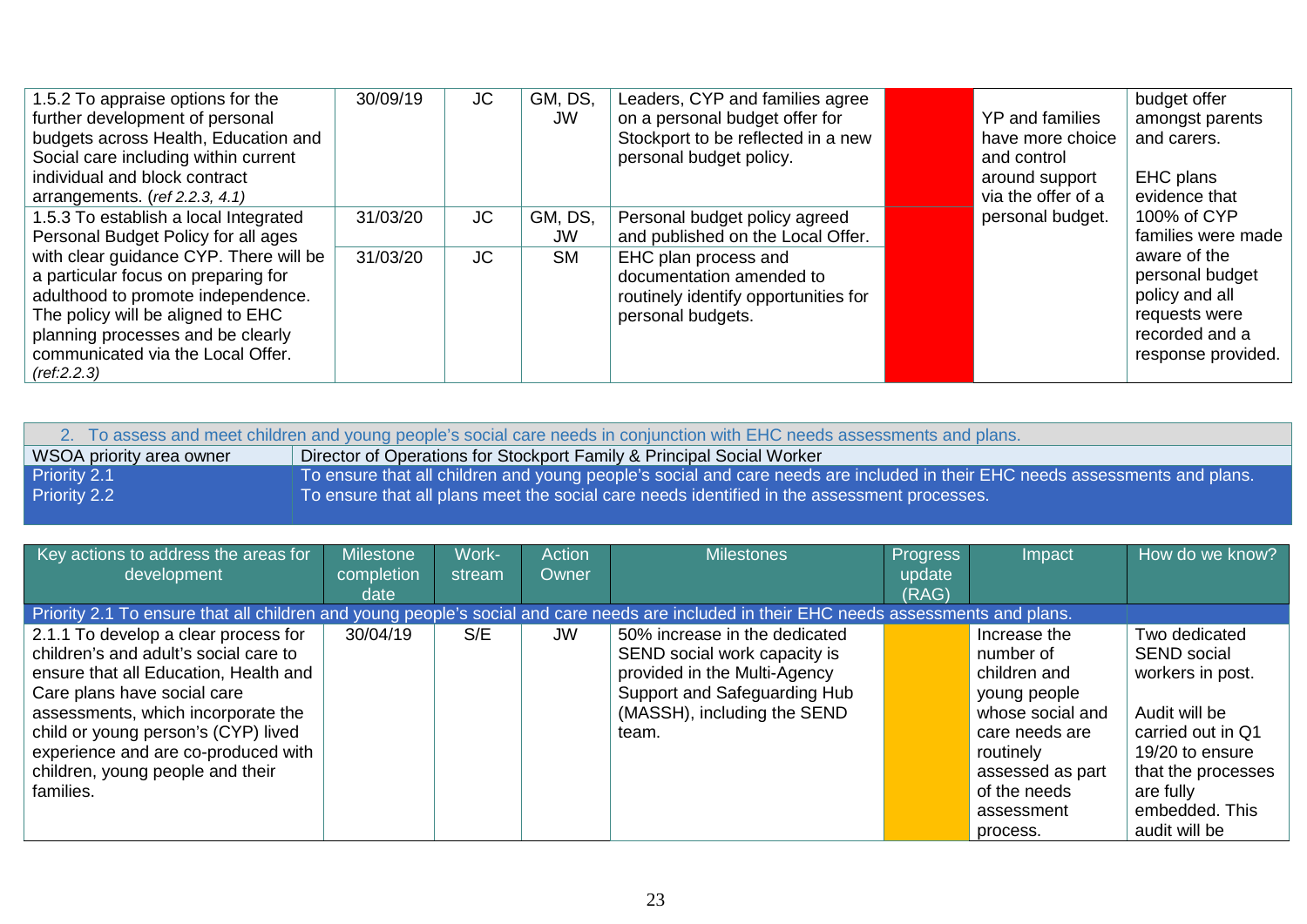|          |     |           |                                    |                                   | carried out                    |
|----------|-----|-----------|------------------------------------|-----------------------------------|--------------------------------|
|          |     |           |                                    | By April 2019 all                 | quarterly and                  |
|          |     |           |                                    | new EHC plans                     | monitored within               |
|          |     |           |                                    | will include                      | the CSC                        |
|          |     |           |                                    | children and                      |                                |
|          |     |           |                                    |                                   | performance                    |
|          |     |           |                                    | young people's                    | management team                |
|          |     |           |                                    | social care needs<br>in their EHC | meeting, to include<br>CYP and |
|          |     |           |                                    | needs                             | parent/carer                   |
|          |     |           |                                    | assessments and                   | feedback.                      |
|          |     |           |                                    | plans.                            |                                |
|          |     |           |                                    |                                   | Reduction in the               |
|          |     |           |                                    | YP and parents                    | number of                      |
|          |     |           |                                    | report increased                  | complaints                     |
|          |     |           |                                    | levels of                         | received relating to           |
|          |     |           |                                    | satisfaction in the               | social care                    |
|          |     |           |                                    | timeliness and                    | element of EHC                 |
|          |     |           |                                    | quality of EHC                    | assessments and                |
|          |     |           |                                    | assessments and                   | plans.                         |
|          |     |           |                                    | plans                             |                                |
|          |     |           |                                    | Where a plan                      |                                |
|          |     |           |                                    | identifies social                 |                                |
|          |     |           |                                    | and care needs                    |                                |
|          |     |           |                                    |                                   |                                |
|          |     |           |                                    | provision in<br>Sections H1 and   |                                |
|          |     |           |                                    |                                   |                                |
|          |     |           |                                    | H2, this will be<br>provided.     |                                |
| 31/07/19 | S/E | JW, HH,   | Co-produced revised work-flow      |                                   | Senior practitioner            |
|          |     | <b>SM</b> | processes and forms are in place   | By end of July                    | sign-off of all social         |
|          |     |           | and operational for all new EHC    | 2019 the revised                  | care sections of               |
|          |     |           | needs assessment requests.         | case management                   | new EHC plans.                 |
|          |     |           |                                    | system supports                   |                                |
|          |     |           | Embedded clear authorisation       | appropriate                       |                                |
|          |     |           | and escalation process in place    | visibility and                    |                                |
|          |     |           | to identify early warnings/ delays | accessibility of the              |                                |
|          |     |           | to ensure 20-week timescales are   | child and young                   |                                |
|          |     |           | met.                               | person's                          |                                |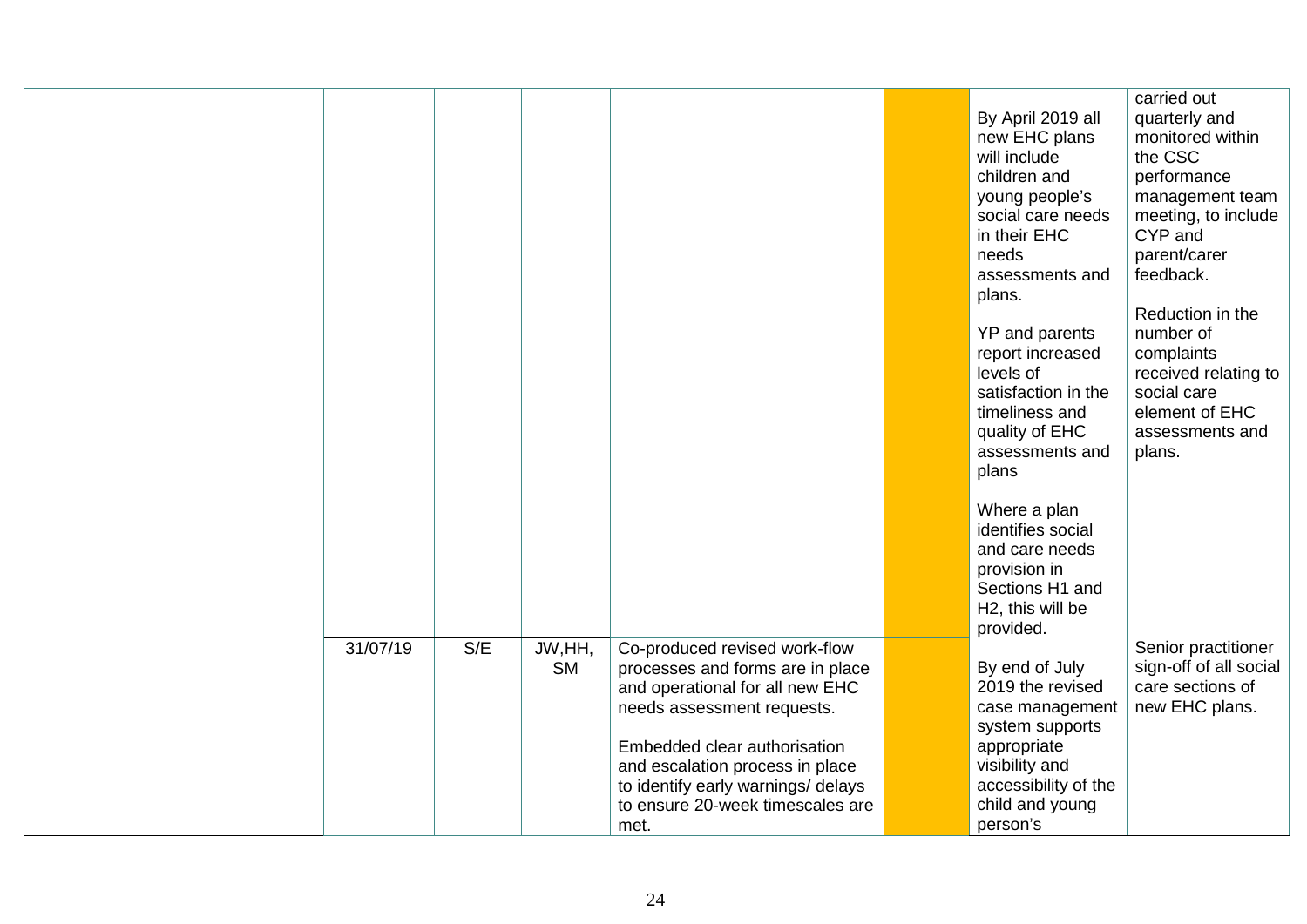|                                                                                                                                                                                |          |     |                      |                                                                                                                                                                           | assessment,<br>supporting the aim<br>to 'tell-it once<br>approach and joint<br>ownership of<br>outcome based<br>plans. | Through a bi<br>annual survey and<br>annual review,<br>parents report an                                                                              |
|--------------------------------------------------------------------------------------------------------------------------------------------------------------------------------|----------|-----|----------------------|---------------------------------------------------------------------------------------------------------------------------------------------------------------------------|------------------------------------------------------------------------------------------------------------------------|-------------------------------------------------------------------------------------------------------------------------------------------------------|
|                                                                                                                                                                                | 30/06/20 | S/E | <b>SM</b>            | Annual EHC review process is<br>refined to align with the wider<br>reviewing processes.                                                                                   |                                                                                                                        | improvement in the<br>levels and<br>timeliness of social<br>care support for                                                                          |
|                                                                                                                                                                                | 31/10/19 | S/E | JW, HH,<br>JN, SM    | Annual review paperwork<br>updated to ensure consideration<br>of children's and adults social<br>care needs.                                                              |                                                                                                                        | their child with<br>SEND.                                                                                                                             |
|                                                                                                                                                                                | 30/06/19 | S/E | SM, JW,<br><b>HH</b> | Workforce trained in new<br>processes, policies and practices<br>(including co production values<br>and behaviours) in children's and<br>adult social care services       | Improved<br>awareness,<br>knowledge and<br>skills in the trained<br>workforce in                                       | 100% of work-<br>force trained in<br>new processes.                                                                                                   |
|                                                                                                                                                                                | 31/10/19 | S/E | <b>JW</b>            | Quarterly audit process including<br>parent and child survey around<br>social and care needs input into<br>EHC assessment and planning is<br>developed and implemented.   | writing EHC<br>assessments and<br>plans.                                                                               | 100% of EHC                                                                                                                                           |
| 2.1.2 To ensure that plan processes<br>are embedded in the on-going review<br>of need, to determine changing need<br>over time and specifically during<br>transition planning. | 30/06/20 | S/E | JW, HH               | All social care needs are<br>considered at annual review and<br>reflected in updated EHC plans.                                                                           |                                                                                                                        | plans have social<br>and care needs<br>considered at<br>annual review<br>Quarterly quality                                                            |
| 2.1.3 To embed Early Help<br>Assessments (EHA) and SEND<br>support plans in a graduated<br>response to encourage use of early<br>intervention. (ref. 4.2)                      | 30/10/19 | S/E | <b>CL</b>            | Guidance provided about<br>appropriate EHA assessment to<br>support early assessment of need<br>and early intervention to be<br>included in the Entitlement<br>Framework. | CYP receive<br>education, social<br>and care support<br>at the earliest<br>opportunity                                 | deep dives of EHC<br>plans illustrate that<br>revisions to social<br>care sections have<br>been carried out<br>where appropriate<br>following review. |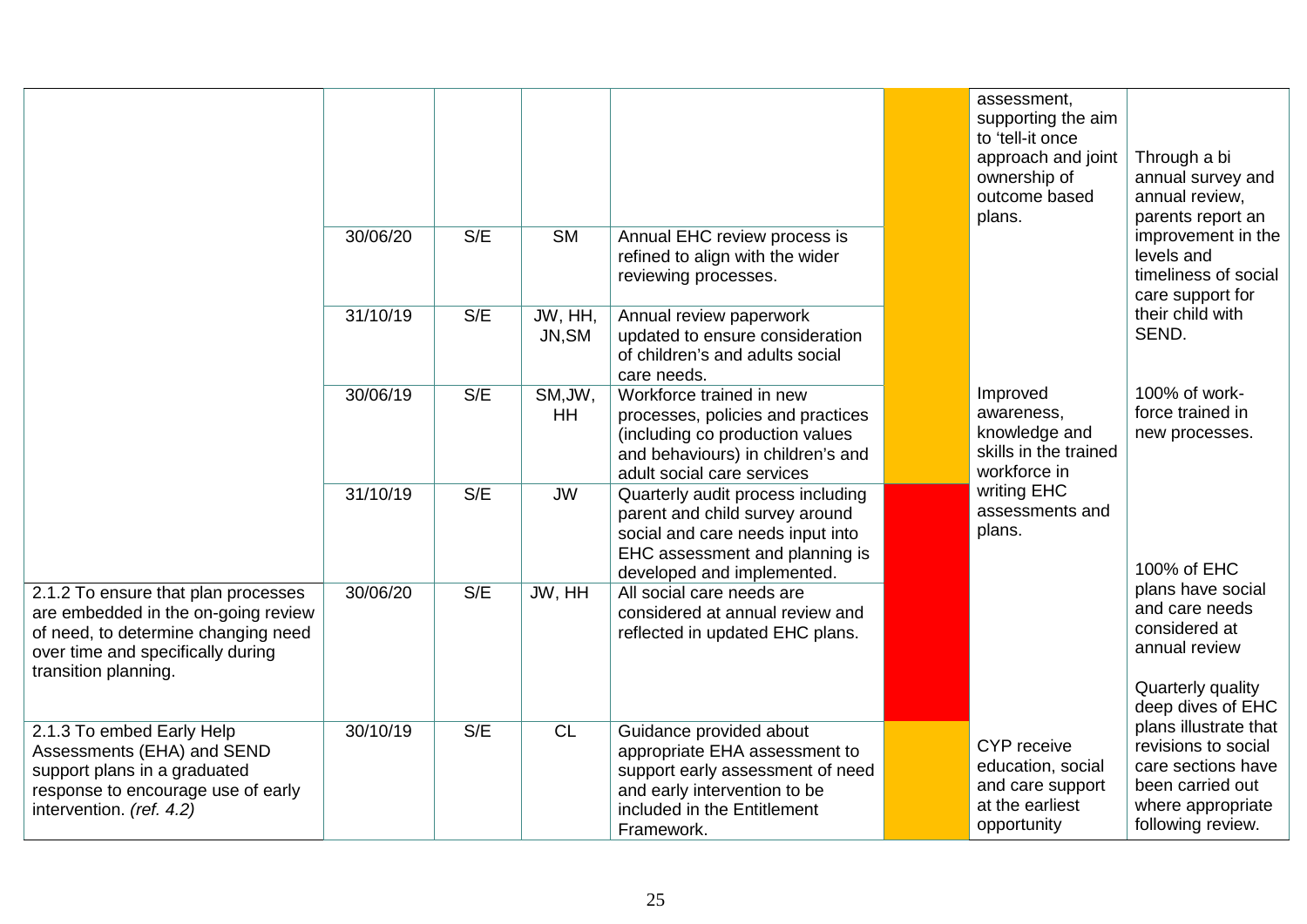| 2.1.4 To embed SEND within<br>children's social care workforce<br>development programme, with<br>training, supported through the<br>secondment of a social worker from<br>the Children with Disabilities (CWD)<br>team. | 31/09/19 | S/E | JN, JW | Refer 2.1.1 in regard to social<br>care.<br>Ref: to 5.2 |  | through the<br>graduated<br>response. | Datasets and audit<br>will demonstrate<br>that a higher<br>percentage of<br>SEND children and<br>young people<br>receive an early<br>help offer before a<br>statutory social<br>care assessment. |
|-------------------------------------------------------------------------------------------------------------------------------------------------------------------------------------------------------------------------|----------|-----|--------|---------------------------------------------------------|--|---------------------------------------|--------------------------------------------------------------------------------------------------------------------------------------------------------------------------------------------------|
|-------------------------------------------------------------------------------------------------------------------------------------------------------------------------------------------------------------------------|----------|-----|--------|---------------------------------------------------------|--|---------------------------------------|--------------------------------------------------------------------------------------------------------------------------------------------------------------------------------------------------|

| Key actions to address the areas for<br>development                                                                        | <b>Milestone</b><br>completion<br>date | Work-<br>stream | <b>Action</b><br>Owner | <b>Milestones</b>                                                                                                                                            | Progress<br>update<br>(RAG) | Impact                                                                                                                       | How do we know?                                                                                                                                                     |
|----------------------------------------------------------------------------------------------------------------------------|----------------------------------------|-----------------|------------------------|--------------------------------------------------------------------------------------------------------------------------------------------------------------|-----------------------------|------------------------------------------------------------------------------------------------------------------------------|---------------------------------------------------------------------------------------------------------------------------------------------------------------------|
| Priority 2.2: To ensure that all plans meet the social care needs identified in the assessment processes.                  |                                        |                 |                        |                                                                                                                                                              |                             |                                                                                                                              |                                                                                                                                                                     |
| 2.2.1 For the CDC outcomes-based<br>training to be delivered across the<br>partnership for EHC plan and report<br>writers. | 31/03/19                               | S/E             | PW, HW,<br>HH          | Bespoke training completed (13/3<br>and 25/03/19) to core, multi-<br>agency group of professionals<br>undertaking advice and<br>assessment for EHC planning. |                             | Improved<br>awareness,<br>knowledge and<br>skills in the<br>trained workforce<br>in writing EHC<br>assessments and<br>plans. | Children, young<br>people and families<br>agree with the<br>assessments and<br>plans and this is<br>reflected in<br>quarterly auditing<br>and bi-annual<br>surveys. |
|                                                                                                                            | 01/06/19                               | S/E             | PW, HW,<br><b>HH</b>   | Review evaluations and<br>commission further outcomes<br>training to address staff groups<br>who were unable to attend<br>previous events.                   |                             | Quality plans<br>developed with<br>appropriate<br>outcome-based<br>targets.                                                  | Audit process<br>includes<br>consideration<br>around the quality<br>of outcomes<br>specified in EHC<br>plans and<br>associated reports.                             |
| 2.2.2 To improve the alignment of all<br>planning and review systems in<br>education, health and social care for           | 30/06/20                               | S/E             | JW,EH,<br>HH, JN       | Co-ordination of planning and<br>review systems and practice are<br>developed to more effectively                                                            |                             | Children, young<br>people and<br>parents and                                                                                 | CYP and their<br>families report<br>processes are                                                                                                                   |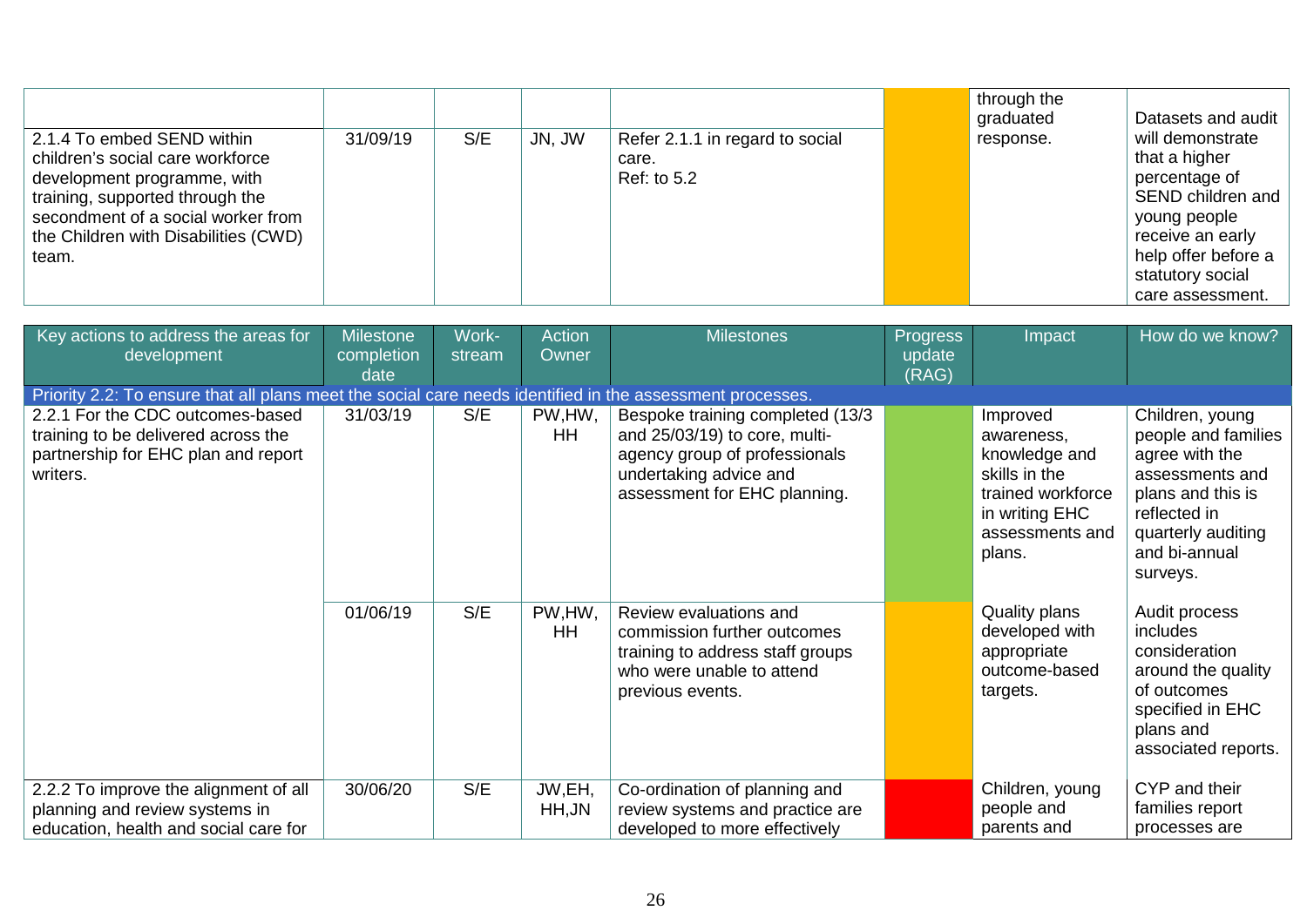| CYP with EHC plans who also have<br>another plan such as-<br>-Early Help Assessment (EHA),<br>-child in need (team around the child<br>–TAC),<br>-child protection plans (CP),<br>-looked after child (LAC) plans<br>-adult social care and support plans. |                      |                      |                                       | align education, health and social<br>care (ref 2.2.1)                                                                                                                                                           | professionals<br>attend fewer but<br>more purposeful<br>meetings to meet<br>holistic needs.              | more coherent<br>overall.                                                                                       |
|------------------------------------------------------------------------------------------------------------------------------------------------------------------------------------------------------------------------------------------------------------|----------------------|----------------------|---------------------------------------|------------------------------------------------------------------------------------------------------------------------------------------------------------------------------------------------------------------|----------------------------------------------------------------------------------------------------------|-----------------------------------------------------------------------------------------------------------------|
| 2.2.3 To ensure consideration of a<br>personal budget is included within<br>the EHC planning process and this<br>offer is clearly communicated. (ref<br>(1.5.3)                                                                                            | 31/03/20<br>31/03/20 | JC, S/E<br><b>JD</b> | GM, SM,<br><b>JW</b><br>GM, SM,<br>JW | Review of personal budget policy<br>completed with parents and YP<br>and published on the Local Offer.<br>Work-force is trained in revised<br>policies and practices to ensure<br>that consideration of personal | CYP and families<br>will be aware of<br>the options of<br>personal budgets<br>and short breaks<br>and be | From 01/04/20<br>revised guidance<br>published on the<br>Local Offer about<br>personal budget<br>reflecting an  |
| 2.2.4 To co-produce a rewrite of the                                                                                                                                                                                                                       | 31/03/19             | S/E                  | SH, JW,                               | budgets is always included within<br>EHC assessments and plans.<br>Review of the current statement                                                                                                               | empowered to<br>access them if<br>assessed as                                                            | improved offer.<br>By 31/08/19 the<br>revised short-                                                            |
| short breaks statement (including<br>clarification of the distinction<br>between short breaks and respite)<br>and ensure that it is effectively<br>communicated via the Local Offer.                                                                       | 31/08/19             | S/E                  | <b>SO</b><br><b>JW</b>                | complete and gaps identified.<br>A revised short breaks offer is<br>accessible on the Local Offer and<br>parents, carers and young people<br>know how to find it and use it to<br>meet their needs.              | appropriate.                                                                                             | breaks statement<br>will be published<br>on the Local Offer<br>reflecting an<br>improved offer for<br>families. |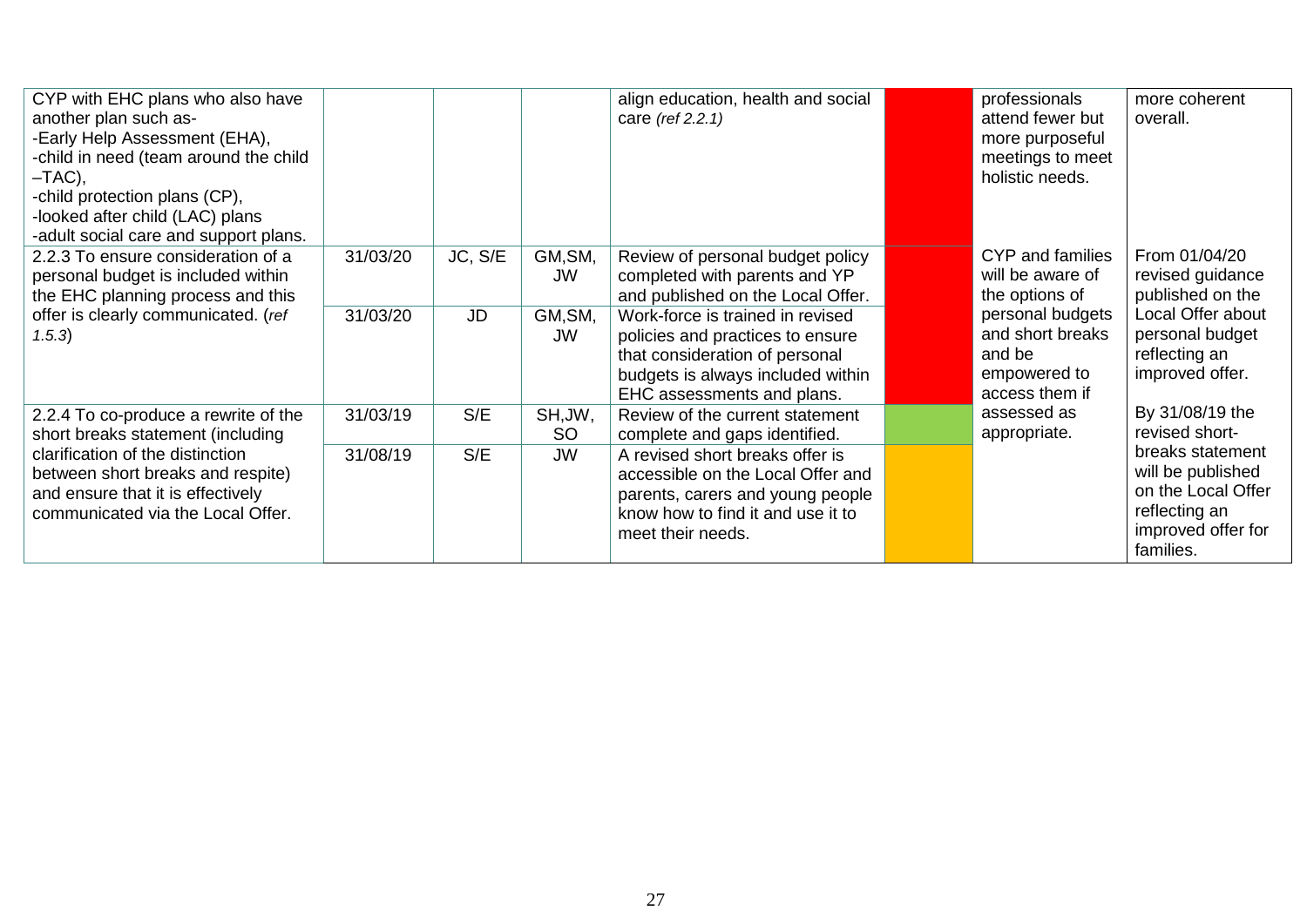| 3. To involve children, young people and their families in the meaningful, effective co-production of the services, resources and support they need. |                                                                                                                  |  |  |  |  |  |  |  |  |
|------------------------------------------------------------------------------------------------------------------------------------------------------|------------------------------------------------------------------------------------------------------------------|--|--|--|--|--|--|--|--|
| WSOA priority area owner                                                                                                                             | Director of Children's Services/ Accountable Officer CCG                                                         |  |  |  |  |  |  |  |  |
| Priority 3.1                                                                                                                                         | To build and embed a culture of co-production.                                                                   |  |  |  |  |  |  |  |  |
| Priority 3.2                                                                                                                                         | To enable and empower local groups of parents, carers and young people to have strategic involvement.            |  |  |  |  |  |  |  |  |
| Priority 3.3                                                                                                                                         | To broaden participation across the SEND community including families, professionals and other stakeholders.     |  |  |  |  |  |  |  |  |
| Priority 3.4                                                                                                                                         | To review the Local Offer and improve its impact on the lived experience for families in Stockport. <sup>1</sup> |  |  |  |  |  |  |  |  |

<span id="page-27-0"></span>

| Key actions to address the areas for<br>development                                                                                        | <b>Milestone</b><br>completion<br>date | Work-<br>stream | Action<br>Owner      | <b>Milestones</b>                                                                                                      | <b>Progress</b><br>update<br>(RAG) | Impact                                                                       | How do we know?                                                                                                         |
|--------------------------------------------------------------------------------------------------------------------------------------------|----------------------------------------|-----------------|----------------------|------------------------------------------------------------------------------------------------------------------------|------------------------------------|------------------------------------------------------------------------------|-------------------------------------------------------------------------------------------------------------------------|
| Priority 3.1: To build and embed a culture of co-production.                                                                               |                                        |                 |                      |                                                                                                                        |                                    |                                                                              |                                                                                                                         |
| 3.1.1 To agree a working definition of<br>co-production across the SEND                                                                    | 23/04/19                               | CP              | CW, SH,<br><b>HW</b> | A draft definition of co- production<br>is written and agreed.                                                         |                                    | There is a shared<br>understanding                                           | All co-produced<br>activity will be                                                                                     |
| community incorporating the<br>feedback from CYP parents, carers<br>and stakeholders.                                                      | 30/04/19                               | CP              | CW, SH,<br><b>HW</b> | The definition of co- production is<br>shared and finalised across the<br>SEND community.                              |                                    | about what is<br>meant by co-<br>production across<br>the SEND<br>community. | routinely collated,<br>summarised and<br>published on the<br>Local Offer.<br>Feedback from the<br><b>SEND community</b> |
| 3.1.2 To agree a core set of co-<br>production principles across the<br>SEND community incorporating the<br>feedback from CYP, parents and | 30/04/19                               | CP              | CW, SH,<br>JB, HW    | Co-production principles<br>published on Local Offer and<br>disseminated across the SEND<br>community.                 |                                    | The SEND<br>Community has                                                    | via Local offer<br>feedback<br>mechanism and bi-<br>annual listening                                                    |
| carers and professionals.                                                                                                                  | 31/05/19                               | CP              | CW, SH,<br>JB, HW    | Co-production principles are<br>embedded in TOR and included<br>within all SEND work- stream<br>activity.              |                                    | adopted the<br>Charter and co-<br>production<br>principles and               | events confirm<br>awareness of the<br>definition and<br>satisfaction with                                               |
| 3.1.3 To develop a Stockport Co-<br>production Charter based upon the<br>agreed principles.                                                | 30/06/19                               | CP              | CW, SH,<br>JB, HW    | <b>Draft Stockport Co-production</b><br>Charter published and<br>disseminated across the SEND<br>community.            |                                    | illustrate these in<br>their 'business as<br>usual'<br>approaches.           | impact of co-<br>production working.<br>By collecting the                                                               |
|                                                                                                                                            | 30/09/19                               | CP              | SH, JB,<br><b>HW</b> | Parent/ carer focus groups set up<br>to evaluate the effectiveness of<br>the draft Stockport Co-production<br>Charter. |                                    | Raised<br>awareness and<br>understanding                                     | positive responses<br>on lived<br>experiences from<br>parents and carers                                                |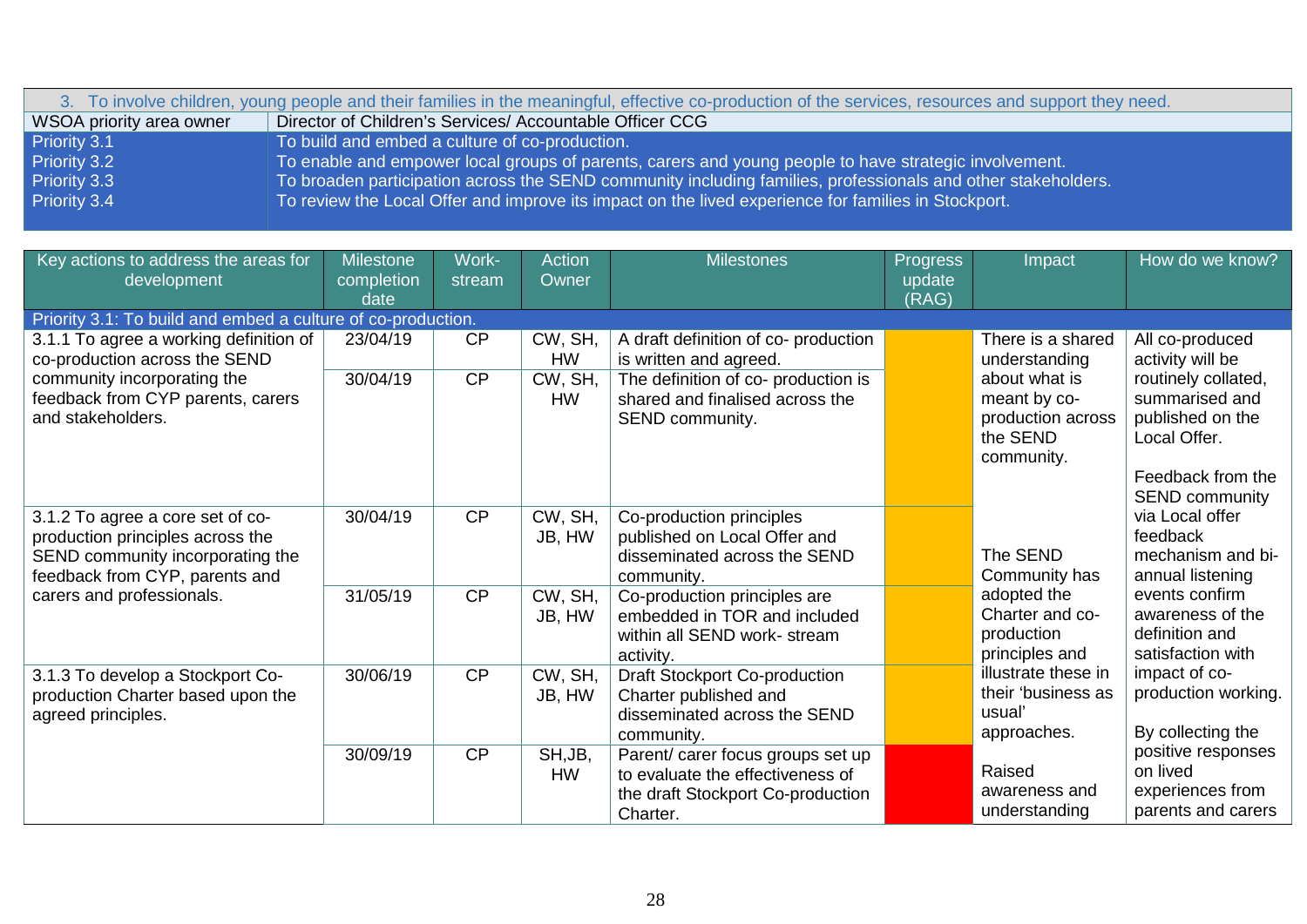|                                                                                                                                                                                                         | 30/10/19 | CP              | SH, JB,<br><b>HW</b> | Final Stockport Co-production<br>Charter published, launched and<br>disseminated.                                                                                   | amongst<br>professionals of<br>the core                                        | at specially<br>convened focus<br>groups and other                                                                                                   |
|---------------------------------------------------------------------------------------------------------------------------------------------------------------------------------------------------------|----------|-----------------|----------------------|---------------------------------------------------------------------------------------------------------------------------------------------------------------------|--------------------------------------------------------------------------------|------------------------------------------------------------------------------------------------------------------------------------------------------|
| 3.1.4 To take Stockport Co-<br>production Charter out for wider<br>consultation across all SEND<br>community.                                                                                           | 31/10/19 | $\overline{CP}$ | SH, JB,<br><b>HW</b> | An annual process is set up to<br>review and evaluate co-<br>production definition, principles<br>and impact of Charter.                                            | principles and<br>practice<br>underpinning co-<br>production work.             | accessible means<br>of communication.<br>Monthly sampling                                                                                            |
| 3.1.5 To develop and deliver a series<br>of co-produced and co-delivered<br>workshop, training and development<br>sessions across the SEND<br>community to promote Stockport Co-<br>production Charter. | 31/12/19 | $\overline{CP}$ | SH, JB,<br><b>HW</b> | Initial Co-production workshops,<br>training and development<br>sessions delivered. These will<br>need to be ongoing. Ref 5.2                                       | <b>SEND community</b><br>are empowered<br>and championing<br>co production.    | of new and<br>updated EHC plans<br>and associated<br>reports<br>demonstrates<br>improving co-<br>production.<br>Case studies of<br>good practice are |
|                                                                                                                                                                                                         |          |                 |                      |                                                                                                                                                                     |                                                                                | collated and<br>published on the                                                                                                                     |
| 3.1.6 For a participation lead to be<br>identified, on behalf of the SENDIB,<br>to lead, co-ordinate and oversee co-<br>production work with the SEND<br>community in Stockport.                        | 31/07/19 | CP              | MM, JN               | Task and finish group established<br>to scope and undertake<br>recruitment and selection process<br>based on co-production working,<br>with parents, carers and YP. | Successful<br>recruitment of<br>participation lead<br>to champion<br>strategic | Local Offer.<br>A survey will<br>evidence the<br>acceptance and                                                                                      |
|                                                                                                                                                                                                         | 30/09/19 | CP              | <b>JN</b>            | Participation lead is in post with a<br>broad portfolio of work                                                                                                     | involvement of<br>CYP and families<br>in 'business as<br>usual' working.       | understanding of<br>the definition of co-<br>production at<br>participation<br>workshops.                                                            |
|                                                                                                                                                                                                         |          |                 |                      |                                                                                                                                                                     |                                                                                | Annual<br>Performance<br>Development<br>Review (PDR) of<br>the Participation<br>Lead evidences the<br>impact of the role.                            |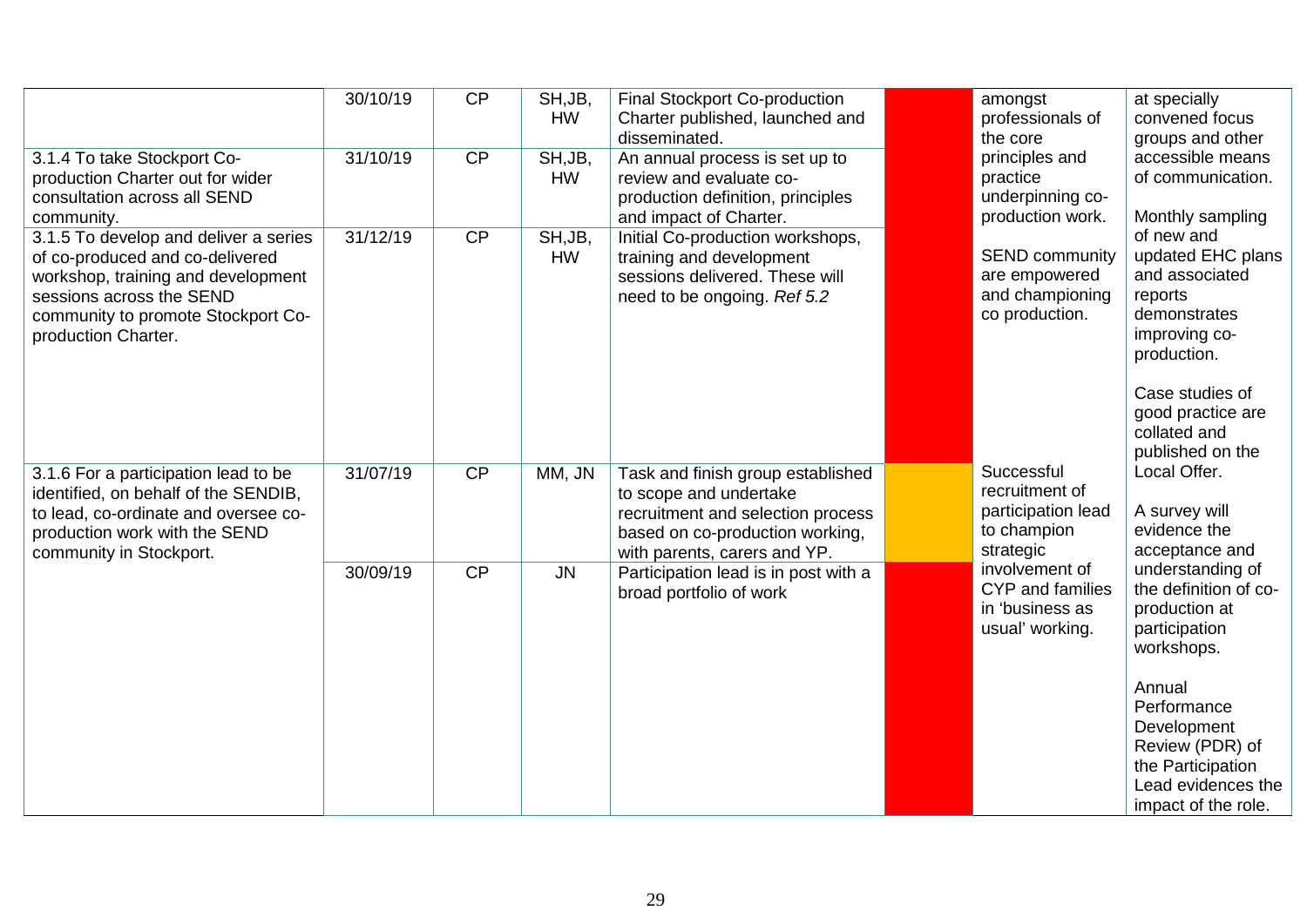| Key actions to address the areas for<br>development                                                                                                                                                                   | Milestone<br>completion<br>date | Work-<br>stream | <b>Action</b><br>Owner       | <b>Milestones</b>                                                                                                                                                                               | <b>Progress</b><br>update<br>(RAG) | Impact                                                                                                                                                                                                    | How do we know?                                                                                                                    |
|-----------------------------------------------------------------------------------------------------------------------------------------------------------------------------------------------------------------------|---------------------------------|-----------------|------------------------------|-------------------------------------------------------------------------------------------------------------------------------------------------------------------------------------------------|------------------------------------|-----------------------------------------------------------------------------------------------------------------------------------------------------------------------------------------------------------|------------------------------------------------------------------------------------------------------------------------------------|
| Priority 3.2: To enable and empower local groups of parents, carers and young people to have strategic involvement                                                                                                    |                                 |                 |                              |                                                                                                                                                                                                 |                                    |                                                                                                                                                                                                           |                                                                                                                                    |
| 3.2.1 To maintain and further<br>strengthen parents/carer<br>participation in the SENDIB and<br>associated work-streams.                                                                                              | 30/09/19                        | $\overline{CP}$ | SH,<br>Participation<br>lead | Publicise opportunities to engage<br>in on going work via the Local<br>Offer, SEND communities<br>including PIPS                                                                                |                                    | Parents, carers<br>and CYP are<br>represented and<br>are actively<br>participating on<br>all SEND<br>strategic forum<br>and actions<br>reflect this<br>including<br>feedback. (ref<br>1.1.1, 1.1.2, 1.1.3 | As with 3.1.1 all co-<br>produced activity<br>will be routinely<br>collated,<br>summarised and<br>published on the<br>Local Offer. |
| 3.2.2 To work collaboratively with the<br>local parent/carer forum and wider<br>support groups to develop training<br>opportunities to promote active<br>participation.                                               | 30/04/19                        | $\overline{CP}$ | SH,<br>Participation<br>lead | Use the recommended<br>(DfE/Contact) best practice<br>guidance to ensure parent/carer<br>involvement on the improvement<br>board (SENDIB) and associated<br>work-streams.                       |                                    | CYP and families<br>will have a strong<br>voice both<br>individually and                                                                                                                                  |                                                                                                                                    |
| 3.2.3 In consultation with YP, to<br>determine the most effective<br>mechanism for ensuring young<br>people's representation on the SEND                                                                              | 31/01/19                        | $\overline{CP}$ | <b>MM</b>                    | Report with recommendations on<br>CYP representation delivered to<br>SENDIB.                                                                                                                    |                                    | via the<br>Parent/Carer<br>Forum and are<br>actively engaged,                                                                                                                                             | Minutes of young<br>people's reference<br>groups will be<br>published on the                                                       |
| improvement board and associated<br>work streams. (ref 1.1.2)                                                                                                                                                         | 31/04/19                        | CP              | <b>MM</b>                    | Recommendation accepted for<br>SEND young people's reference<br>group reporting 4 times per year.                                                                                               |                                    | listened to and<br>are able to see<br>their voice, ideas                                                                                                                                                  | Local Offer 4 times<br>per year                                                                                                    |
|                                                                                                                                                                                                                       | 28/02/19                        | CP              | <b>MM</b>                    | Board TOR finalised to reflect<br>young people's representation.                                                                                                                                |                                    | and views<br>represented and                                                                                                                                                                              |                                                                                                                                    |
| 3.2.4 To work with KIDS, through the<br>'Making Participation Work' national<br>support programme, to improve<br>young people's participation and co-<br>production in operational and<br>strategic decisions making. | 31/06/19                        | CP              | <b>MM</b>                    | Set up YP's focus group including<br>wide range of young people's<br>stakeholder groups and young<br>people's representative.<br>Collaborate with YP to develop<br>and co-facilitate the event. |                                    | influencing<br><b>SENDIB</b> and<br>work-streams.<br>Process and<br>mechanism will                                                                                                                        | YP will provide<br>regular reports(4<br>times annually) to<br>SENDIB to hold the<br>board to account                               |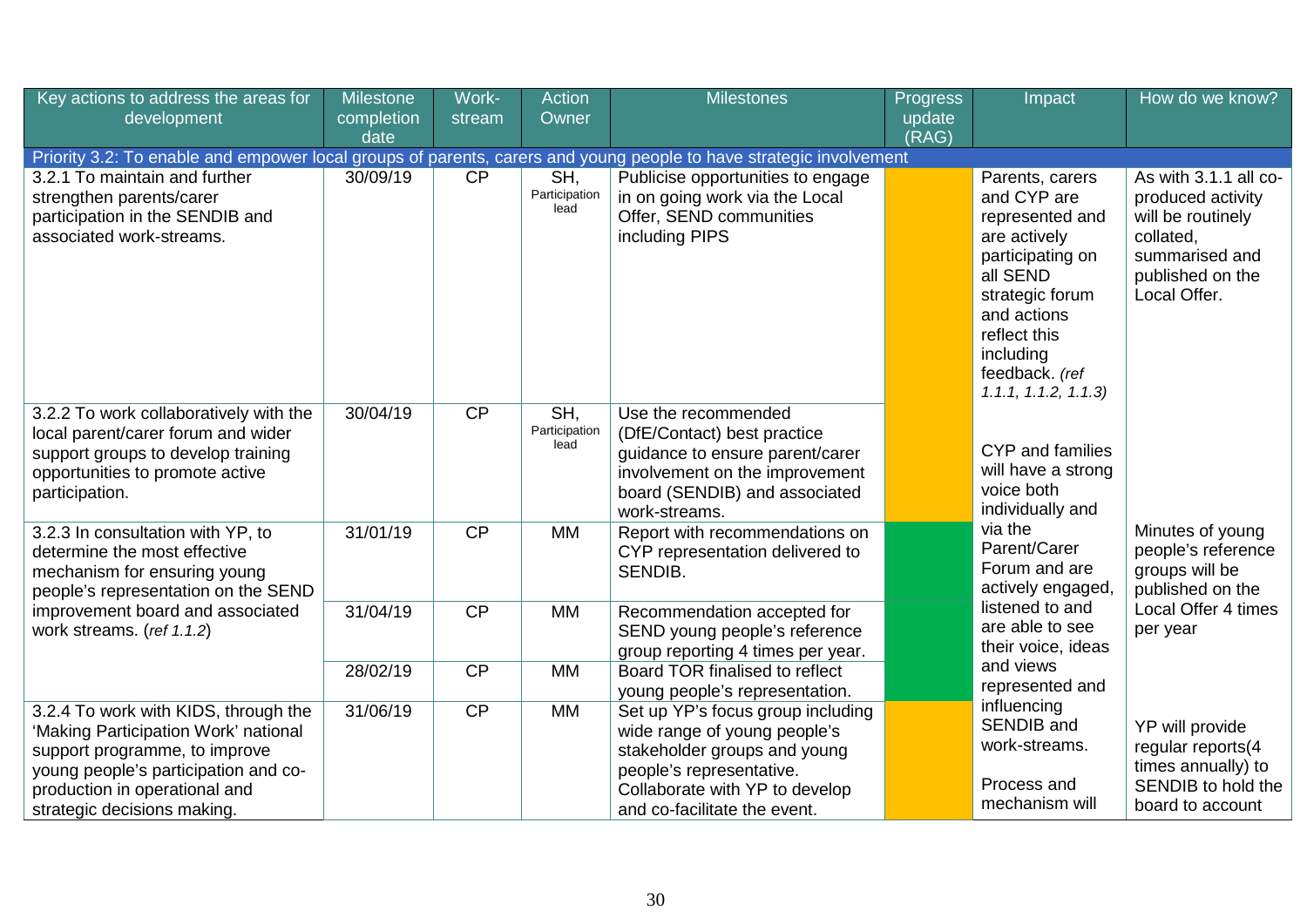|                                                                                                                                                                                                                    | 15/05/19 | CP        | <b>MM</b>                    | Creation of action plan in<br>conjunction with KIDS Making<br>Participation Work programme to<br>take the process forward<br>including up-skilling young people<br>in preparation for the<br>development day.              | be in place to<br>ensure CYP's<br>participation and<br>co-production in<br>operational and<br>strategic<br>decision-making. | for the<br>implementation of<br>the Participation<br>Strategy.                                     |
|--------------------------------------------------------------------------------------------------------------------------------------------------------------------------------------------------------------------|----------|-----------|------------------------------|----------------------------------------------------------------------------------------------------------------------------------------------------------------------------------------------------------------------------|-----------------------------------------------------------------------------------------------------------------------------|----------------------------------------------------------------------------------------------------|
|                                                                                                                                                                                                                    | 30/06/19 | CP        | <b>MM</b>                    | Delivery of the initial development<br>day June 2019 to bring together a<br>network of YP in order to scope,<br>plan and agree participation work<br>programme. We will formalise<br>YP's relationship with the<br>SENDIB. | The principles of<br>involvement and<br>co-production are<br>embedded across<br>health, care and<br>education               |                                                                                                    |
| 3.2.5 Development and launch of<br>CYP's Participation Strategy.                                                                                                                                                   | 31/12/19 | CP        | JN,<br>Participation<br>Lead | <b>Review current CYP</b><br>arrangements to embed within a<br>CYP's Participation Strategy.                                                                                                                               | commissioned<br>services,<br>including                                                                                      |                                                                                                    |
|                                                                                                                                                                                                                    | 01/02/20 | CP        | Participation<br>Lead        | <b>Draft Participation Strategy</b><br>consulted on.                                                                                                                                                                       | universal.                                                                                                                  |                                                                                                    |
|                                                                                                                                                                                                                    | 01/04/20 | CP        | Participation<br>lead        | Participation strategy approved<br>and published.                                                                                                                                                                          | CYP will have co-<br>designed and                                                                                           |                                                                                                    |
| 3.2.6 To review and update the joint                                                                                                                                                                               | 31/05/19 | <b>CP</b> | <b>JB</b>                    | Draft documented updated.                                                                                                                                                                                                  | developed a                                                                                                                 | <b>SEND Community</b>                                                                              |
| draft Involvement and Engagement<br>Strategy 2018-2020 to reflect the<br>principles of co-production.                                                                                                              | 30/09/19 | CP        | JB, MW,<br><b>JB</b>         | Consultation on draft document<br>with wider representation from the<br>SEND community.                                                                                                                                    | Participation<br>Strategy and<br>monitor its                                                                                | will provide annual<br>feedback via the<br><b>Local Offer</b>                                      |
|                                                                                                                                                                                                                    | 01/12/19 | CP        | <b>JB</b>                    | Involvement and Engagement<br>strategy finalised and published                                                                                                                                                             | implementation.                                                                                                             | feedback<br>mechanism and bi-                                                                      |
| 3.2.7 To review local area<br>engagement and coproduction<br>supported by Contact, in order to<br>support effective engagement with<br>parents and carers and to strengthen<br>joint working arrangements with the | 31/03/19 | CP        | CL, SH,<br>PH                | Review undertaken with parent<br>carer forum, wider support<br>groups, parents and carers and<br>professionals facilitated by<br>Contact.                                                                                  | <b>SEND</b><br>Community will<br>know the local<br>parent forum,<br>their role and how<br>to feed into                      | annual listening<br>events on the<br>effectiveness and<br>impact of the<br>Engagement<br>Strategy. |
| local parent carer forum.                                                                                                                                                                                          | 30/06/19 | CP        | CL                           | <b>Recommendations from Contact's</b><br>review implemented and LA<br>contract amended to reflect<br>changes.                                                                                                              | services.                                                                                                                   | Membership of the<br>local parent and<br>carer forum will                                          |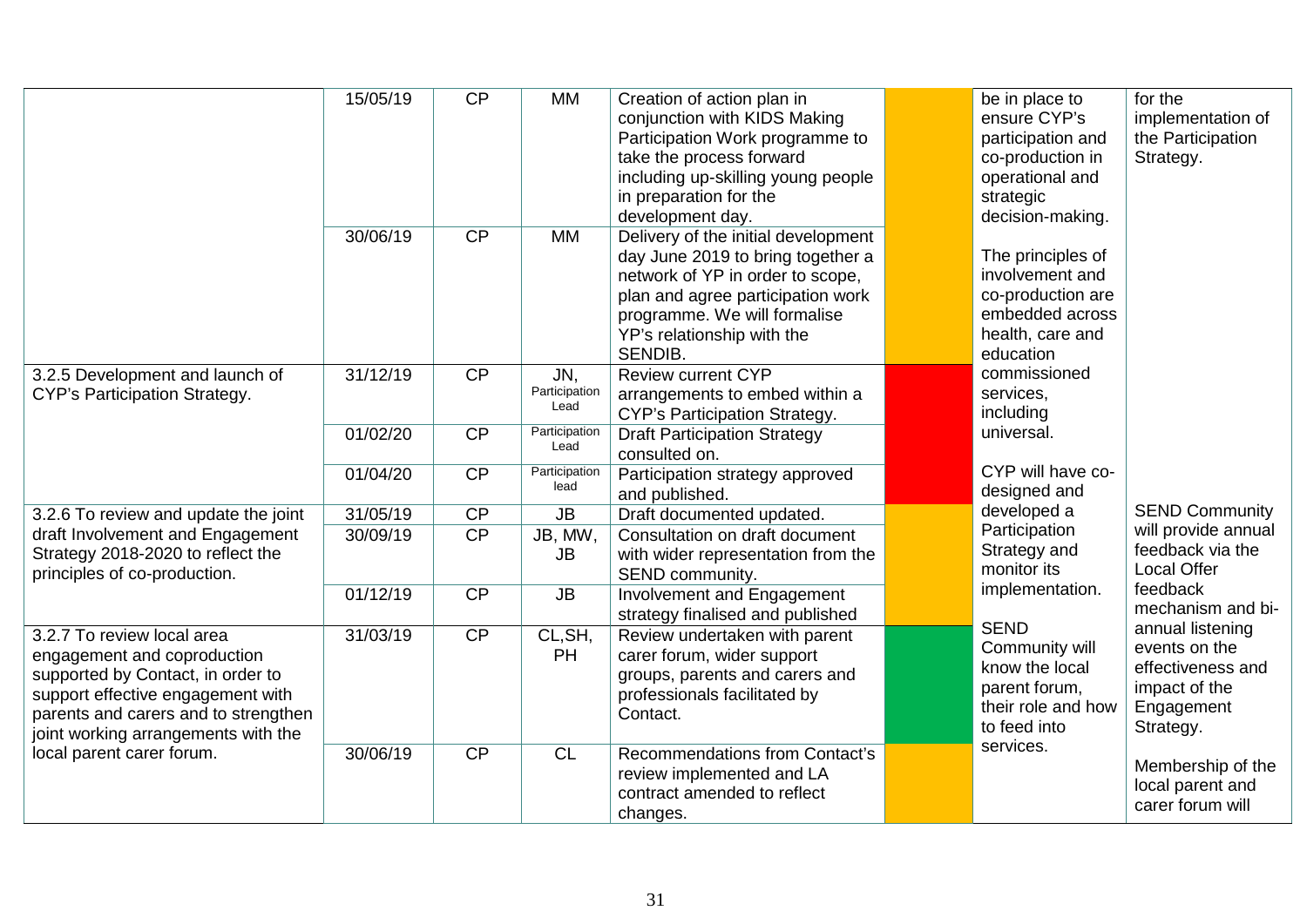|                                                                                                                                                                           | 01/09/19              | CP        | AB, DeW                                                   | Frontline staff routinely make<br>CYP and families aware of the<br>local parent/carer forum and<br>relevant support groups.                          | Recommendation<br>s from the review<br>noted by SENDIB                                                                                                               | increase as<br>illustrated through<br>the parent/carer<br>feedback reports. |
|---------------------------------------------------------------------------------------------------------------------------------------------------------------------------|-----------------------|-----------|-----------------------------------------------------------|------------------------------------------------------------------------------------------------------------------------------------------------------|----------------------------------------------------------------------------------------------------------------------------------------------------------------------|-----------------------------------------------------------------------------|
| 3.2.8 For the JSNA refresh and<br>review to include qualitative data and                                                                                                  | 28/02/19              | CP        | DS, MM                                                    | The views of CYP and families<br>captured in the draft JSNA.                                                                                         | Parent carers will<br>know and feel                                                                                                                                  |                                                                             |
| information from a broad<br>representation of parents/carers and<br>CYP obtained through focus groups<br>and an online survey carried out in<br>January 2019 (ref. 1.4.1) | 31/10/19<br><b>JC</b> | <b>DS</b> | JSNA refreshed to include "lived<br>experience" measures. | fully engaged in<br>support and<br>services<br><b>Excellent working</b><br>relationships with<br>the local parent<br>carer forum and<br>evidenced in |                                                                                                                                                                      |                                                                             |
|                                                                                                                                                                           |                       |           |                                                           |                                                                                                                                                      | strategic<br>coproduction                                                                                                                                            |                                                                             |
|                                                                                                                                                                           |                       |           |                                                           |                                                                                                                                                      | At the re-fresh of<br>the JSNA, the<br>needs of local<br>families are fully<br>represented<br>within the JSNA<br>for SEND from<br>parent, carer and<br>CYP feedback. |                                                                             |
|                                                                                                                                                                           |                       |           |                                                           |                                                                                                                                                      |                                                                                                                                                                      |                                                                             |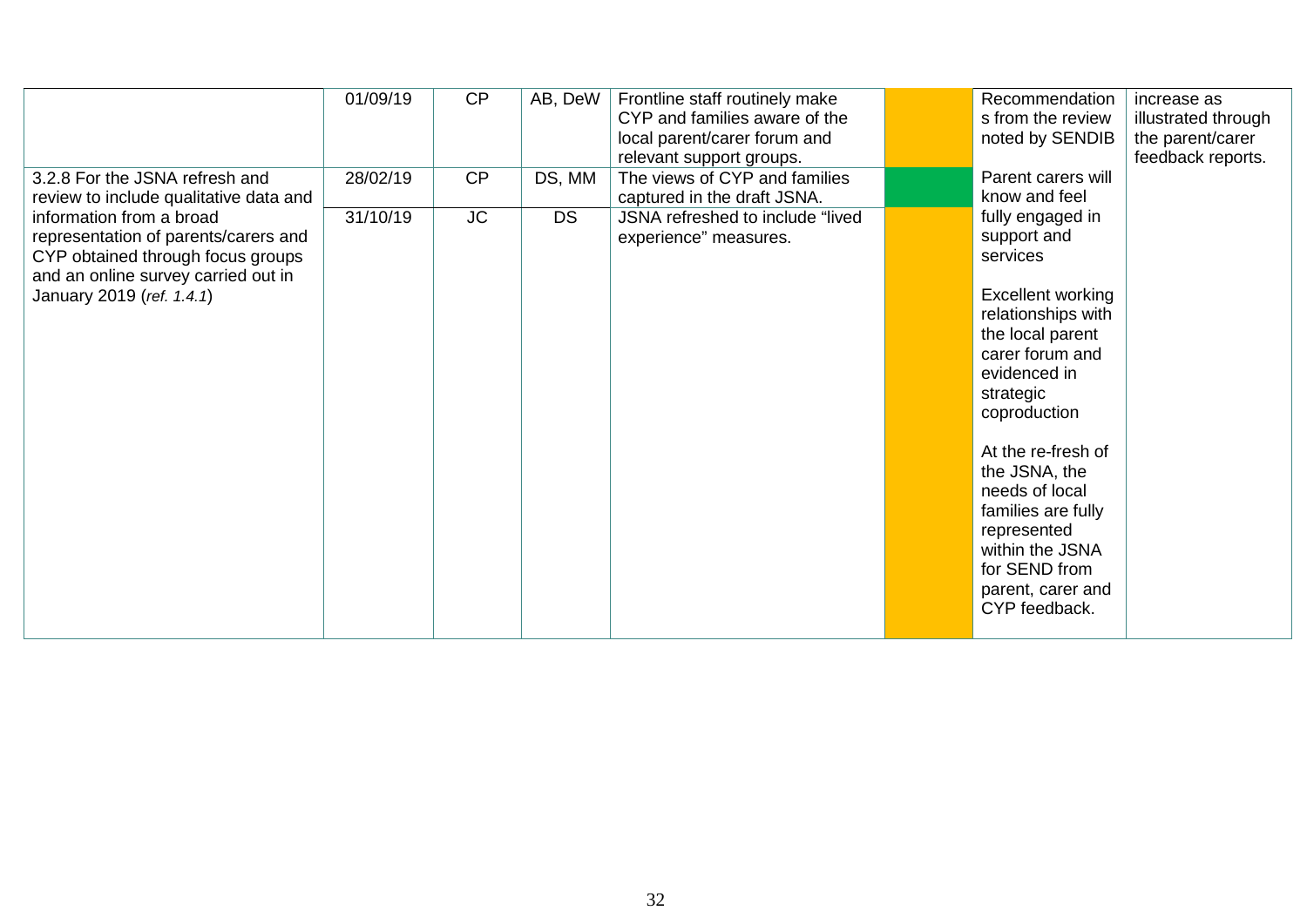| Key actions to address the areas for<br>development                                                                                                                                                                                        | <b>Milestone</b><br>completion<br>date | Work-<br>stream | <b>Action</b><br>Owner       | <b>Milestones</b>                                                                                                                                        | Progress<br>update<br>(RAG) | Impact                                                                             | How do we know?                                                                                  |
|--------------------------------------------------------------------------------------------------------------------------------------------------------------------------------------------------------------------------------------------|----------------------------------------|-----------------|------------------------------|----------------------------------------------------------------------------------------------------------------------------------------------------------|-----------------------------|------------------------------------------------------------------------------------|--------------------------------------------------------------------------------------------------|
| Priority 3.3: To broaden participation across the SEND community including families, professionals and other stakeholders                                                                                                                  |                                        |                 |                              |                                                                                                                                                          |                             |                                                                                    |                                                                                                  |
| 3.3.1 Delivery of a range of<br>initiatives, including parent/carer<br>listening events, focus groups and an<br>online survey reaching over 300<br>parents and carers.                                                                     | 31/01/19                               | $\overline{CP}$ | MM, CL,<br><b>JB</b>         | Participation initiatives developed<br>and delivered.                                                                                                    |                             | Benchmark for<br>future<br>engagement and<br>participation and<br>evidence of      | <b>SEND Community</b><br>feedback via the<br><b>Local Offer</b><br>feedback<br>mechanism and bi- |
|                                                                                                                                                                                                                                            | 30/06/19                               | CP              | MM, CL,<br><b>JB</b>         | Feedback collated, published and<br>used to inform the commissioning<br>strategy and priorities.                                                         |                             | increased number<br>of parent/carers<br>participation in                           | annual listening<br>events on the<br>effectiveness of<br>improvements to<br>date.                |
| 3.3.2 Delivery of inspection feedback<br>sessions to 96 senior leaders across<br>the professional SEND community,<br>with requirement for inspection<br>messages and findings cascaded to<br>all frontline staff across SEND<br>community. | 31/12/19                               | CP              | CMcL,<br><b>ND</b>           | SEND inspection findings and key<br>messages delivered to the wider<br>system work force to inform<br>improved practice.                                 |                             | the SEND<br>improvements.<br>YP and parents                                        |                                                                                                  |
| 3.3.3 Development of pilot project<br>implementing "Talking Mats                                                                                                                                                                           | 31/05/19                               | CP              | <b>HW</b>                    | Talking Mats pilot project<br>developed and approved.                                                                                                    |                             | will be asked for                                                                  | Pilot evaluation<br>report will include                                                          |
| Approach" as a universal<br>communication aid to promote the                                                                                                                                                                               | 31/06/19                               | $\overline{CP}$ | <b>HW</b>                    | Talking Mats project pilot<br>sessions delivered.                                                                                                        |                             | their views to<br>inform the                                                       | parental and YP<br>views.                                                                        |
| voice of the child.                                                                                                                                                                                                                        | 30/09/19                               | CP              | <b>HW</b>                    | Review outcome of pilot with a<br>view to universal implementation.                                                                                      |                             | evidence-base on<br>'Talking Mats'<br>pilot approach to                            |                                                                                                  |
| 3.3.4 Develop a network of<br>"Champions" across professional,<br>parent/carer and CYP's SEND<br>community.                                                                                                                                | 31/10/19                               | $\overline{CP}$ | SH,<br>Participation<br>Lead | Set up a sub-group to draft the<br>feasibility, role description and<br>required resources with a view to<br>formulating a network of SEND<br>Champions. |                             | consider its<br>adoption as a<br>universal tool to<br>promote the voice<br>of CYP. |                                                                                                  |
|                                                                                                                                                                                                                                            | 31/10/19                               | $\overline{CP}$ | SH,<br>Participation<br>Lead | Designated group of "Champions"<br>responsible for signposting<br>families to support and services.<br>Identified.                                       |                             | CYP and their<br>families will be<br>encouraged and<br>able to engage in           | <b>Details of Parent</b><br>Champions are<br>publicised on the<br>Local Offer.                   |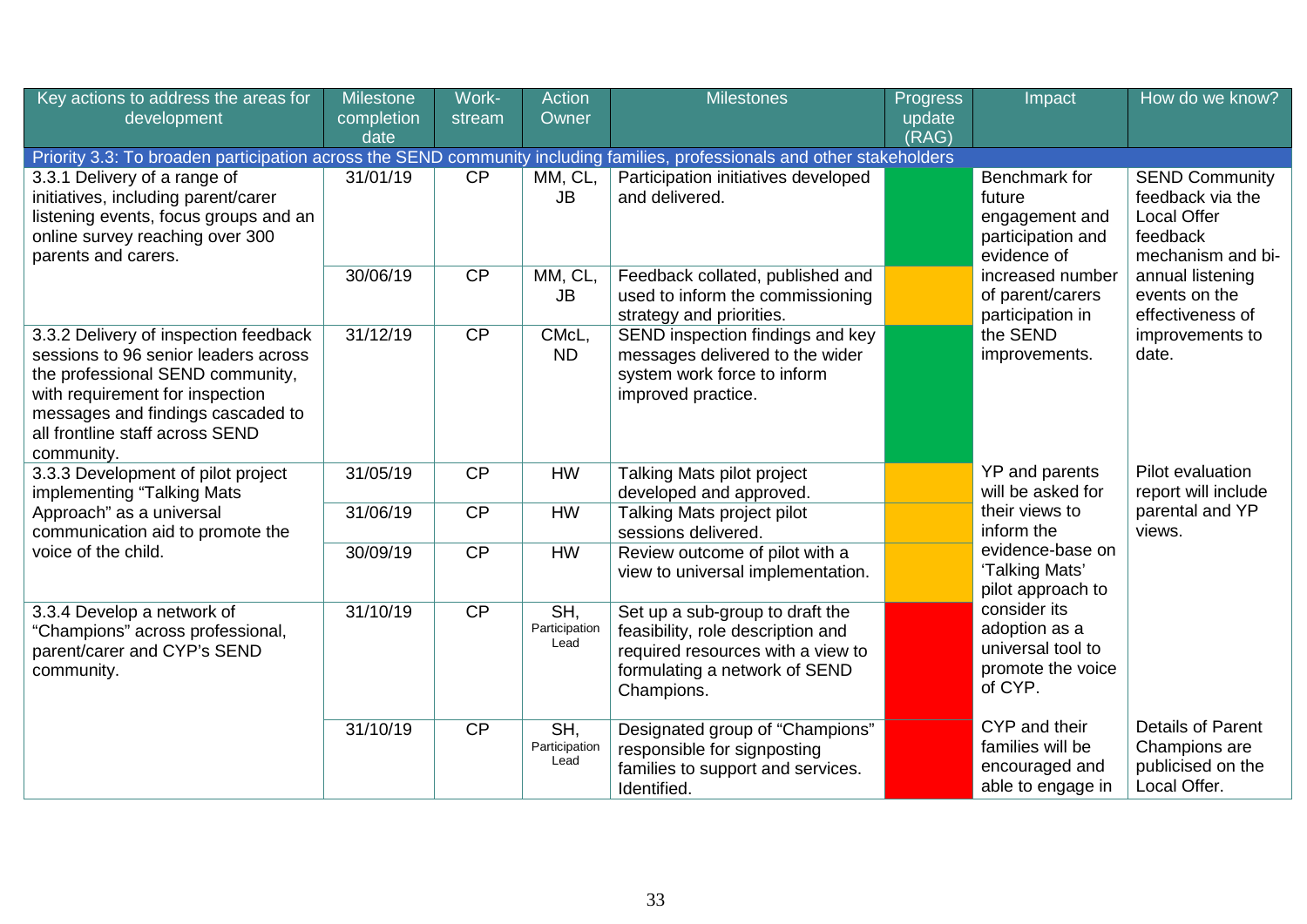|  | 31/05/20 | CP | Workstream<br>Leads | Promote and further embed the<br>principles of families "Telling it<br>once". |  | many ways and<br>feel represented<br>in the decisions<br>made about their<br>futures.<br>Parents and<br>carers can have<br>an identified "go<br>to person" to<br>provide support<br>and advice and<br>signpost to<br>appropriate<br>support. | Bi-annual listening<br>events evidence<br>that more parents<br>are able to identify<br>a person who is<br>able to provide<br>appropriate<br>support. |
|--|----------|----|---------------------|-------------------------------------------------------------------------------|--|----------------------------------------------------------------------------------------------------------------------------------------------------------------------------------------------------------------------------------------------|------------------------------------------------------------------------------------------------------------------------------------------------------|
|--|----------|----|---------------------|-------------------------------------------------------------------------------|--|----------------------------------------------------------------------------------------------------------------------------------------------------------------------------------------------------------------------------------------------|------------------------------------------------------------------------------------------------------------------------------------------------------|

| Key actions to address the areas for<br>development                                                                             | <b>Milestone</b><br>completion<br>date | Work-<br>streams | <b>Action</b><br>Owner | <b>Milestones</b>                                                                                                                  | <b>Progress</b><br>update<br>(RAG) | Impact                                                                        | How do we know?                                                        |
|---------------------------------------------------------------------------------------------------------------------------------|----------------------------------------|------------------|------------------------|------------------------------------------------------------------------------------------------------------------------------------|------------------------------------|-------------------------------------------------------------------------------|------------------------------------------------------------------------|
| Priority 3.4: To review the Local Offer and improve its impact on the lived experience for families in Stockport.               |                                        |                  |                        |                                                                                                                                    |                                    |                                                                               |                                                                        |
| 3.4.1 Local Offer to include updates<br>on SEND improvement journey and<br>regular communication and feedback<br>opportunities. | 30/09/19                               | CP               | SO.                    | Updates from SENDIB and work-<br>streams published on the Local<br>Offer in parent friendly version.<br>(Progress to date reports) |                                    | Parents, carers<br>and CYP are kept<br>up-to-date and<br>can see their        | Evidence for<br>Ofsted review<br>meetings published<br>on Local Offer. |
| 3.4.2 Work stream sub-group set up<br>to review the functionality,                                                              | 15/04/19                               | CP               | <b>CMcK</b>            | Sub group agree scope of Local<br>offer review and timelines.                                                                      |                                    | feedback is<br>reflected in all                                               |                                                                        |
| accessibility, usability and<br>awareness of the Local Offer to meet<br>the needs of families in Stockport.                     | 15/04/19                               | CP               | <b>CMcK</b>            | A range of Co-production events<br>agreed as part of Local Offer<br>review.                                                        |                                    | <b>SEND</b><br>improvement<br>work.                                           | Timeline and co-<br>production                                         |
|                                                                                                                                 | 30/05/19                               | CP               | <b>CMcK</b>            | Co-production events to include<br>functionality, usability and<br>awareness of the local offer<br>delivered.                      |                                    | A Local Offer that<br>is reliable,<br>accurate,                               | opportunities<br>published on the<br>Local Offer and via<br>PIPS.      |
|                                                                                                                                 | 31/06/19                               | CP               | <b>CMcK</b>            | Report outlining<br>recommendations and action plan<br>for the improvement of the LO<br>presented to SENDIB for<br>agreement.      |                                    | accessible and up<br>to date and<br>reflects the stated<br>needs of the local | Final review report<br>and Action plan<br>presented and<br>agreed and  |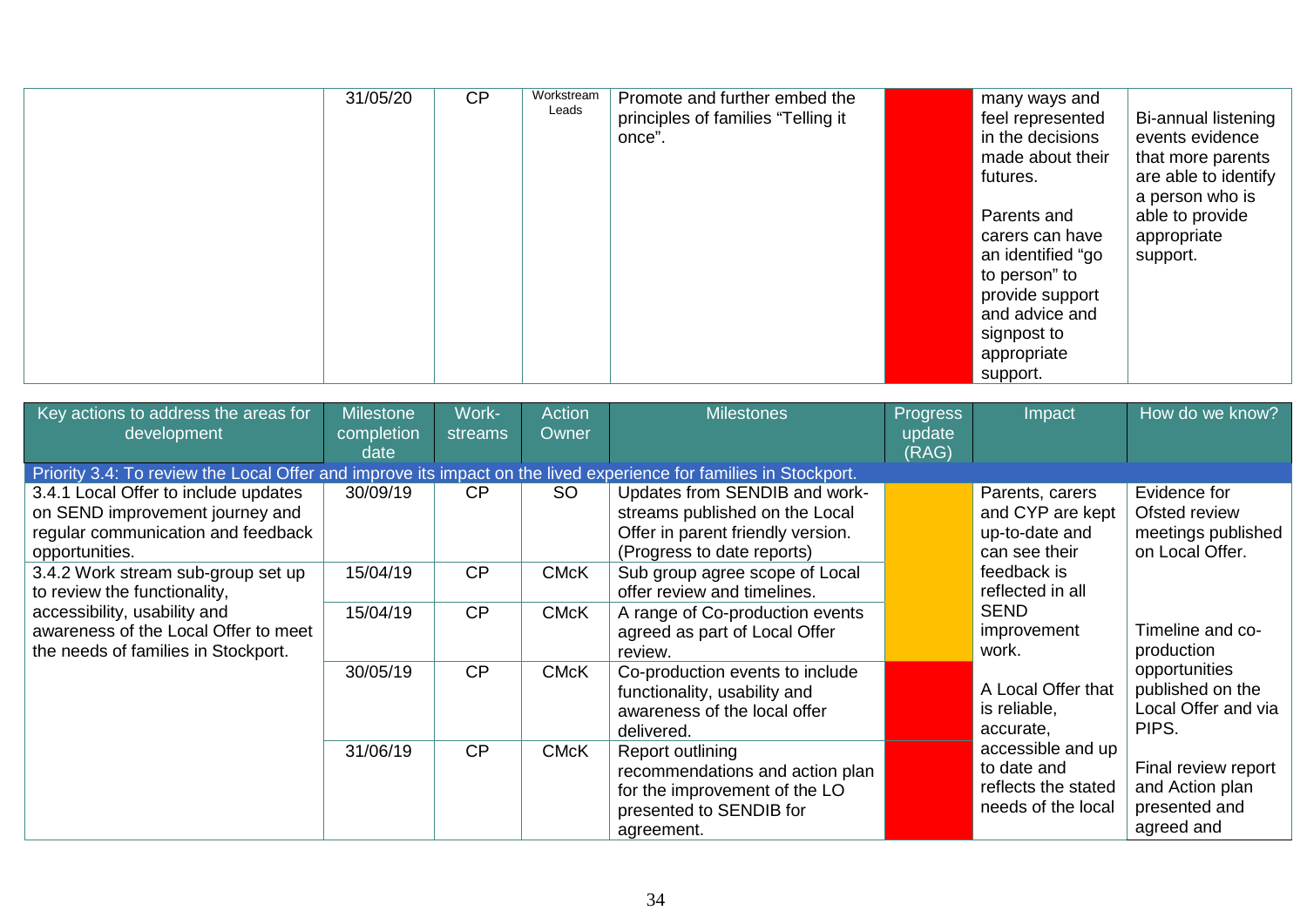| 3.4.3 To review the resourcing<br>capacity available to provide<br>technical support to the Local Offer<br>website.                                                     | 31/03/19 | CP | <b>CMcK</b> | Current management and<br>resourcing arrangements<br>reviewed with budget holder, IT<br>and Local Offer development<br>staff.                                       | <b>SEND</b><br>community.<br>Feedback from<br>the local offer is                                                                                                                                                                                                                                                                                                                        | timeline of<br>improvements<br>published.<br>There is a                                                                                                                                                                                                                                                                                                                                                                                                        |
|-------------------------------------------------------------------------------------------------------------------------------------------------------------------------|----------|----|-------------|---------------------------------------------------------------------------------------------------------------------------------------------------------------------|-----------------------------------------------------------------------------------------------------------------------------------------------------------------------------------------------------------------------------------------------------------------------------------------------------------------------------------------------------------------------------------------|----------------------------------------------------------------------------------------------------------------------------------------------------------------------------------------------------------------------------------------------------------------------------------------------------------------------------------------------------------------------------------------------------------------------------------------------------------------|
| 3.4.4 To review the Local Offer<br>feedback facility for parents, carers<br>and young people leading to<br>implementation of an annual review<br>and reporting process. | 30/05/19 | CP | <b>CMcK</b> | Focus group run to understand<br>how CYP and parents would like<br>to feedback on the Local Offer<br>and services, Including other<br>methods of feedback (surveys) | routinely used to<br>drive and inform<br>service design,<br>delivery and<br>improvement.                                                                                                                                                                                                                                                                                                | feedback button on<br>the Local Offer<br>which parents use<br>to comment on<br>their experiences.                                                                                                                                                                                                                                                                                                                                                              |
|                                                                                                                                                                         | 30/09/19 | CP | <b>CMcK</b> | Implementation of feedback<br>mechanism.                                                                                                                            | Parent/carer level                                                                                                                                                                                                                                                                                                                                                                      | Revised feedback                                                                                                                                                                                                                                                                                                                                                                                                                                               |
| 3.4.5 Determine a mechanism to<br>ensure regular audit of the Local<br>Offer with parents, carers, young<br>people and professionals.                                   | 31/07/19 | CP | <b>CMcK</b> | Mechanism developed and<br>implemented to ensure<br>information on the Local Offer is<br>accurate, timely and relevant.                                             | of satisfaction<br>reflected in<br>feedback on local<br>offer.<br>Adequate<br>resource<br>available to<br>ensure<br>compliance with<br>SEND code of<br>practice.<br>CYP and their<br>families will be<br>able to access all<br>the information<br>they need via the<br>LO and the<br>impact of this is<br>monitored<br>through the<br>feedback system.<br>The SEND<br>community will be | mechanism is<br>implemented and<br>an annual review<br>report has been<br>devised including<br>"you said, we did"<br>Increased levels of<br>young people's,<br>Parent and carer<br>satisfaction<br>reflected in the<br>feedback on the<br>local offer.<br>Audit process in<br>place and used to<br>inform updates on<br>the Local Offer,<br>creating a cycle of<br>continuous<br>improvement for<br>CYP and families.<br>By March 2020 the<br>number of unique |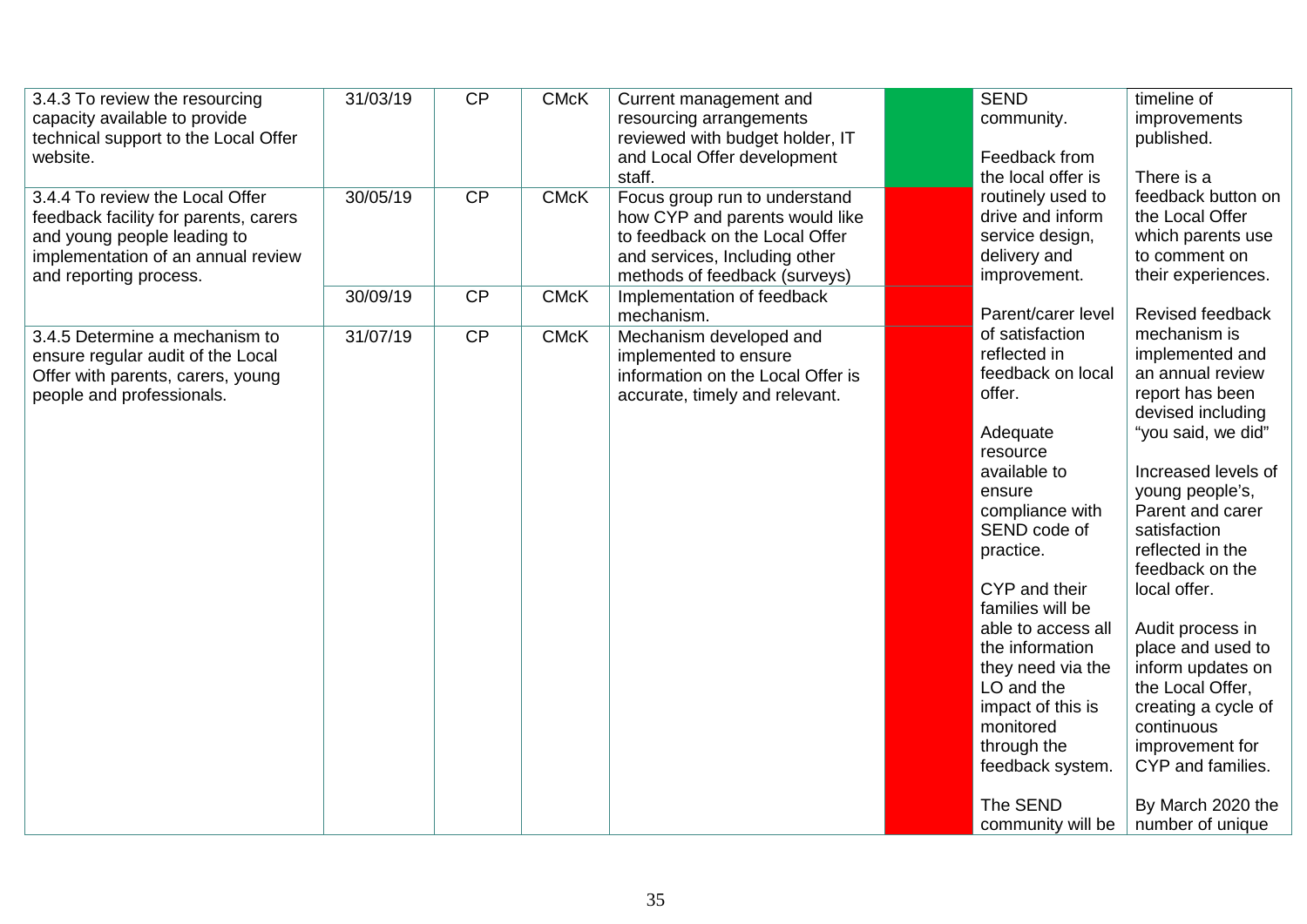|  |  | fully aware of,<br>and encouraged<br>to use, the Local<br>Offer to | visitors to the Local<br>Offer web pages<br>will have increased<br>by at least 100%. |
|--|--|--------------------------------------------------------------------|--------------------------------------------------------------------------------------|
|  |  | communicate with<br>CYP and their                                  |                                                                                      |
|  |  | families.                                                          |                                                                                      |

|                          | 4. To develop a shared understanding by local area leaders of the needs of these children and young people and their education, care and health outcomes.  |
|--------------------------|------------------------------------------------------------------------------------------------------------------------------------------------------------|
| WSOA priority area owner | <b>Director of Children's Services</b>                                                                                                                     |
| Priority 4.1             | To ensure that there are robust reporting arrangements and scrutiny of outcome information to support joint commissioning<br>and service improvement.      |
| Priority 4.2             | To ensure that there is a more consistent support offer across settings, schools and colleges for CYP with SEND,<br>particularly for those at SEN Support. |
| Priority 4.3             | To improve outcomes and meet the needs of CYP with SEND, including educational progress and attainment, reducing<br>exclusion and improving attendance.    |
| Priority 4.4             | To develop, deliver and evaluate a model of place-based integrated locality working to promote shared understanding and<br>outcomes.                       |

<span id="page-35-0"></span>

| Key actions to address the areas for<br>development                                                                                                                                                    | <b>Milestone</b><br>completion<br>date | Work-<br>streams | <b>Action</b><br>Owner | <b>Milestones</b>                                                                                                                                                                                     | <b>Progress</b><br>update<br>(RAG) | Impact                                                                                                                    | How do we know?                                                                                      |
|--------------------------------------------------------------------------------------------------------------------------------------------------------------------------------------------------------|----------------------------------------|------------------|------------------------|-------------------------------------------------------------------------------------------------------------------------------------------------------------------------------------------------------|------------------------------------|---------------------------------------------------------------------------------------------------------------------------|------------------------------------------------------------------------------------------------------|
| Priority 4.1: To ensure that there are robust reporting arrangements and scrutiny of outcome information to support joint commissioning and service improvement.                                       |                                        |                  |                        |                                                                                                                                                                                                       |                                    |                                                                                                                           |                                                                                                      |
| 4.1.1 To routinely analyse EHC plans<br>to inform the planning and<br>commissioning of services based on<br>population need, agreed outcomes<br>and feedback from CYP and families.                    | 31/08/19<br>31/09/19                   | S/E<br>S/E       | <b>SM</b><br><b>SM</b> | Scheduled audit cycle of EHC<br>plans developed to provide<br>information to support<br>commissioning decisions.<br>EHC audit cycle integrated in to<br>the SEND performance<br>management framework. |                                    | All EHC plans<br>and annual<br>reviews are used<br>to create a strong<br>evidence base for<br>decision- making<br>and the | Annual audit<br>summary report<br>provided for<br>commissioners.<br>A comprehensive<br>outcome-based |
| 4.1.2 To agree an outcome-reporting<br>structure and the frequency of<br>reporting arrangements to SENDIB<br>and publish. Ensure that the<br>performance of the SEND population<br>is widely reported. | 31/07/19                               | JC, S/E          | <b>LP</b>              | Content, format and frequency<br>of performance data reporting is<br>agreed.<br>Performance reports are<br>routinely produced and                                                                     |                                    | aspirations and<br>outcomes for<br>individuals are<br>reflected in future<br>commissioning<br>priorities.                 | performance<br>management<br>system is in place<br>which is used to<br>support and<br>challenge all  |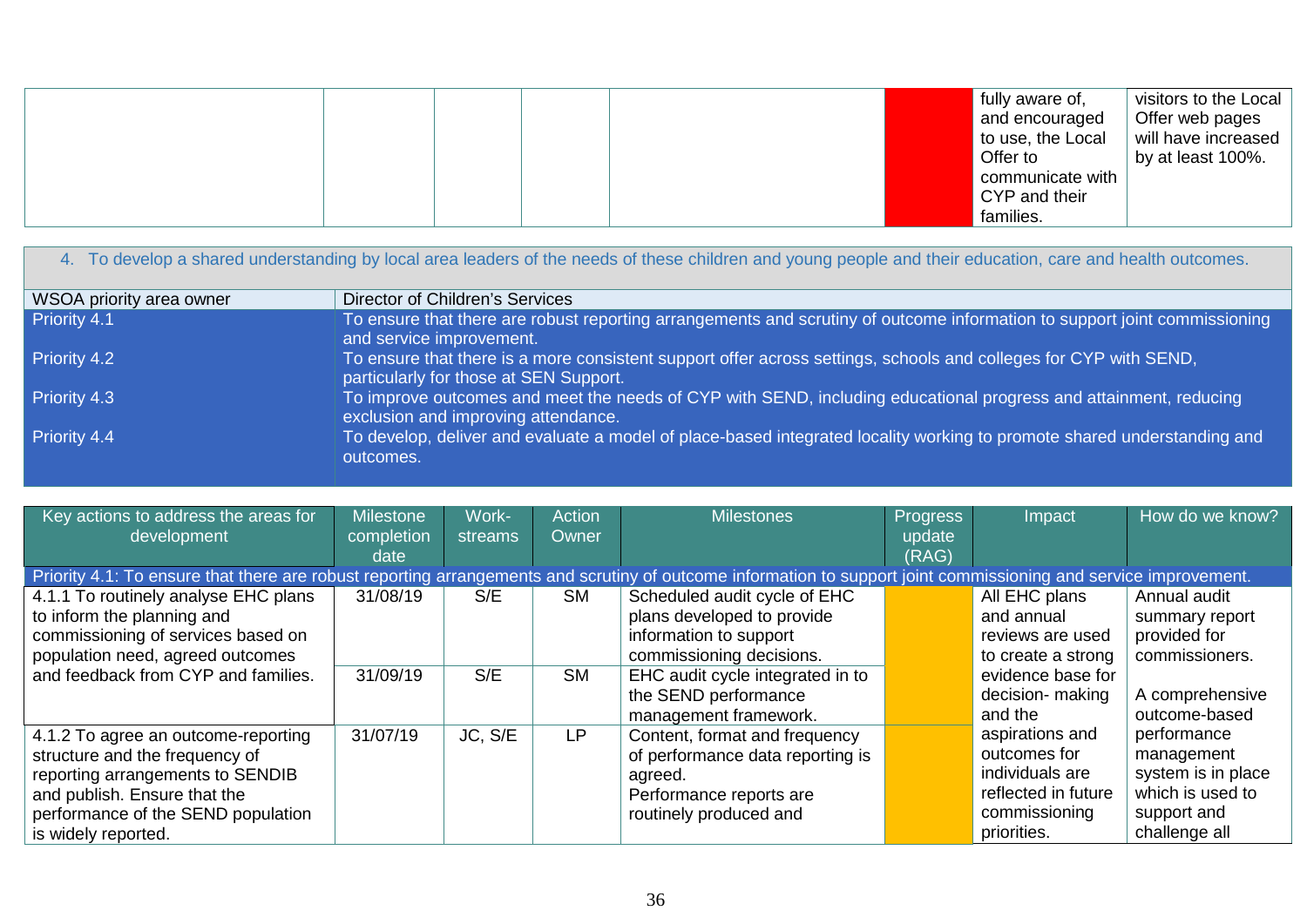| 4.1.3 To further improve service<br>delivery in line with the outcomes of<br>the JSNA, the findings of the joint<br>SEND inspection report, performance<br>information and information received<br>from CYP and families. (ref 1.2, 1.4) | 01/04/20 | <b>SENDIB</b> | <b>JN</b> | distributed across the SEND<br>community.<br>Create a strong evidence base<br>to inform ongoing service review<br>and development. | A SEND<br>Performance<br>Framework is<br>developed which                                                                                                                                                           | providers<br>(including schools)<br>New services are<br>commissioned or                                                                                                                                                       |
|------------------------------------------------------------------------------------------------------------------------------------------------------------------------------------------------------------------------------------------|----------|---------------|-----------|------------------------------------------------------------------------------------------------------------------------------------|--------------------------------------------------------------------------------------------------------------------------------------------------------------------------------------------------------------------|-------------------------------------------------------------------------------------------------------------------------------------------------------------------------------------------------------------------------------|
|                                                                                                                                                                                                                                          | 19/03/19 | <b>JC</b>     | <b>PH</b> | "Lived Experienced" case<br>studies co-produced between<br>parents and PIPS.                                                       | provides routine<br>reports for local<br>area leaders of                                                                                                                                                           | variations are<br>made to<br>specifications.                                                                                                                                                                                  |
|                                                                                                                                                                                                                                          | 15/05/19 | <b>SENDIB</b> | <b>JN</b> | Thematic analysis undertaken<br>on case studies to identify key<br>learning evidence base for<br>service improvement.              | the needs of<br>these children<br>and young people<br>and their<br>education, care<br>and health<br>outcomes.<br>Commissioned<br>and provider<br>services reviewed<br>to reflect<br>changing needs<br>and demands. | 10 families<br>contribute to<br>thematic review of<br>lived experiences.<br>Local area leaders<br>have a greater<br>understanding of<br>the lived<br>experience of<br>families and use<br>this to direct their<br>teams' work |

| Key actions to address the areas for                                                                                                                                  | <b>Milestone</b> | Work-   | <b>Action</b> | <b>Milestones</b>                 | <b>Progress</b> | Impact                   | How do we know?      |
|-----------------------------------------------------------------------------------------------------------------------------------------------------------------------|------------------|---------|---------------|-----------------------------------|-----------------|--------------------------|----------------------|
| development                                                                                                                                                           | completion       | streams | Owner         |                                   | update          |                          |                      |
|                                                                                                                                                                       | date             |         |               |                                   | (RAG)           |                          |                      |
| Priority 4.2: To ensure that there is a more consistent support offer across settings, schools and colleges for CYP with SEND, particularly for those at SEN Support. |                  |         |               |                                   |                 |                          |                      |
| 4.2.1 To develop an Entitlement                                                                                                                                       | 31/09/19         | S/E     | <b>CL</b>     | <b>Current SEND Guidance for</b>  |                 | $CYP$ , families and $ $ | Feedback from CYP    |
| Framework, which defines the                                                                                                                                          |                  |         |               | settings and schools amended      |                 | educational              | and families through |
| expectations on settings, schools and                                                                                                                                 |                  |         |               | to create an Entitlement          |                 | settings have a          | the bi-annual survey |
| colleges as to the offer for CYP with                                                                                                                                 |                  |         |               | Framework to focus on             |                 | clear, consistent        | demonstrates an      |
| SEND. This will build on the current                                                                                                                                  |                  |         |               | emerging and increasing need      |                 | and shared               | increasing           |
| SEND guidance provided to settings,                                                                                                                                   |                  |         |               | and distributed electronically to |                 | expectation              | awareness of SEND    |
| schools and colleges document 2016.                                                                                                                                   |                  |         |               | all early years settings and      |                 | around SEN               | support.             |
|                                                                                                                                                                       |                  |         |               | schools.                          |                 | Support.                 |                      |
|                                                                                                                                                                       | 31/10/19         | S/E     | CL            | Parent-friendly version of        |                 |                          | Less than 10% of     |
|                                                                                                                                                                       |                  |         |               | <b>Entitlement Framework</b>      |                 | Parents are able         | needs assessments    |
|                                                                                                                                                                       |                  |         |               | developed and published on        |                 | to access                | requests returned    |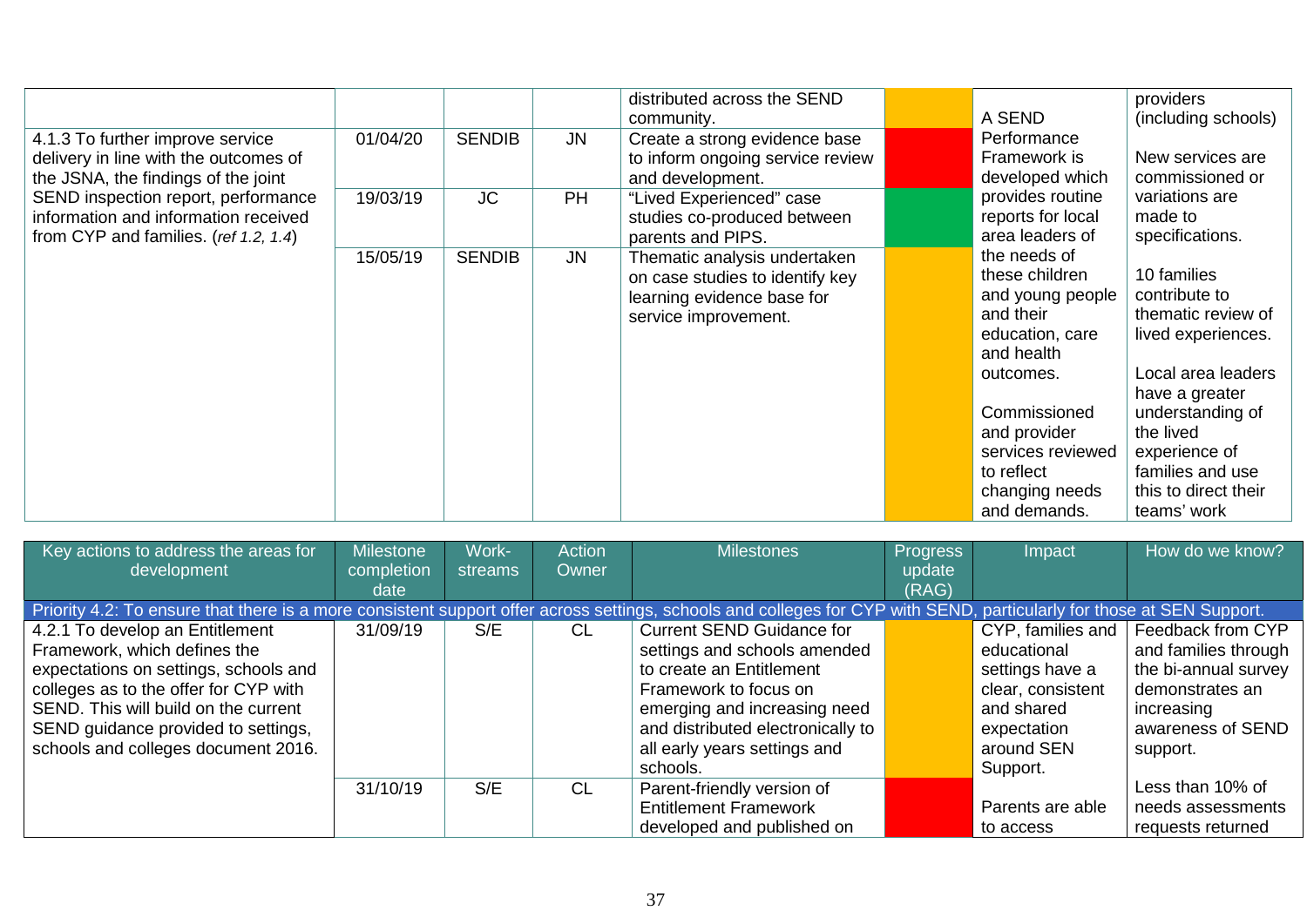|                                                      |          |     |           | the Local Offer and distributed  | documentation to            | due to lack of      |
|------------------------------------------------------|----------|-----|-----------|----------------------------------|-----------------------------|---------------------|
|                                                      |          |     |           | to all early years settings and  | support                     | evidence of SEND    |
|                                                      |          |     |           | schools.                         | conversations               | support by 31/07/20 |
|                                                      | 31/10/19 | S/E | <b>LP</b> | <b>Roll-out Entitlement</b>      | with schools/early          |                     |
|                                                      |          |     |           | Framework into EY and            | years about                 |                     |
|                                                      |          |     |           | primary phase, supported by      | SEND.                       |                     |
|                                                      |          |     |           | advisory teacher, inclusion      |                             |                     |
|                                                      |          |     |           | services and EY/school           |                             |                     |
|                                                      |          |     |           | improvement.                     |                             |                     |
|                                                      | 31/12/19 | S/E | <b>LP</b> | <b>Roll-out Entitlement</b>      |                             |                     |
|                                                      |          |     |           | Framework into secondary         |                             |                     |
|                                                      |          |     |           | phase.                           | Appropriate                 |                     |
| 4.2.2 To develop and recruit to a                    | 31/03/19 | S/E | <b>LP</b> | Job description agreed.          | support and                 | QA processes        |
| SEND specialist role within the School               |          |     |           | and role appointed to.           | challenge are               | evidence that all   |
| Improvement team, which provides                     |          |     |           |                                  | provided                    | senior school       |
| practice-based challenge to school                   |          |     |           |                                  | educational                 | leaders have        |
| leaders and practitioners.                           | 30/06/19 | S/E | <b>LP</b> | Quality assurance process        | settings to                 | considered the      |
|                                                      |          |     |           | agreed.                          | promote inclusive           | Entitlement         |
|                                                      | 31/07/20 | S/E | <b>LP</b> | Early Years Settings and         | practice and                | Framework in        |
|                                                      |          |     |           | Schools are challenged           | improve                     | developing their    |
|                                                      |          |     |           | according to evidence of need.   | outcomes (ref.<br>$(4.3)$ . | provision.          |
| To create a service to provide targeted              | 31/07/20 | S/E | <b>LP</b> | A portfolio of practice-change   |                             |                     |
| support and challenge to education                   |          |     |           | case studies developed.          | Schools are                 |                     |
| leaders around the SEND provision                    |          |     |           |                                  | routinely                   |                     |
| and processes.<br>4.2.3 To roll out the Whole School | 31/07/20 | S/E | <b>LP</b> | All schools are trained and      | challenged to               | QA processes        |
| Consortium support toolkits as a                     |          |     |           | using audit frameworks to self-  | ensure they are             | evidence that all   |
| standard audit tool to support self-                 |          |     |           | evaluate.                        | meeting these               | schools that have   |
| evaluation of SEND provision (whole                  |          |     |           |                                  | expectations and            | undertaken SEND     |
| school, teachers and governors' tools)               | 31/12/20 | S/E | <b>LP</b> | All schools return their         | that they are               | audit and school's  |
| to all mainstream schools.                           |          |     |           | completed self- evaluation one   | being delivered             | senior leaders have |
|                                                      |          |     |           | term after initial introduction. | consistently                | responded           |
| 4.2.4 To identify key professionals to               | 08/03/19 | S/E | <b>LP</b> | The key group identified is      | across the SEND             | appropriately.      |
| attend National Association for Special              |          |     |           | trained.                         | community.                  |                     |
| <b>Educational Needs (NASEN) SEN</b>                 | 31/07/20 | S/E | <b>LP</b> | A clear process for challenge    |                             |                     |
| Reviewer training and utilise the                    |          |     |           | is embedded into the system.     |                             |                     |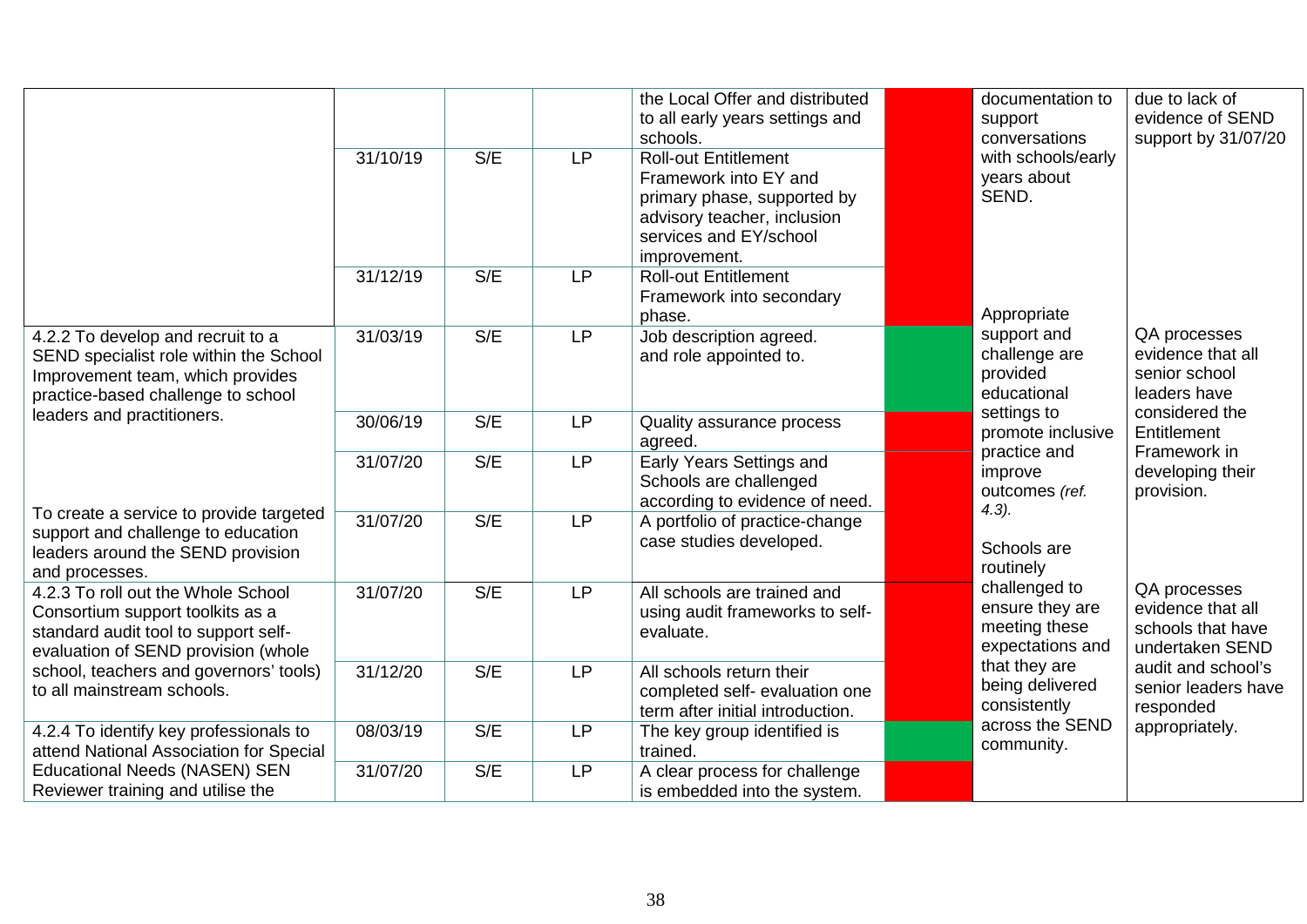| approach to further develop the<br>support and challenge to schools.                                                                                                          | 31/07/20 | S/E | <b>LP</b> | Practice-change case studies<br>are available to evidence<br>impact.                                                                                               | Moderation panel                                                                         | Feedback letters to                                                                        |
|-------------------------------------------------------------------------------------------------------------------------------------------------------------------------------|----------|-----|-----------|--------------------------------------------------------------------------------------------------------------------------------------------------------------------|------------------------------------------------------------------------------------------|--------------------------------------------------------------------------------------------|
| 4.2.5 To strengthen the SEND support<br>plan moderation process, ensuring<br>that the voice of CYP and families is<br>clear in the evaluation and the<br>feedback to schools. | 31/05/19 | S/E | <b>CL</b> | The moderation panel<br>processes are reviewed to<br>ensure that the voice of<br>parents/YP is captured in the<br>moderation of SEN Support.                       | feedback to<br>identified schools<br>leads to an<br>improvement in<br>the quality of SEN | schools include the<br>voice of families<br>Number of schools<br>submitting SEN            |
|                                                                                                                                                                               | 01/09/19 | S/E | <b>CL</b> | New moderation panel<br>established and schedule of<br>meetings developed with<br>expected school attendance                                                       | Support plans                                                                            | Support plans to<br>moderation panel<br>increase by 50% in<br>2019/20                      |
|                                                                                                                                                                               | 31/07/20 | S/E | <b>LP</b> | SEN support practice will be a<br>key focus for observation and<br>challenge by School<br>Improvement Service.                                                     |                                                                                          | Minutes will<br>evidence increased<br>levels of                                            |
| 4.2.6 To strengthen governor's<br>understanding of their strategic<br>contribution to the leadership of SEND<br>through attendance at forums,<br>briefings and training.      | 31/07/20 | S/E | LP, PD    | All boards of governors and<br>trust boards will participate in<br>SEND awareness raising,<br>including revision to training<br>programme supported by<br>parents. |                                                                                          | accountability for<br>improved outcomes<br>and provision for<br>SEND.<br>Improved outcomes |
|                                                                                                                                                                               | 28/02/20 | S/E | LP, PD    | Dip sampling audits of<br>governing bodies established.                                                                                                            |                                                                                          | for SEND learners<br>(ref 4.3)                                                             |

| Key actions to address the areas for                                                                                                                               | Milestone  | Work-  | Action | <b>Milestones</b>               | <b>Progress</b> | Impact           | How do we know?      |
|--------------------------------------------------------------------------------------------------------------------------------------------------------------------|------------|--------|--------|---------------------------------|-----------------|------------------|----------------------|
| development                                                                                                                                                        | completion | stream | Owner  |                                 | update          |                  |                      |
|                                                                                                                                                                    | date       |        |        |                                 | (RAG)           |                  |                      |
| Priority 4.3: To improve outcomes and meet the needs of CYP with SEND, including educational progress and attainment, reducing exclusion and improving attendance. |            |        |        |                                 |                 |                  |                      |
| 4.3.1 To ensure that the needs and                                                                                                                                 | 31/07/20   | S/E    | LP     | A programme of school visits is |                 | The support and  | Attainment and       |
| outcomes of CYP with SEND is a                                                                                                                                     |            |        |        | instigated by the school        |                 | challenge        | progress levels in   |
| particular focus from the School                                                                                                                                   |            |        |        | improvement service with a      |                 | provided to      | the SEND cohort at   |
| Improvement Service in its interactions                                                                                                                            |            |        |        | focus on SEND, with at least a  |                 | schools supports | all key stages have  |
| with schools. The development of                                                                                                                                   |            |        |        | termly visit.                   |                 | improved         | improved so that by  |
| appropriate curricula, the voice of the                                                                                                                            |            |        |        |                                 |                 |                  | July 2020 attainment |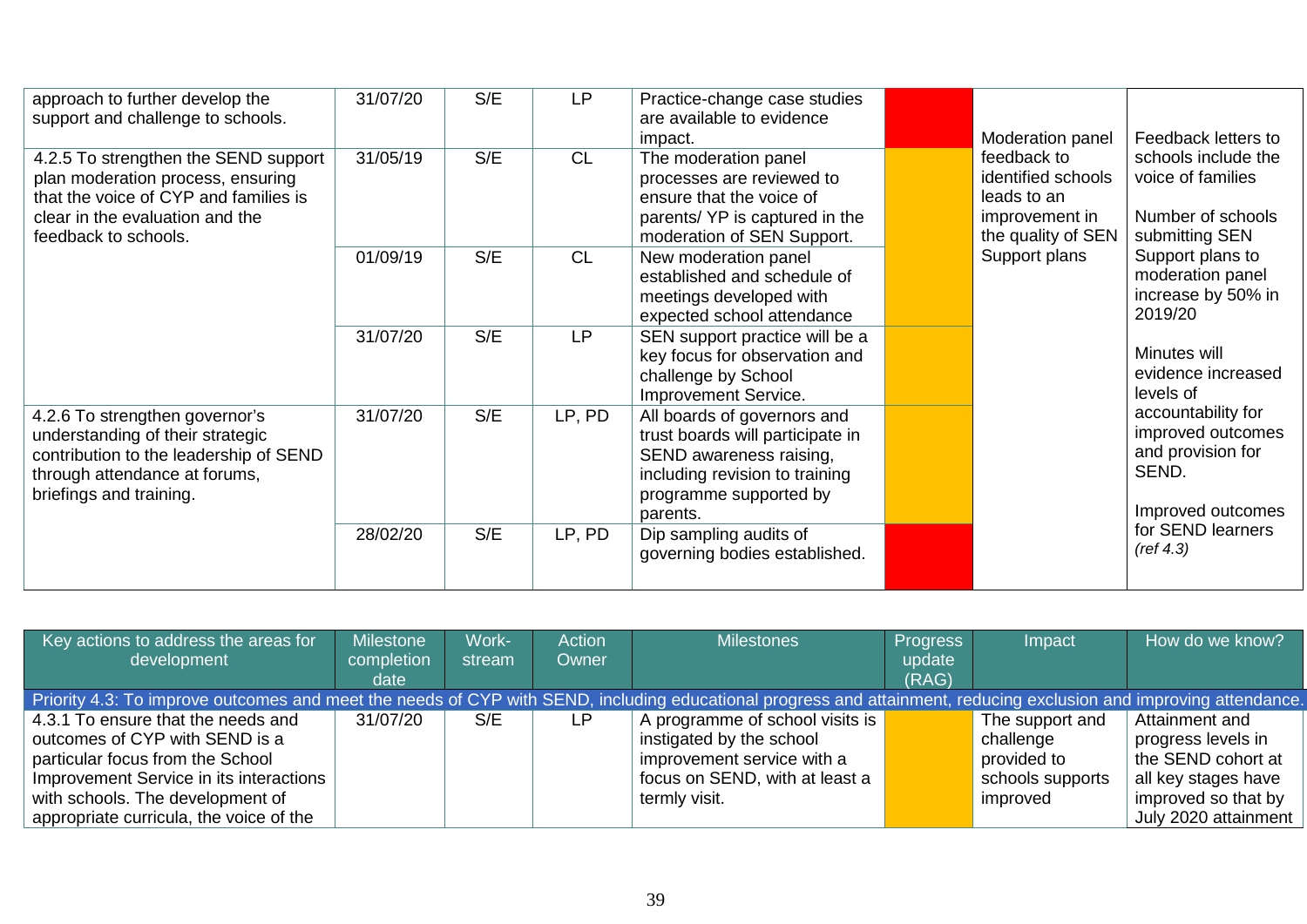| parent/child and tracking the progress<br>for SEND learners not achieving age-<br>related expectations will inform this<br>dialogue with schools.                                                                                                                                                                                                          |          |     |           |                                                                                                                                           | outcomes for<br>SEND learners.<br>Schools are well                                                                                                                                                                                                                                                                  | is at least in line with<br>similar groups<br>nationally.                                                                                                                                                                                                                                                                                                  |
|------------------------------------------------------------------------------------------------------------------------------------------------------------------------------------------------------------------------------------------------------------------------------------------------------------------------------------------------------------|----------|-----|-----------|-------------------------------------------------------------------------------------------------------------------------------------------|---------------------------------------------------------------------------------------------------------------------------------------------------------------------------------------------------------------------------------------------------------------------------------------------------------------------|------------------------------------------------------------------------------------------------------------------------------------------------------------------------------------------------------------------------------------------------------------------------------------------------------------------------------------------------------------|
| 4.3.2 To produce and share regular<br>outcome information with all schools<br>and relevant services, including<br>information on exclusion rates and<br>attendance, and to target appropriate<br>support and challenge to identified<br>'outliers'. Information will reflect the<br>information contained in the joint<br>outcome's framework (ref. 1.4.2) | 31/12/20 | S/E | <b>LP</b> | Process established enabling<br>information sharing to lead to<br>co-ordinated challenge, where<br>practice change can be<br>evidenced.   | informed about<br>the outcome<br>information for<br><b>SEND learners</b><br>and are able to<br>compare<br>themselves<br>against national<br>data sets.                                                                                                                                                              | <b>By July 2021</b><br>attainment and<br>progress across all<br>key stages will be at<br>least 1 percentage<br>point (ppt) above<br>similar groups<br>nationally.                                                                                                                                                                                          |
| 4.3.3 To refresh the guidance to<br>schools for managing attendance for<br>pupils with SEND.                                                                                                                                                                                                                                                               | 31/07/19 | S/E | <b>HS</b> | A first refresh is published,<br>then further refined following<br>the learning from the Werneth<br>area 'Enhanced Team Around'<br>pilot. | Schools' leaders<br>are well informed<br>through revised<br>attendance<br>guidance.<br><b>SEND learners</b><br>attend school<br>regularly as their<br>needs are met.<br><b>SEND learners</b><br>remain in<br>education and<br>exclusions are<br>reduced as their<br>needs are met.<br>The sufficiency<br>review and | Attendance for the<br><b>SEND cohort</b><br>improves by July<br>2020 to be more in<br>line with similar<br>cohorts nationally.<br>By July 2021 for<br>attendance to move<br>to be at least in line<br>national levels for<br>similar cohorts.<br>By July 2020 fixed<br>term exclusions for<br><b>SEN</b> learners<br>reduce. (see detail in<br>Appendix 1) |
| 4.3.4 To undertake a comprehensive<br>sufficiency review of specialist places,<br>including alternative provision, to                                                                                                                                                                                                                                      | 31/08/19 | S/E | <b>MB</b> | The sufficiency review will be<br>completed and used to inform<br>the commissioning of special                                            | recommendations<br>made target<br>increase in                                                                                                                                                                                                                                                                       |                                                                                                                                                                                                                                                                                                                                                            |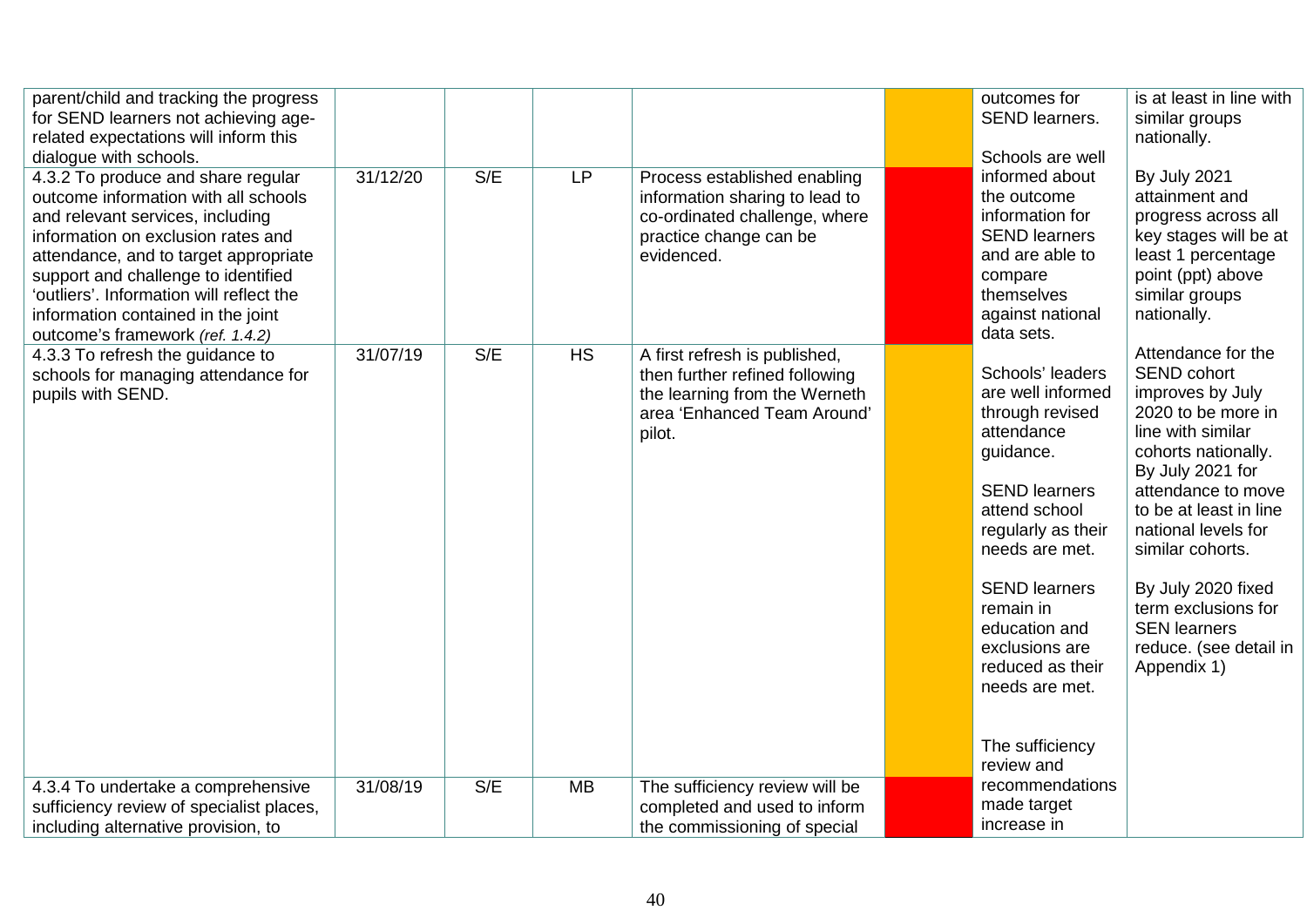| inform the strategy for ensuring<br>sufficient, high quality, local provision<br>to improve outcomes and to ensure<br>the mix of provision keeps pace with<br>the changing needs of the local<br>population. | school places and specialist<br>provision. | local special<br>school provision<br>to meet the needs<br>locally. | Additional school<br>places and planned<br>place developments<br>for a. Primary SLD<br>re-build by<br>September 2021 and<br>b. Secondary<br>PMLD/ASD free<br>school by Sept.<br>2022. |
|--------------------------------------------------------------------------------------------------------------------------------------------------------------------------------------------------------------|--------------------------------------------|--------------------------------------------------------------------|---------------------------------------------------------------------------------------------------------------------------------------------------------------------------------------|
|                                                                                                                                                                                                              |                                            |                                                                    | ** PLEASE SEE<br><b>ADDITIONAL</b><br><b>MEASURES IN</b><br><b>APPENDIX 1**</b>                                                                                                       |

| Key actions to address the areas for                                                                                                                           | <b>Milestone</b><br>completion | Work-<br>stream | <b>Action</b><br>Owner | <b>Milestones</b>                                                                                                                                                                           | <b>Progress</b><br>update | Impact                                                                                              | How do we know?                                                         |
|----------------------------------------------------------------------------------------------------------------------------------------------------------------|--------------------------------|-----------------|------------------------|---------------------------------------------------------------------------------------------------------------------------------------------------------------------------------------------|---------------------------|-----------------------------------------------------------------------------------------------------|-------------------------------------------------------------------------|
| development                                                                                                                                                    | date                           |                 |                        |                                                                                                                                                                                             | (RAG)                     |                                                                                                     |                                                                         |
| Priority 4.4: To develop, deliver and evaluate a model of place-based integrated locality working to promote shared understanding and outcomes.                |                                |                 |                        |                                                                                                                                                                                             |                           |                                                                                                     |                                                                         |
| 4.4.1 To co-develop a locality-based<br>approach to integrated working in<br>Werneth between Stockport Family,<br>health and education to improve<br>outcomes. | 10/01/19                       | S/E             | HS, LP                 | Programme lead (Head<br>Teacher) for the Werneth Pilot<br>appointed.                                                                                                                        |                           | Outcomes for<br>CYP and families<br>are improved                                                    | <b>Cardiff University</b><br>will evaluate the<br>impact of the         |
|                                                                                                                                                                | 31/07/19                       | S/E             | HS,LP                  | A project group and<br>implementation plan is<br>established with clear outcome<br>measures identified.                                                                                     |                           | through closer<br>integration of<br>services within<br>their locality.                              | project, with<br>baseline May 2019<br>and overall report<br>Feb 2020 to |
|                                                                                                                                                                | 31/07/20                       | S/E             | <b>DeW</b>             | An evaluation report outlining<br>the successes and critical<br>learning from the first 12<br>months is produced.<br>That evaluation informs<br>decisions about potential wider<br>rollout. |                           | A programme of<br>scale and spread<br>of best practice is<br>established.<br>(What Works)<br>Well?) | illustrate impact on<br>outcomes.                                       |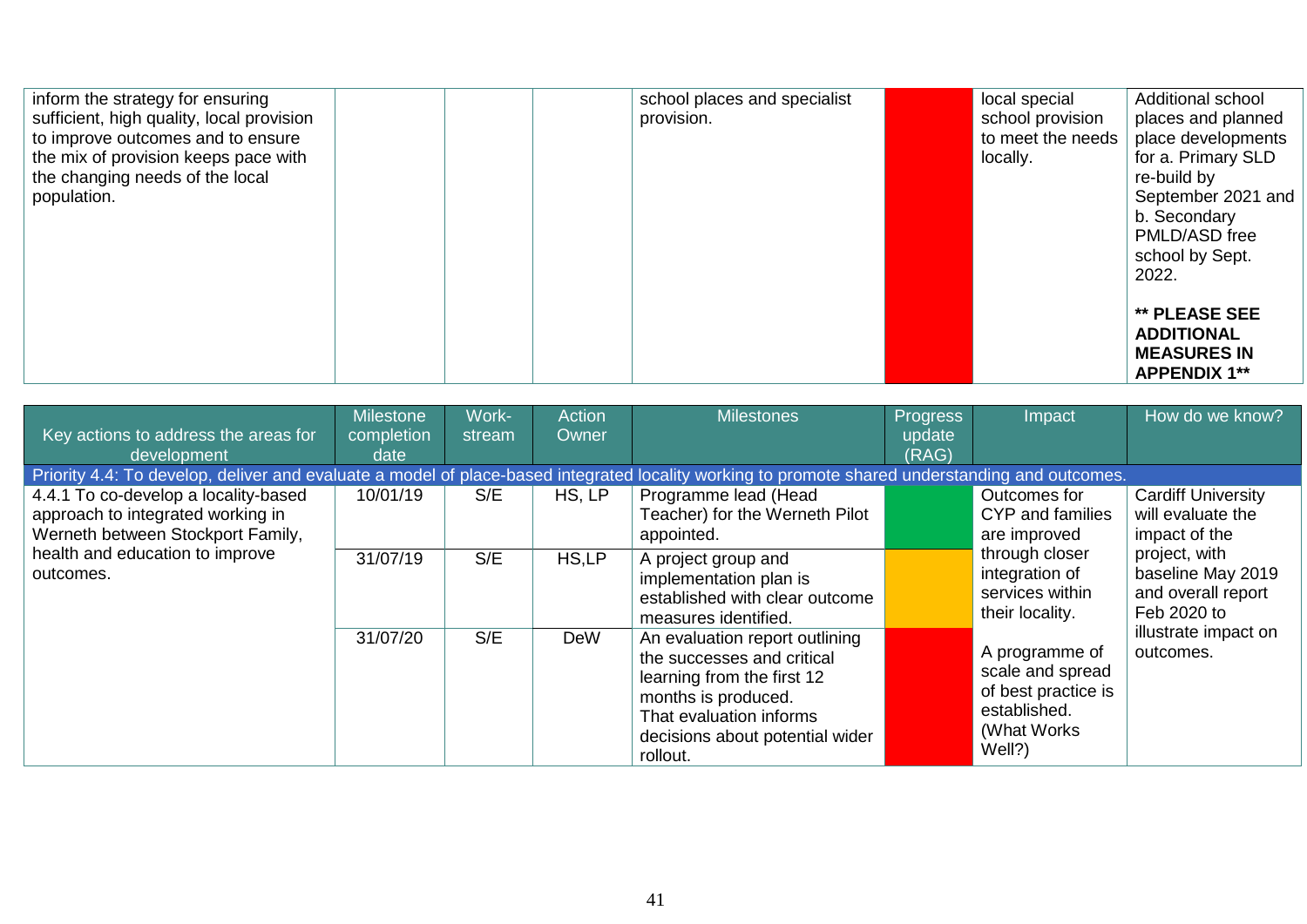## 5. To strengthen the assessment of the effectiveness of the local area in improving outcomes for children and young people.

| WSOA priority area owner | Director of Children's Services.                                                                |
|--------------------------|-------------------------------------------------------------------------------------------------|
| Priority 5.1             | To utilise data and local intelligence to inform decision making to improve SEND outcomes.      |
| <b>Priority 5.2</b>      | To ensure all key partners are appropriately trained and informed to support improved outcomes. |

<span id="page-41-0"></span>

| Key actions to address the areas for<br>development                                                                                                                                                  | <b>Milestone</b><br>completion | Work-<br>streams | Action<br>Owner | <b>Milestones</b>                                                                                                                                                                                                                                                  | <b>Progress</b><br>update | Impact                                                                                                                                                                | How do we know?                                                                                                                                                                |
|------------------------------------------------------------------------------------------------------------------------------------------------------------------------------------------------------|--------------------------------|------------------|-----------------|--------------------------------------------------------------------------------------------------------------------------------------------------------------------------------------------------------------------------------------------------------------------|---------------------------|-----------------------------------------------------------------------------------------------------------------------------------------------------------------------|--------------------------------------------------------------------------------------------------------------------------------------------------------------------------------|
|                                                                                                                                                                                                      | date                           |                  |                 |                                                                                                                                                                                                                                                                    | (RAG)                     |                                                                                                                                                                       |                                                                                                                                                                                |
| Priority 5.1: To utilise data and local intelligence to inform decision making to improve SEND outcomes.                                                                                             |                                |                  |                 |                                                                                                                                                                                                                                                                    |                           |                                                                                                                                                                       |                                                                                                                                                                                |
| 5.1.1 To establish a joint<br>management and performance group<br>to regularly monitor the dashboard<br>data and identify areas of<br>improvement and weakness.                                      | 30/03/19                       | <b>JC</b>        | <b>DS</b>       | A joint CCG and LA<br>management performance<br>group is established that<br>reviews all datasets, their<br>current format, their<br>frequency of reporting and<br>presents this in an<br>accessible, routine and clear<br>format to drive service<br>improvement. |                           | Service<br>improvements are<br>informed by<br>accurate and<br>comprehensive<br>data that is<br>routinely collected,<br>analysed and<br>presented to<br>commissioners, | A comprehensive<br>outcome-based<br>performance<br>management<br>system is in place<br>and published on<br>the Local Offer.<br>This is used to<br>support and<br>challenge all |
| 5.1.2 To map all SEND datasets<br>across organisations including<br>commissioned and provider services.                                                                                              | 29/03/19                       | <b>JC</b>        | <b>DS</b>       | Accurate knowledge of<br>available data identified.                                                                                                                                                                                                                |                           | providers and<br>families to identify<br>outcomes and                                                                                                                 | providers (including<br>schools) and<br>provide assurance                                                                                                                      |
| 5.1.3 To establish a system that will<br>ensure that the voice of CYP and<br>their families is reflected in<br>measurable outcomes that are<br>tracked and monitored for<br>improvement (ref. 1.4.2) | 30/09/19                       | CP               | <b>DS</b>       | CYP with SEND and their<br>families are able to see a<br>demonstrable improvement in<br>the outcomes that matter to<br>them.                                                                                                                                       |                           | areas where<br>additional work<br>needs to be<br>completed to<br>secure<br>improvements.                                                                              | that performance<br>on all SEND<br>outcomes is<br>improving.<br>Clear and                                                                                                      |
| 5.1.4 To ensure that the roll-out of<br>the new case management system is<br>utilised to populate the data<br>dashboard and to better inform day<br>to day decision-making.                          | 30/05/19                       | JC, S/E          | <b>CH</b>       | The joint data dashboard is<br>produced to provide an<br>improved understanding of<br>complexity and risk-factors<br>to support better targeting of<br>resources internally and<br>through commissioning.                                                          |                           | Accurate<br>knowledge of<br>available data<br>identified that<br>underpins effective<br>performance<br>monitoring system                                              | comprehensive<br>performance<br>reports allow<br>parents to provide<br>challenge where<br>they believe<br>performance<br>improvement                                           |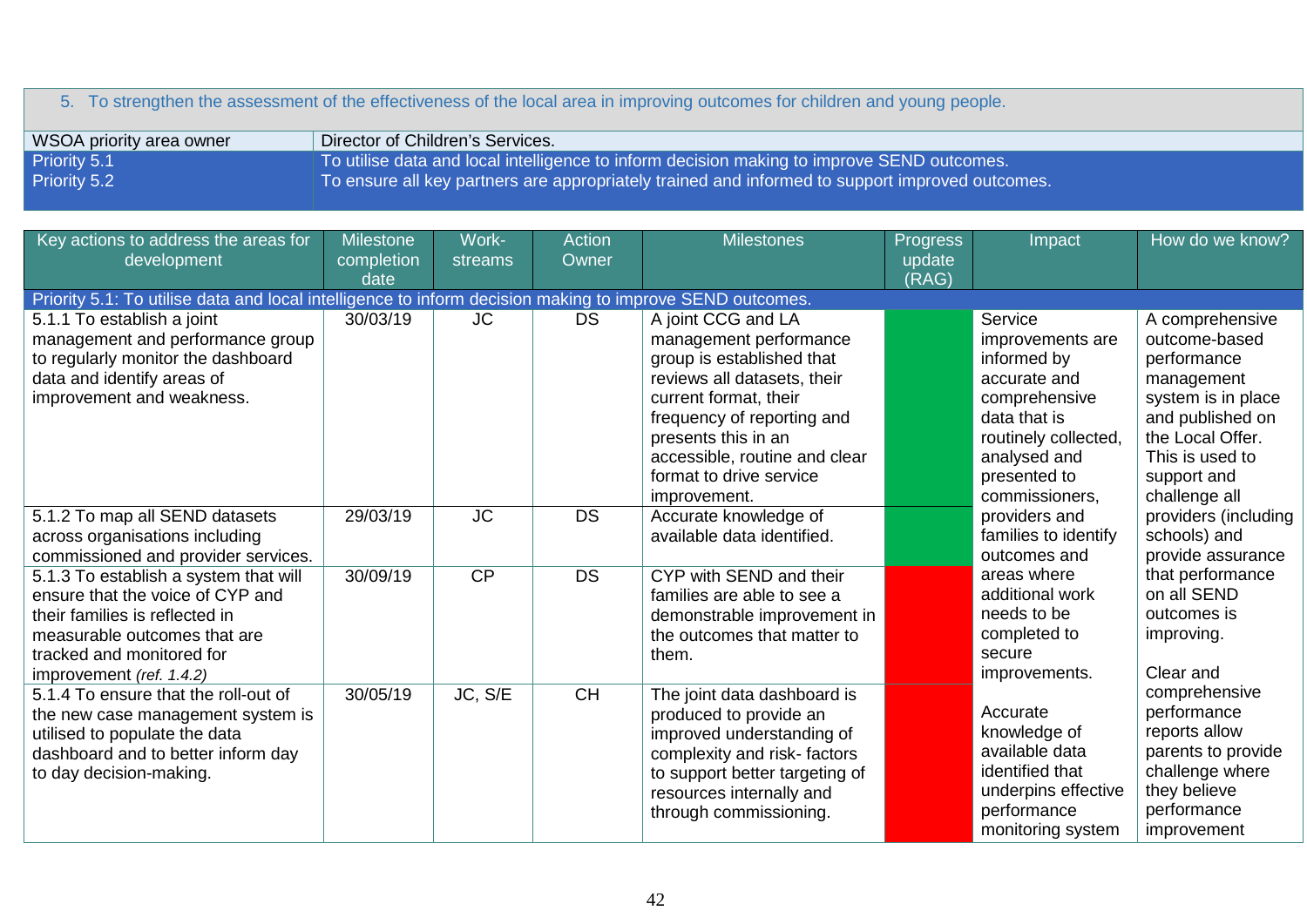|  |  | and framework to<br>improve outcomes.                                                                  | needs to be<br>accelerated.                                                                           |
|--|--|--------------------------------------------------------------------------------------------------------|-------------------------------------------------------------------------------------------------------|
|  |  | CYP and their<br>families see that<br>their views and<br>their outcomes<br>inform decision-<br>making. | 'You said, we did'<br>on Local Offer to<br>include reference<br>to 'lived<br>experience'<br>outcomes. |

| Key actions to address the areas for<br>development                                                                                                                                                             | <b>Milestone</b><br>completion<br>date | Work-<br>stream | <b>Action</b><br>Owner                                                                                                                     | <b>Milestones</b>                                                                                                       | <b>Progress</b><br>update<br>(RAG)                | Impact                                                                                                                                                                                                                                                                                     | How do we know?                                                                                                                                                                                                                                              |
|-----------------------------------------------------------------------------------------------------------------------------------------------------------------------------------------------------------------|----------------------------------------|-----------------|--------------------------------------------------------------------------------------------------------------------------------------------|-------------------------------------------------------------------------------------------------------------------------|---------------------------------------------------|--------------------------------------------------------------------------------------------------------------------------------------------------------------------------------------------------------------------------------------------------------------------------------------------|--------------------------------------------------------------------------------------------------------------------------------------------------------------------------------------------------------------------------------------------------------------|
| Priority 5.2: To ensure that all key partners are appropriately trained and informed to support improved outcomes.                                                                                              |                                        |                 |                                                                                                                                            |                                                                                                                         |                                                   |                                                                                                                                                                                                                                                                                            |                                                                                                                                                                                                                                                              |
| 5.2.1 To conduct a SEND workforce<br>training need analysis of the SEND<br>workforce to benchmark current<br>position and identify gaps in<br>knowledge and skills, including<br>schools and school governance. | 31/05/19                               | S/E             | <b>NO</b>                                                                                                                                  | Training needs analysis<br>completed.                                                                                   |                                                   | Professionals are<br>more confident in<br>their knowledge<br>and skills so that<br>CYP and their<br>families will benefit<br>from working with<br>professionals with<br>a consistently<br>strong<br>understanding of<br>their needs.<br>A more inclusive<br>culture is<br>developed across | Identified through<br>an increased<br>uptake in training<br>(aspects of which<br>will become<br>mandatory for all<br>relevant staff).<br>Audit of cases<br>evidence a skilled<br>work-force able to<br>work with families<br>effectively and<br>confidently. |
|                                                                                                                                                                                                                 | 31/10/19                               | S/E             | <b>NO</b>                                                                                                                                  | Mechanism established to<br>routinely assess ongoing<br>training needs and gather<br>feedback on training<br>delivered. |                                                   |                                                                                                                                                                                                                                                                                            |                                                                                                                                                                                                                                                              |
| 5.2.2 To develop a suite of training<br>programmes and information to<br>address any gaps identified above.                                                                                                     | S/E<br>31/07/19                        | <b>NO</b>       | Priority training needs<br>identified and training<br>sourced or co-produced.<br>Training delivered and where<br>appropriate co-delivered. |                                                                                                                         | the system.<br>GP's and Primary<br>Care practices | Supervision and<br>PDR's will<br>demonstrate<br>training compliance                                                                                                                                                                                                                        |                                                                                                                                                                                                                                                              |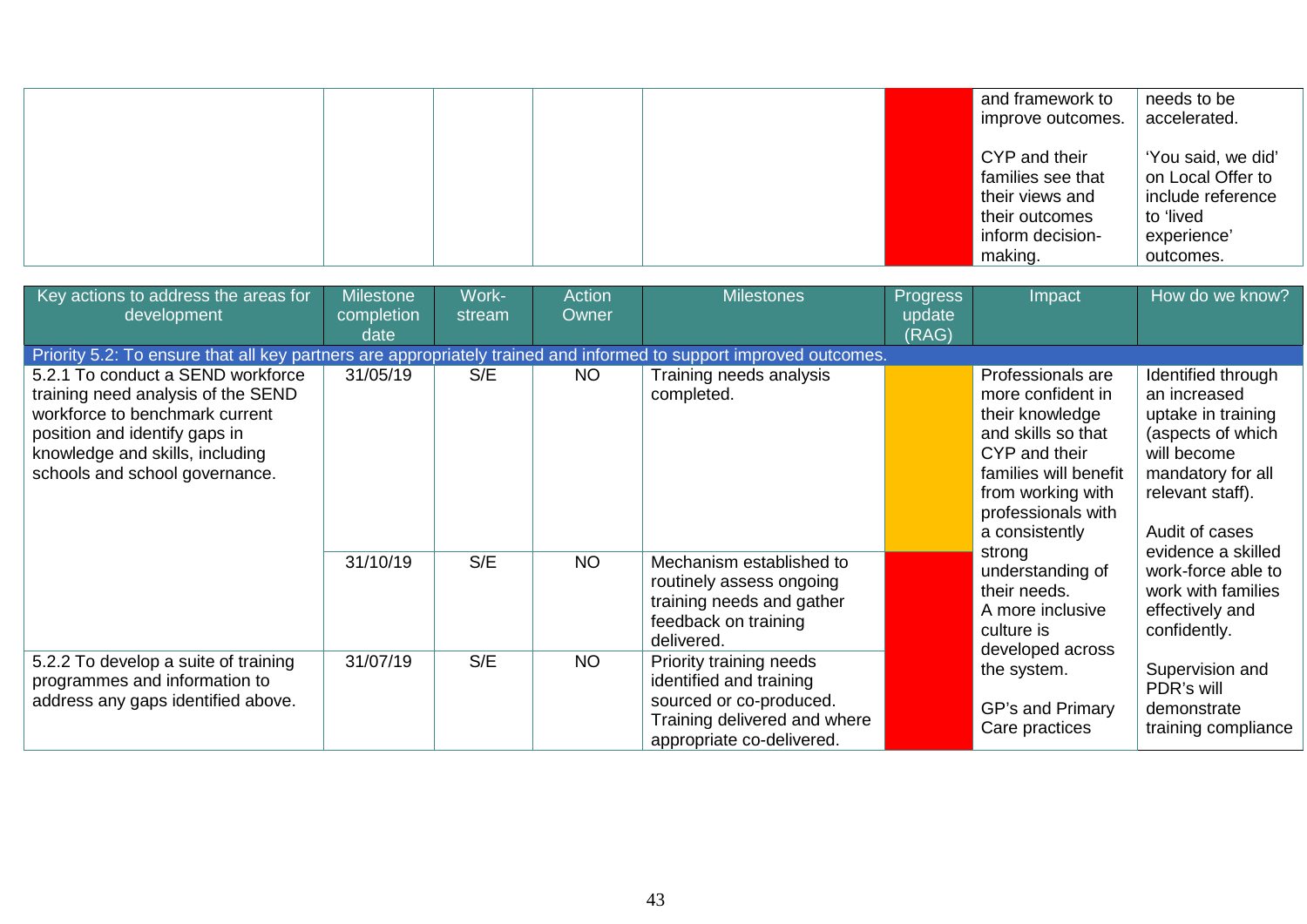| 5.2.3 To roll out SEND CDC<br>eLearning modular programme<br>embedded within the CCG learning<br>management system to be utilised by<br>General Practice work force. | 04/01/19 | S/E | <b>MM</b> | SEND CDC eLearning added<br>to the CCG learning<br>management system.                                                                      | have basic and<br>enhanced<br>awareness of<br>SEND reforms that<br>improves the<br>quality of health<br>advice and practice<br>for input in to EHC<br>plans.                                        | and impact on the<br>skills of the work-<br>force. |
|----------------------------------------------------------------------------------------------------------------------------------------------------------------------|----------|-----|-----------|--------------------------------------------------------------------------------------------------------------------------------------------|-----------------------------------------------------------------------------------------------------------------------------------------------------------------------------------------------------|----------------------------------------------------|
|                                                                                                                                                                      | 19/03/19 | S/E | VM, HW    | To deliver SEND GP master<br>class.                                                                                                        | The needs of CYP<br>with SEND are well<br>understood by<br>safeguarding<br>professionals and<br>embedded into<br>best practice.<br>SEND training offer                                              |                                                    |
|                                                                                                                                                                      | 27/02/19 | S/E | <b>MM</b> | To deliver SEND awareness<br>raising training and<br>development sessions to<br><b>Health Safeguarding Leads</b><br>(children and adults). | in place across the<br>Council leading to<br>raised awareness<br>and knowledge in<br>all service areas.<br>Training needs<br>routinely reviewed.<br>Training needs<br>analysis updated<br>annually. |                                                    |
| 5.2.4 For the secondment of a social<br>worker from the Children with<br>Disabilities (CWD) team, to support<br>the SEND training offer.                             | 28/02/19 | S/E | <b>PW</b> | Social worker identified to<br>support the SEND training<br>offer.                                                                         | Analysis of training<br>effectiveness<br>routinely collected<br>and reported from<br>all sessions.                                                                                                  |                                                    |
| 5.2.5 To develop a cycle of<br>identifying on-going training needs                                                                                                   | 31/09/19 | S/E | <b>NO</b> | Utilise the training needs<br>analysis to develop and<br>implement an on-going                                                             |                                                                                                                                                                                                     |                                                    |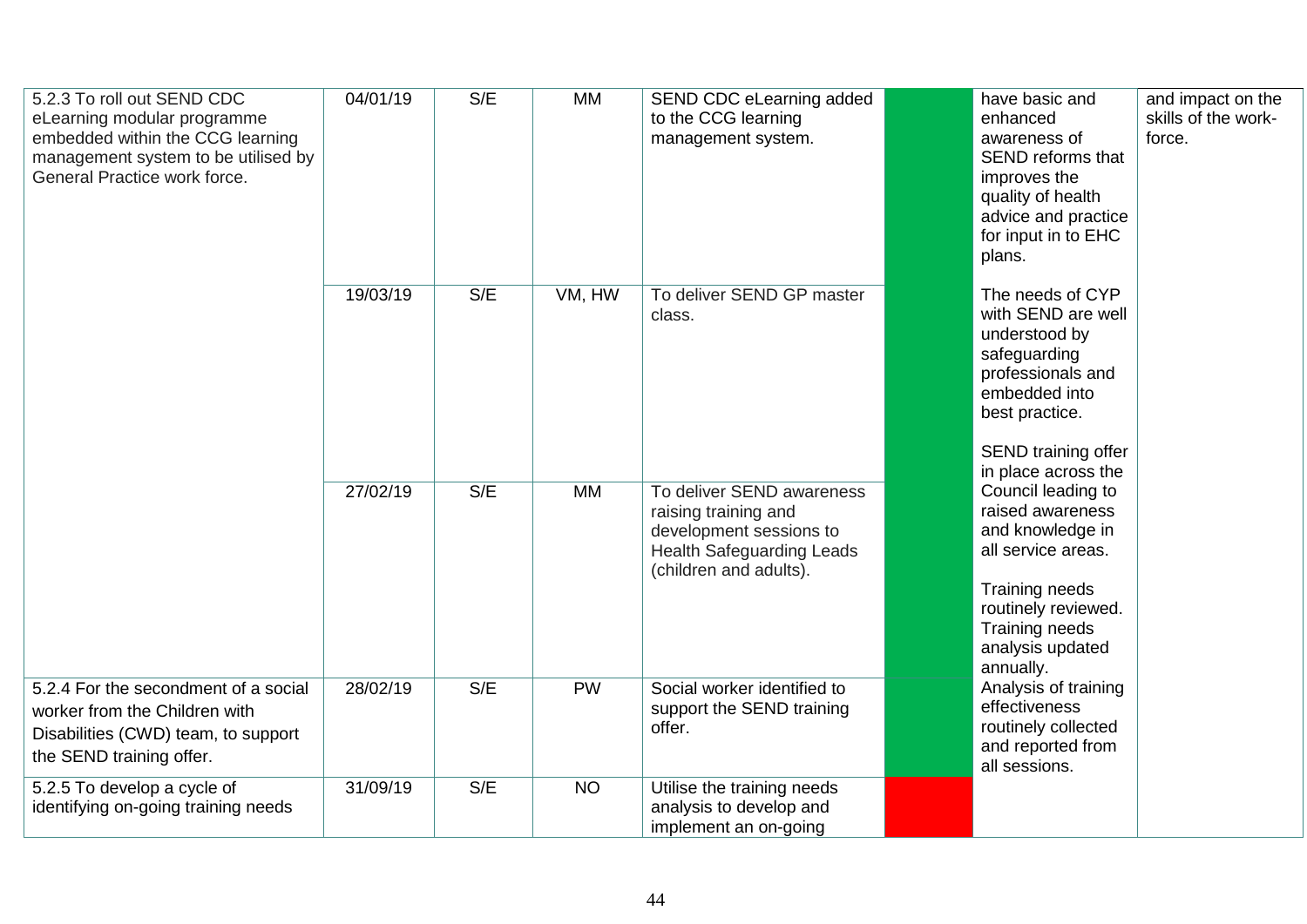| and to evaluate the effectiveness<br>and impact of training delivered. | programme of training and<br>development opportunities |  |  |
|------------------------------------------------------------------------|--------------------------------------------------------|--|--|
|                                                                        | and an annual review of                                |  |  |
|                                                                        | effectiveness.                                         |  |  |